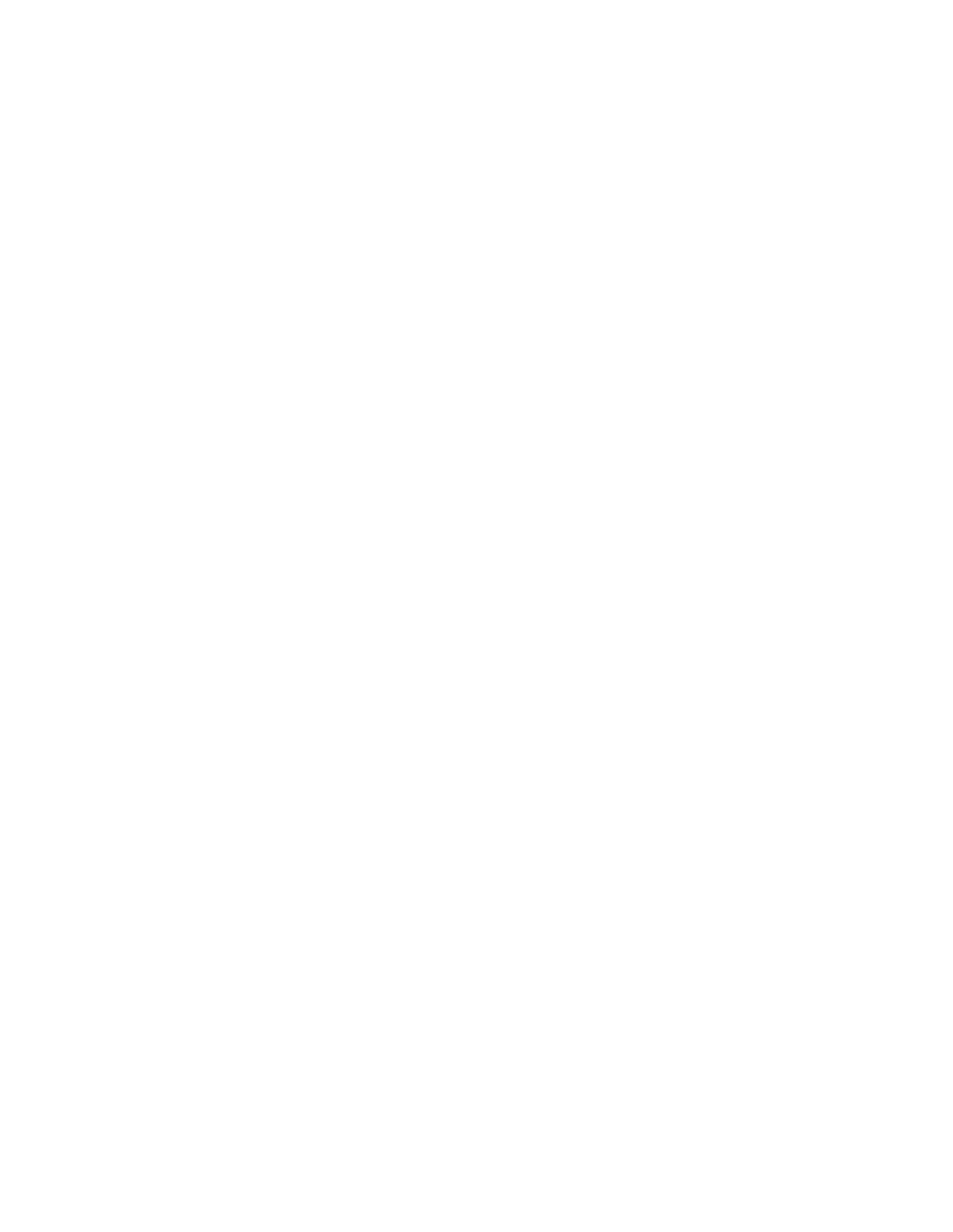## **IMF Working Paper**

Monetary and Financial Systems Department

## **Setting the Operational Framework for Producing Inflation Forecasts**

# **Prepared by Jorge Ivan Canales-Kriljenko, Turgut Kışınbay, Rodolfo Maino, and Eric Parrado1**

Authorized for distribution by Peter Stella

May 2006

#### **Abstract**

**This Working Paper should not be reported as representing the views of the IMF.** The views expressed in this Working Paper are those of the author(s) and do not necessarily represent those of the IMF or IMF policy. Working Papers describe research in progress by the author(s) and are published to elicit comments and to further debate.

How should a central bank organize itself to produce the best possible inflation forecast? This paper discusses elements for building a comprehensive platform for an inflation forecasting framework. It describes the exercise of forecasting inflation as a production process, which induces a strict discipline concerning data management, information gathering, the use of a suitable statistical apparatus, and the exercise of sound communication strategies to reinforce reputation and credibility. It becomes critical how a central bank organizes itself to produce relevant macroeconomic forecasts, with special consideration to product design, the essential requirements needed in the forecasting process, and key related organizational issues. In addition, the paper proposes to factor into the process the authorities' policy responses to previous inflation forecasts in order to be consistent with the spirit of the inflation targeting framework.

JEL Classification Numbers: E47, E52, E58

 $\overline{a}$ 

Keywords: Inflation forecasting, central bank organization, communication

Author(s) E-Mail Address: Jcanaleskriljenko@imf.org; tkisinbay@imf.org; rmaino@imf.org; eparrado@bcentral.cl

 $<sup>1</sup>$  This paper has benefited greatly from comments and suggestions received from Andy Berg, Martin Cihak,</sup> Allison Holland, Plamen Iossifov, Bernard Laurens, Doug Laxton, Akiva Offenbacher, Pau Rabanal, Peter Stella, David Vavra, and participants at the Monetary and Financial Systems Department seminar. We are especially indebted to Nicoletta Batini for sharing with us parts of the survey corresponding to Chapter IV of the September 2005 issue of the World Economic Outlook. Remaining errors and omissions are the sole responsibility of the authors.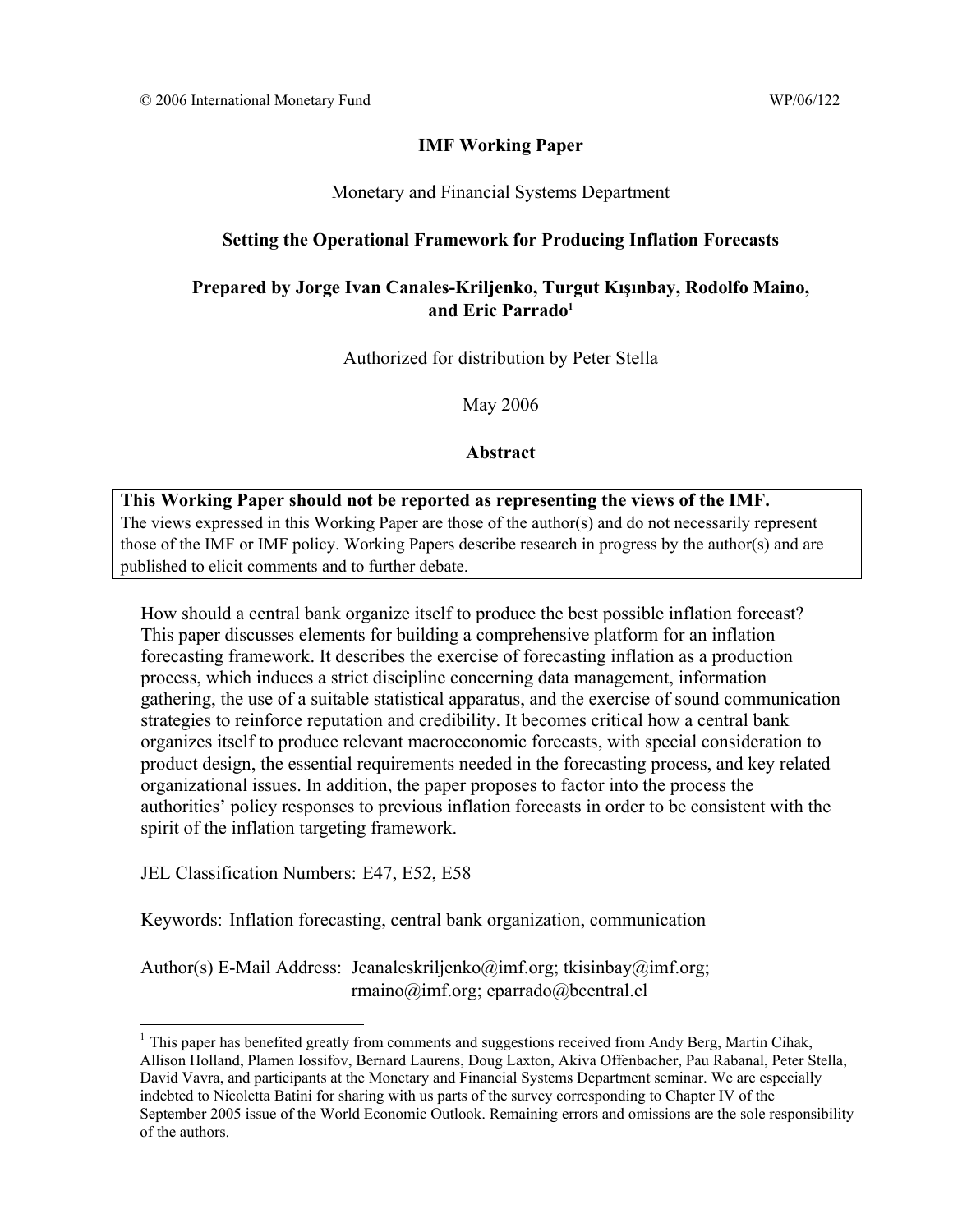| Tables       |                                                                   |  |
|--------------|-------------------------------------------------------------------|--|
| 1.           |                                                                   |  |
| 2.           |                                                                   |  |
| 3.           |                                                                   |  |
| 4.           |                                                                   |  |
| 5.           |                                                                   |  |
| 6.           | Selected Countries: Assumptions, Publication, and Communication28 |  |
| Figures      |                                                                   |  |
| $1_{-}$      |                                                                   |  |
| <b>Boxes</b> |                                                                   |  |
| 1.           |                                                                   |  |
|              | Appendices                                                        |  |
| I.           |                                                                   |  |
| Π.           |                                                                   |  |

Contents

Page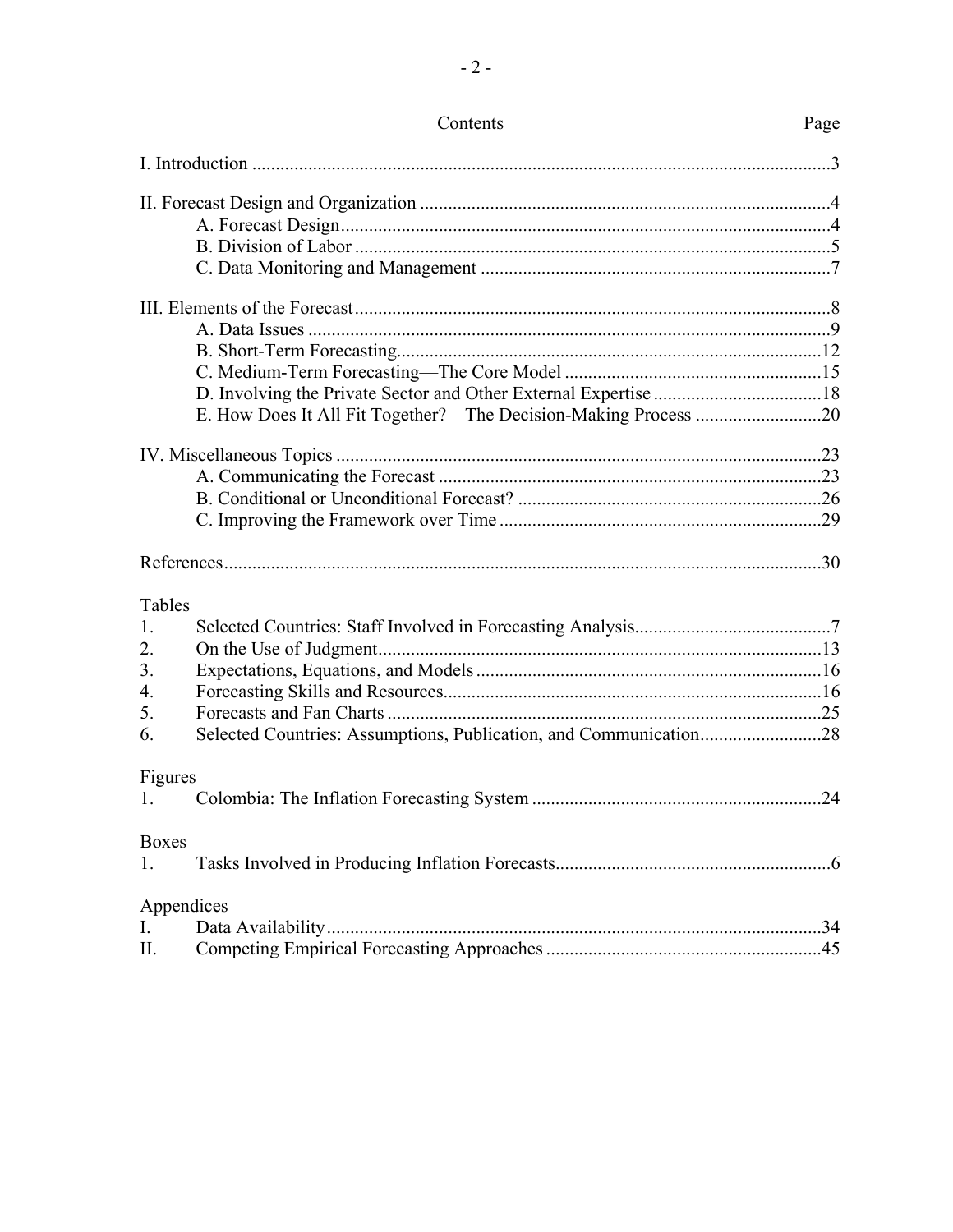#### **I. INTRODUCTION**

Inflation forecasts are key inputs for monetary policy decisions made within inflation targeting frameworks. The delayed impact of monetary policy actions on inflation, which varies over time and often takes longer than one year, necessitates a forward-looking approach. To be able to react in time, the central bank might find it useful to base its monetary policy decisions, not on past inflation outcomes, but on inflation forecasts. Some central banks even consider inflation forecasts the intermediate targets of monetary policy.<sup>2</sup> The inflation forecast is becoming not just a critical internal decision-making device but also a communication tool.

Inflation targeting frameworks organize monetary policy around long-term inflation objectives.<sup>3</sup> The central bank's commitment under inflation targeting is to keep a specific measure of inflation close to a given level or within a range over the medium to long term. Expressing the commitment in the medium to long term provides the central bank with significant flexibility in its response to short-term inflationary pressures, sparing the central bank the need to take measures that would unnecessarily hurt the economy. In particular, the transition periods for countries exiting pegs or adopting inflation targeting involve certain institutional requirements including a reliable methodology for forecasting inflation.<sup>4</sup> The commitment to a medium-term inflation goal can be honored when the central bank is free from political influence and the medium-term inflation objective has a clear priority over any other central bank concern.<sup>5</sup>

Central banks use a variety of tools and information sources to form a view on expected inflation outcomes and to reach their policy decisions concerning the dynamics of inflation. Usually, there are a number of models that produce inflation forecasts, ranging from largescale structural models of the economy down to smaller time-series models. In addition to monitoring money and credit aggregates, survey results on consumer and firm expectations are closely watched, as are confidence level indices. Further information on expectations is available from financial markets, such as future markets or bond markets depending on the term structure of interest rates. A wide range of indicators of production capacity and prices is also scrutinized to assess the status of inflationary pressures. In some cases, central banks' regional offices provide information about local developments, obtained from a variety of sources including industry surveys and firm-level interviews. Thus, the challenging job of the decision-making body is to bring all the information, knowledge, expert opinion, and analysis together and make a policy decision.

 2 Svensson (1997), Bogdanski, Tombini, and Werlang (2000).

 $3$  Laxton and Scott (2000) and Coats, Laxton, and Rose (2003) describe how to implement and develop forecasting systems.

<sup>4</sup> Duttagupta, Fernandez, and Karacadag (2004).

<sup>&</sup>lt;sup>5</sup> For discussions of the preconditions for inflation targeting, see Carare and others (2002) and Truman (2003).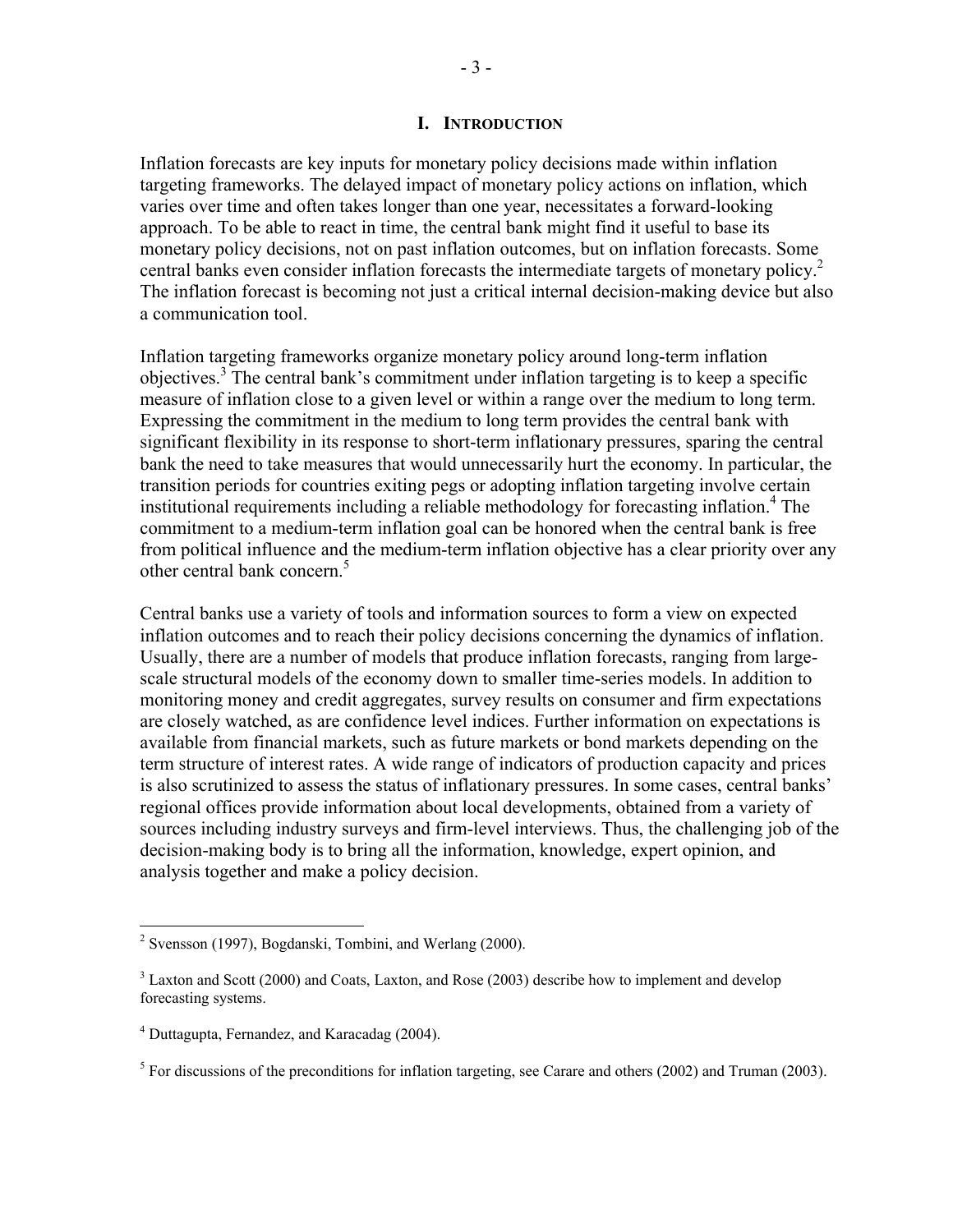The exercise of forecasting inflation can be described as a production process. The forecasting practice induces a strict discipline concerning data management, information gathering, the use of statistical apparatus, and the exercise of sound communication strategies to reinforce reputation and credibility. To be fully aware of the methods of data collection and subsequent refinements in data revisions, it is critical to determine whether there are peculiarities in the data sets that might complicate forecasting. In this regard, it becomes crucial how a central bank organizes itself to produce relevant macroeconomic forecasts, with special consideration to product design, the essential requirements needed in the forecasting process (data inputs, staffing and organization of labor involved, the necessary capital, the choice of appropriate technology, and methodologies), and key related organizational issues. In addition, central banks should evaluate the comparative advantage of commonly used forecasting methodologies together with the optimal way to organize the forecasting capacity based on the particular transmission mechanism.

This paper discusses elements for building a comprehensive platform for an inflation forecasting framework. The treatment includes the use of short-term forecasts for major relevant domestic variables based on specific econometric modeling combined with expert judgment, statistical knowledge, data management, and the use of external outsourced variables. The starting point for this approach is to develop a medium-term forecast, usually based on small, semi-structural models characterized by the inclusion of model-consistent inflationary expectations, the authorities' reaction functions, and long-run equilibrium definitions. Section II addresses specific issues concerning forecast design and organization with special emphasis on inflation targeting frameworks. Section III introduces elements of the forecast, and Section IV deals with communication issues. The paper also presents the results of a survey, conducted in late 2005, on the inflation forecasting practices of several inflation targeting central banks.

## **II. FORECAST DESIGN AND ORGANIZATION**

Under inflation targeting, forecasting inflation is an institutional priority. Central banks usually devote resources to this end and organize themselves efficiently to improve the quality of their monetary decisions. This process involves assigning responsibilities for undertaking those tasks, designing the incentive structure for those involved in the process, and providing the necessary inputs, tools, and training opportunities to the individuals in charge of producing the forecast on behalf of the institution. Forecasting inflation often requires building and maintaining databases, having a specialized forecasting team, and providing the team with adequate hardware and software for making projections. Central bank authorities are responsible for approving the design of the forecasting system and providing the resources available for its efficient operation.

## **A. Forecast Design**

Good forecasts have several desirable characteristics. First, good forecasts are based on all available information that is relevant for prediction, including anticipated future developments. Second, they include a point estimate accompanied by a measure of uncertainty at each point in time over the forecasting horizon. A single consolidated forecast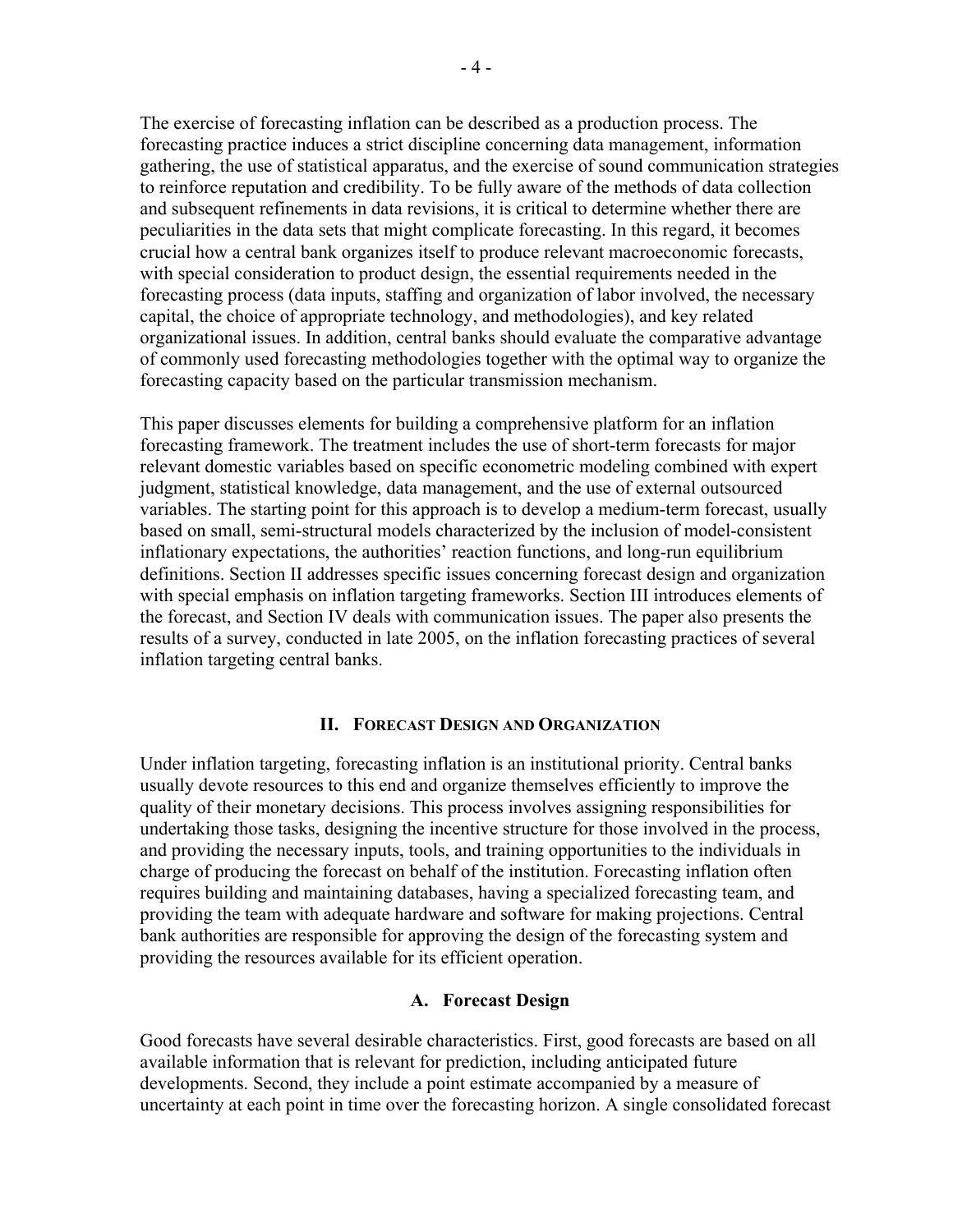of the inflation indicator being targeted presenting the central bank's view would avoid much of the expectational uncertainty concerning future policy decisions and consequently would enhance central bank credibility. Third, they meet the highest professional standards. Good forecasts are prepared in a systematic way considering the contributions of information provided by up-to-date theoretical and forecasting methodologies. Finally, good forecasts are honed by expert judgment and require an institutional mechanism for incorporating such judgment in a systematic way. Inflation projections represent the central bank's view summarizing the best collective judgment of the central bank board and are technically supported by the central bank staff's analysis.

The central bank must produce inflation forecasts that can be both used for policy decisions and shared with the public at large. Forecasts can play two roles in an inflation targeting framework: as an input into policy decisions and as a communication tool. While one can distinguish between forecasts used by the authorities and those communicated to the market for public accountability, the inflation forecast used by central banks in making its decisions on interest rates should be the same as the one communicated to the public at large, once policy decisions have been reached. In other words, once a central bank has decided to implement inflation targeting, and hence has set its monetary policy to anchor inflation expectations, it needs to build credibility in its own inflation projection and base its decisions around it.

The central bank forecasting framework must be designed to answer a basic question concerning future inflation: What will happen with inflation (and the other variables the central bank is concerned about in the short term) under specific assumptions about the future policy stance? Answering this question requires an understanding of the transmission mechanism. The answers are likely to differ among countries and over time because the transmission mechanism (or the central bank's understanding of the transmission mechanism) can be expected to differ and change. Yet, the basic question is likely to remain the same.

## **B. Division of Labor**

Producing an official inflation forecast may involve many tasks and the work of a large number of people within the institution (Box 1). Significant advantages in terms of efficiency can be obtained by an appropriate division of labor, assigning tasks according to the relative strengths of individual staff members. The larger the economy and the central bank, the more feasible it is to have a more specialized division of labor. In central banks with smaller resources, the same tasks may need to be done by a smaller group of people. Table 1 presents some central banking evidence for a group of selected countries.

Encouraging teamwork requires the careful design of an incentive structure for staff involved in the process. The incentive structure is especially important for the forecasting and data management teams. The authorities might find it useful to devise schemes that encourage the dissemination of information obtained by central bank staff during the normal course of their operations that could be useful for forecasting.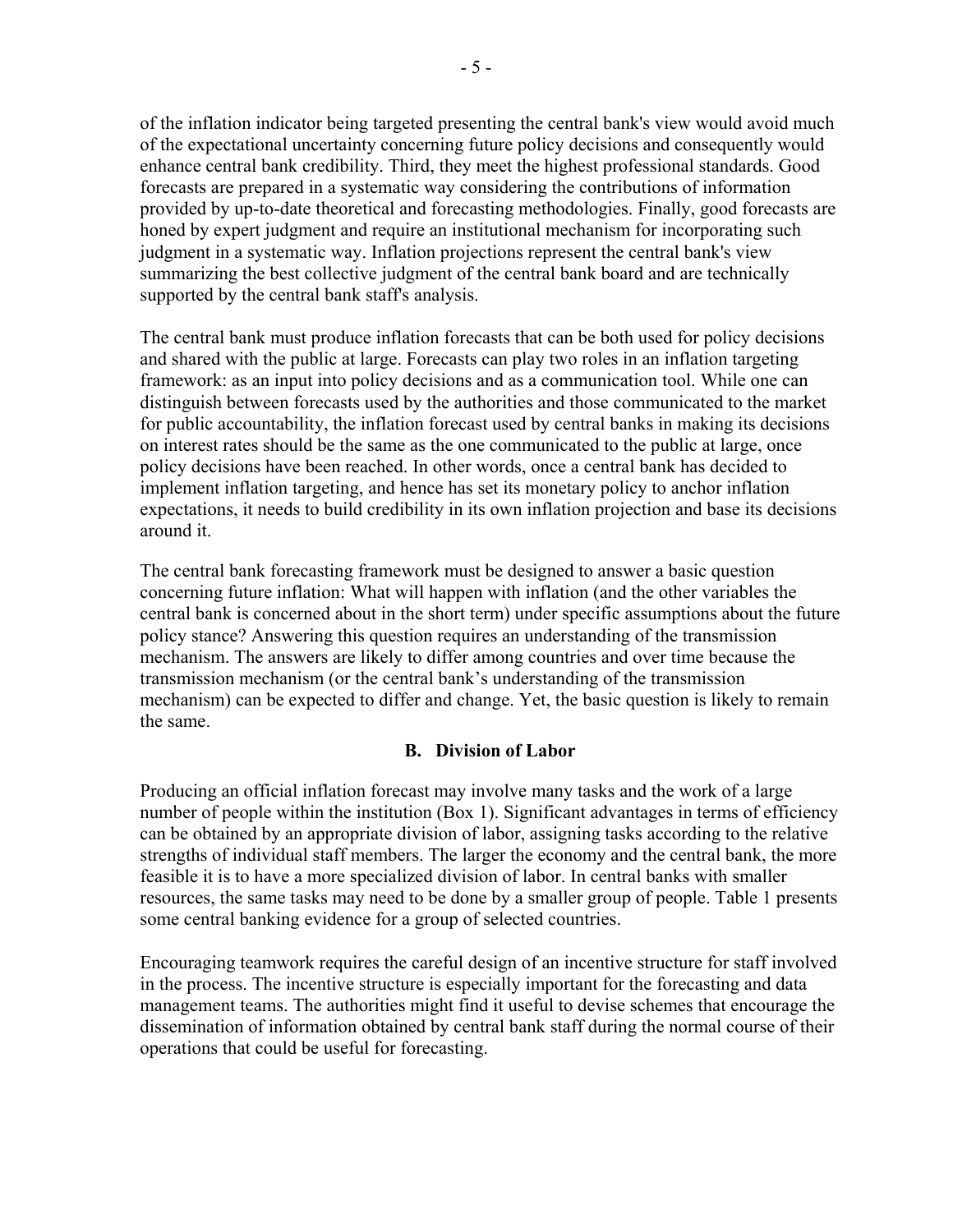#### **Box 1. Tasks Involved in Producing Inflation Forecasts**

Forecasting inflation requires information on interest rates, productivity, commodity prices, etc. The process of producing forecasts involves the following course of action:

#### **Design the forecasting system**

 Identify the necessary tasks Assign responsibilities Design an incentive structure for individuals participating in the process

#### **Design a methodology to analyze information**

 Design the core model Design supporting models that provide alternative points of view or inputs into core model Estimate or calibrate core and supporting econometric models

#### **Design a system for consolidating information obtained from different models into a single forecast**

#### **Gather the information**

 Identify information that must be collected or produced Get the information from: Other institutions Different departments in the central bank Surveys

Interactions with the private sector

#### **Input data into the database**

A single point of entry to standardize and integrate information might become useful

#### **Maintain a system to monitor and record news that could affect inflation outlook**

Maintenance of a repository system of related information might also improve information collection and aggregation It will also result in better collaboration and knowledge sharing within different units and departments and closer integration of different decision-making bodies

#### **Have forecasting team present interest rate scenarios to Monetary Policy Committee**

 Analyze the information Run the models Interpret the model results Integrate the results from different models into a single forecast Present the official technical forecast to the decision makers

#### **Discuss the technical proposal of the staff at policy level**

**Interact with staff on the impact of alternative scenarios for future policy interest rates** 

#### **Communicate forecast to the market**

Announce the forecast

Prepare the report announcing the forecast

#### **Follow up**

Assess the accuracy of the models Monitor new developments in modeling technology Design improvements in forecasting system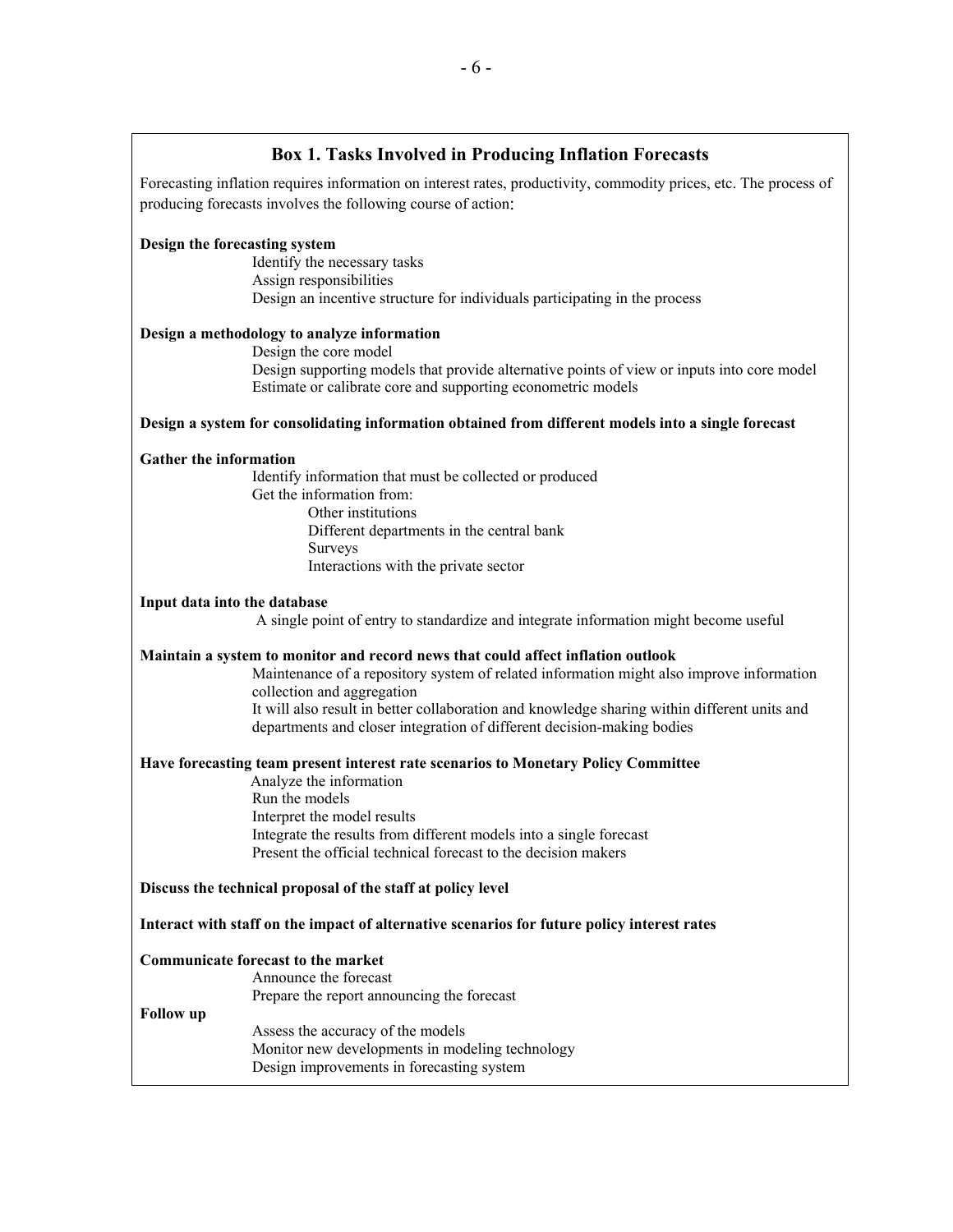|                   | People Involved in Forecasting/<br>Their Qualifications                              | Increase (Recently) in<br>the Number of Staff<br>Working on Inflation<br>Forecasting | Number of Departments<br>Involved in Forecasting                                                                                           |
|-------------------|--------------------------------------------------------------------------------------|--------------------------------------------------------------------------------------|--------------------------------------------------------------------------------------------------------------------------------------------|
| Australia         | Statement of Monetary Policy preparation<br>involves 40 people, 2 weeks each quarter | Yes                                                                                  | Four                                                                                                                                       |
| Chile             | 10 people; 1/3 Ph.D.s, 2/3 local Master's<br>degrees                                 | Tripled since 1999                                                                   | Two (Conjunctural analysis and<br>Modeling); another department<br>provides international scenario                                         |
| Colombia          | 10 people, most with Master's degrees                                                | Yes                                                                                  | One (Programming and Inflation<br>Forecasting Department); there is also<br>a representative from the<br>Macroeconomic Modeling Department |
| Czech<br>Republic | 7 (Ph.D.s with an international<br>experience)                                       | N <sub>0</sub>                                                                       | One (Monetary and Statistics<br>Department, 4 divisions)                                                                                   |
| Peru              | 26 people; 14 with Master's degrees,<br>4 with Ph.D.s.                               | Yes                                                                                  | One (Economic Studies Department,<br>8 divisions)                                                                                          |
| Turkey            | 18 people; 5 Ph.D.s, 10 Master's degrees,<br>1 M.B.A., 2 B.A.s                       | Yes                                                                                  | One (General Directorate of Research<br>and Monetary Policy, 2 divisions)                                                                  |

## Table 1. Selected Countries: Staff Involved in Forecasting Analysis

Source: National authorities.

A forecasting team is usually defined across departmental lines with a clear mandate and responsibility. The forecasting team must combine expertise in macroeconomic theory, econometrics, and survey analysis. Along with the central bank authorities, the forecasting team will act as the key body for forming a consensus view of the monetary transmission mechanism, as most of the analytical work will be undertaken by this team. The reference point for discussions on the inflation process is typically a structural macroeconomic model, which is built by the forecasting team. Specialization in monitoring leading indicators and main sectors of the economy, such as the external sector, domestic demand, labor markets, price developments, or financial markets is warranted to develop and maintain a comprehensive and coherent macroeconomic model. The latter would require knowledge of basic time-series analysis and regular contacts with industry participants.

## **C. Data Monitoring and Management**

A central bank should make use of all the available information that is potentially useful to assess the inflation outlook. There is no clear ranking for the most useful sources of information. In addition to the standard variables in a central bank database such as macroeconomic and financial data, important series that have been developed and widely used in recent years by central banks should also be stored in the database. These might include, for example, survey evidence.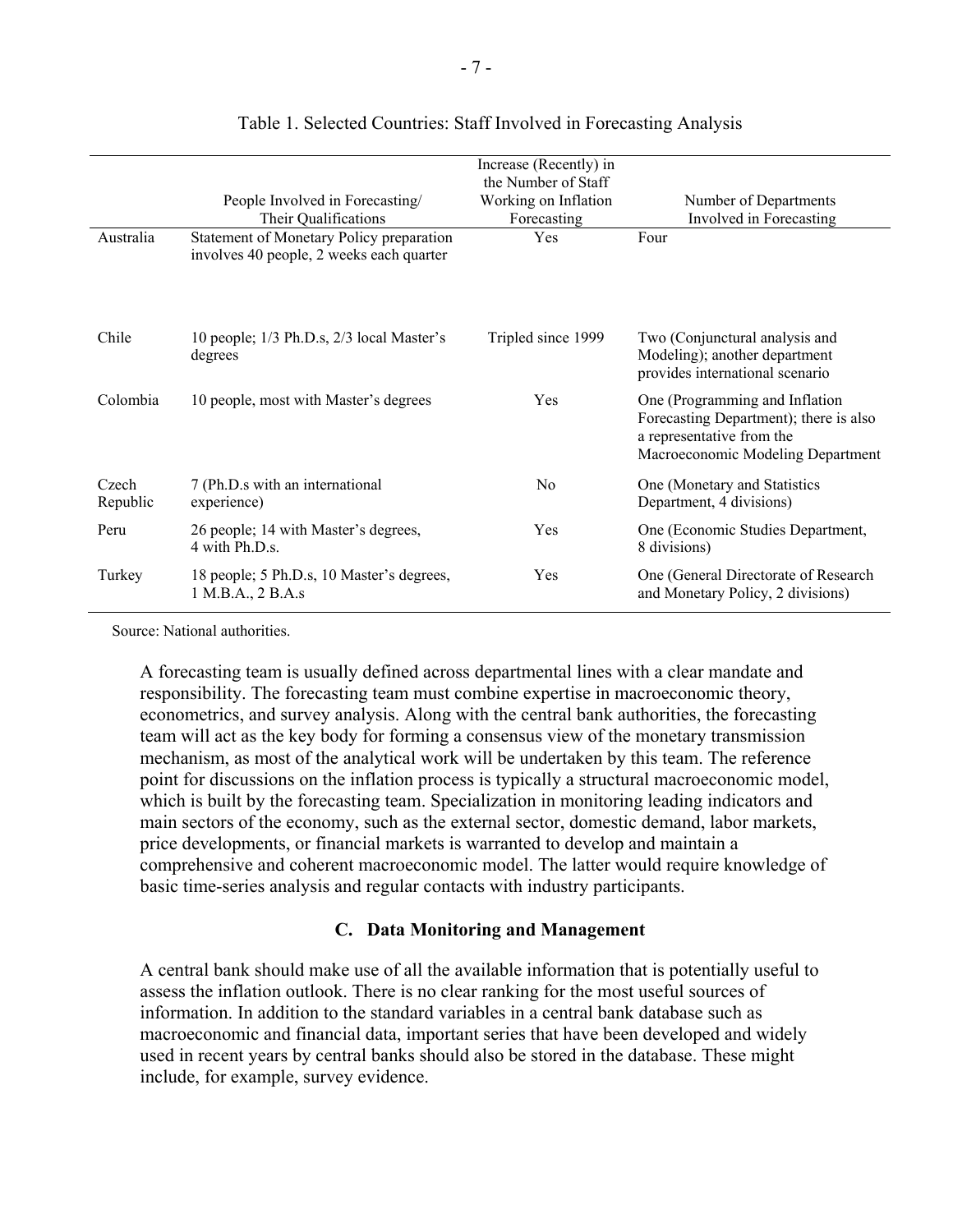Proper documentation of forecasting rounds is warranted. It is essential to create an archive that contains the forecasts and the analyses that undergird the forecasts. A typical database includes numbers and also data, programs, and documents that are prepared for the quarterly forecast, together with the minutes of the discussion in the monetary policy committee. Documentation of each forecasting round would assist ex post analyses to draw lessons from systematic forecasting errors and form an institutional memory for the forecasting process, thereby becoming the lynchpin of the forecasting monitoring system.

The database must be carefully maintained. The database should be regularly updated and be accessible to all members of the forecasting team and the decision committee. It is important to document all sources of data, possible problems with the series if any, and a timetable for the arrival of data. An effort should be made to obtain all the right numbers and confirm their accuracy (Carson, Enoch, and Dziobek, 2002).

It is important to store the original database used for decision making. Policy decisions are made with imperfect data that includes preliminary estimates of several important economic series, such as GDP. It is often the case that preliminary data are subject to errors and are subsequently revised, sometimes more than once. It is essential to understand the nature of such revisions and their impact on modeling and forecasting. In order to do that, some central banks started to form real-time databases that contain successive releases of data for a number of different series. Research has shown that revisions matter for forecasting. For example, Orphanides (2001) shows that historical estimates of the output gap in the United States, an important measure of economic slack, changed significantly after data revisions.

A group within the institution should be in charge of collecting data with a consistent, easily accessible and integrated view. The group should report directly to decision makers and provide the database to both the forecasting team and the members of the decision-making body. The forecasting team uses its time to make forecasts, monitor procedures, and improve its professional ability to make forecasts. It should be spared from gathering information and entering numbers into a database, but should have access to the latest data at all times.

#### **III. ELEMENTS OF THE FORECAST**

The forecasting framework of a central bank provides a comprehensive picture of the nearand medium-term economic outlook. That includes providing a framework to reach a policy decision consistent with achieving the inflation target. Main elements of the framework involve data monitoring and management, short-term forecasting, and medium-term forecasting.

Short-term forecasting involves assessing where the economy is now and where it will be in the next few quarters. This is the data-intensive part of the forecasting framework. It includes collecting and assessing wide-ranging information with a view to understand the current state of the economy including underlying inflation pressures (see Section III–A). Expert knowledge and judgment, econometric forecasting methods, and surveys are among the main avenues for providing short-term forecasts (see Section III–B).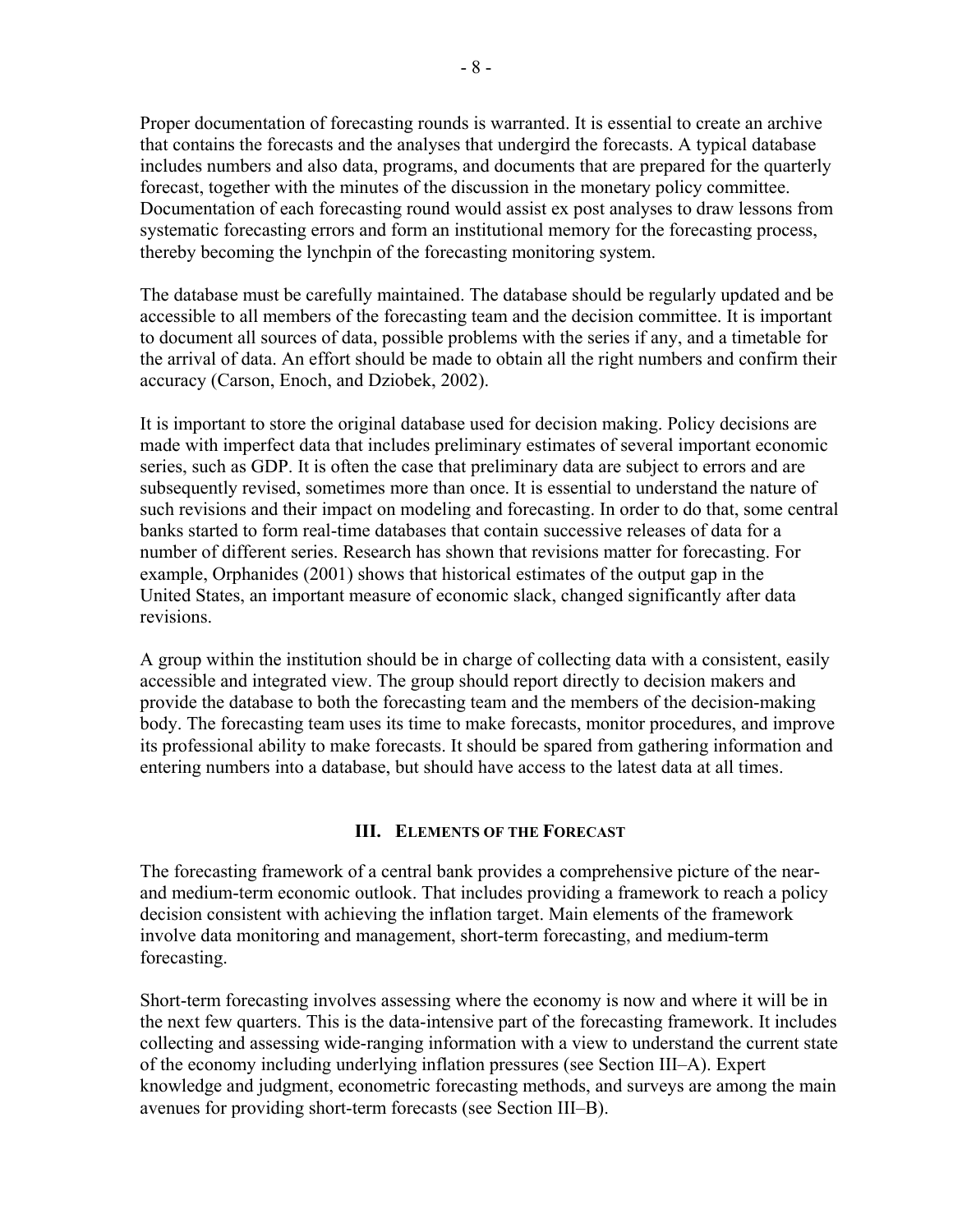Medium-term forecasting involves forming a view of the evolution of the economy in the next few years, or at the policy horizon. Forecasting the economy beyond the next few quarters is quite difficult, and short-term forecasting techniques are of little help there. Medium-term forecasts, often built on short-term forecasts, reveal a central bank's view of the monetary transmission mechanism, the way the economy evolves under certain assumptions about the policy rate, and other exogenous variables. Although the forecasting exercise is technical and numerical by nature, the ultimate objective of the exercise is to produce a nontechnical account or "story" representing the central bank's understanding of the evolution of the economy that is comprehensive, understandable, and consistent over time.

Models are needed to independently assess the impact of alternative interest rate policies on medium-term inflation. By necessity, such a task needs to be based on the team's understanding of the transmission mechanism. This understanding may be based on empirical time series evidence, on theory as presented in economic models, or on econometric or calibrated models that map the empirical evidence into a theoretical framework. The latter, which henceforth we call "core forecasting models," are more complex but allow a more professional answer to the question of how inflation will react to alternative future policy interest rate paths. That is, they allow for a discussion based on economic arguments, confronted with empirical evidence filtered and interpreted with the help of rigorous statistical techniques. Core forecasting models can differ in the aspects of the transmission mechanism emphasized, the economic or statistical theory behind them, the variables that are taken as given for the forecasting process, or the techniques for mapping data into those theoretical models, among others.

## **A. Data Issues**

Forecasting systems and current statistical analysis involve data issues that include decisions on appropriate target indices and supported statistics. They also entail the proper design of surveys, the use of leading indicators, and the impact of asset price movements. Some evidence for selected countries on data availability, reliability, and indices is advanced in Appendix I.

## **Consumer price index**

The construction of a Consumer Price Index (CPI) is a critical part of the forecasting system. In particular, many inflation targeting (IT) countries have chosen a CPI as the measure for the inflation target. There are several advantages to adopting a CPI target as opposed to some other price index. The CPI is usually produced and announced on a timely basis, is generally not revised, and is usually transparent, easily available, and understandable by the public. These are desirable properties for any country but even more important for those that are planning to move to IT as the policy variable is adjusted primarily in response to inflation developments. Thus, at the outset, a country moving to an IT regime should ensure that the CPI has all these desirable properties.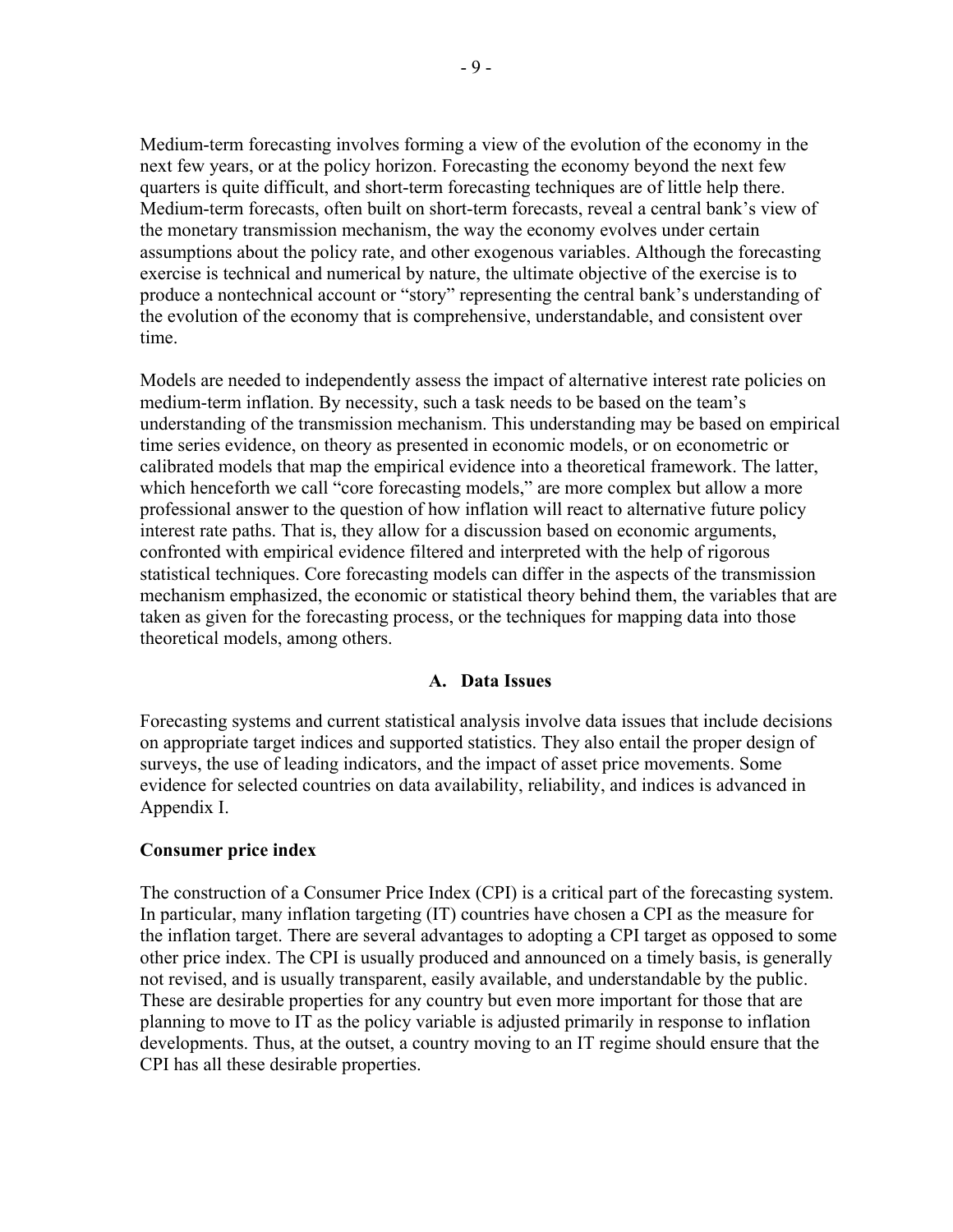As the central bank in an IT country is accountable for the inflation outcome, it is essential that the relevant price index be calculated by an independent agency, such as a statistical agency. Separating of the calculation of the index from the body that is responsible for achieving the inflation target would help minimize political manipulation and enhance the central bank's credibility. The composition of the index should be clearly communicated to the public. By having easy access to the data used, the central bank would be ready to calculate the index for its own research on inflation.

Once a credible, up-to-date, and transparent inflation index is chosen as the target variable, the central bank must ensure that the basic properties of the index are well analyzed and understood. A thorough analysis of the index would start by studying the basic time series properties of the index, such as seasonal patterns, volatility, and persistence. Similar analyses can be undertaken for all the components of the index. Furthermore, an analysis of the lead and lag relationships of the components with the index itself could be done to identify whether some of the components do have leading indicator properties for inflation. It is also important to have an idea about the import content of the CPI to better gauge the imported inflation and the pass-through of the exchange rate effect.

## **Core inflation**

Central bankers are typically concerned with inflation over the medium term and in principle do not respond to short-term, transitory inflationary developments. CPIs generally contain many components that are highly volatile and prone to transitory shocks such as food and energy prices. Moreover, some components are not primarily influenced by monetary factors, such as administered prices. Thus, the CPI is not always the ideal target for monetary control purposes, and policymakers prefer to focus on the underlying trend in inflation. The trend component is, of course, not observable but can be approximated by measures of core inflation.

There are several different methodologies for calculating core inflation indices, and these can be grouped under three broad categories. The first one is the most common and traditional approach of excluding certain items from the index, such as food and energy. In the second category, there are methods that examine the distribution of price changes of the components of the index and exclude the extremes. As the distribution of prices may change in each period, so do the excluded items and thus the composition of the index. This is different from the first approach where a fixed set of items is excluded from the index. Finally, time series techniques can be used to estimate the trend component of the index, as advocated by Quah and Vahey (1995).

There is no single best definition of core inflation; different measures are relevant for different purposes. Exclusion-based indices are likely to be more useful for communication purposes, since the developments in them are easier to explain to the public compared with others that are calculated using statistical and time series techniques. The latter group, however, may capture the underlying trend in inflation better and could be more useful for modeling and forecasting purposes. This is ultimately an empirical issue. Although a useful guide for monetary policy, core inflation is not a substitute for a thorough analysis of price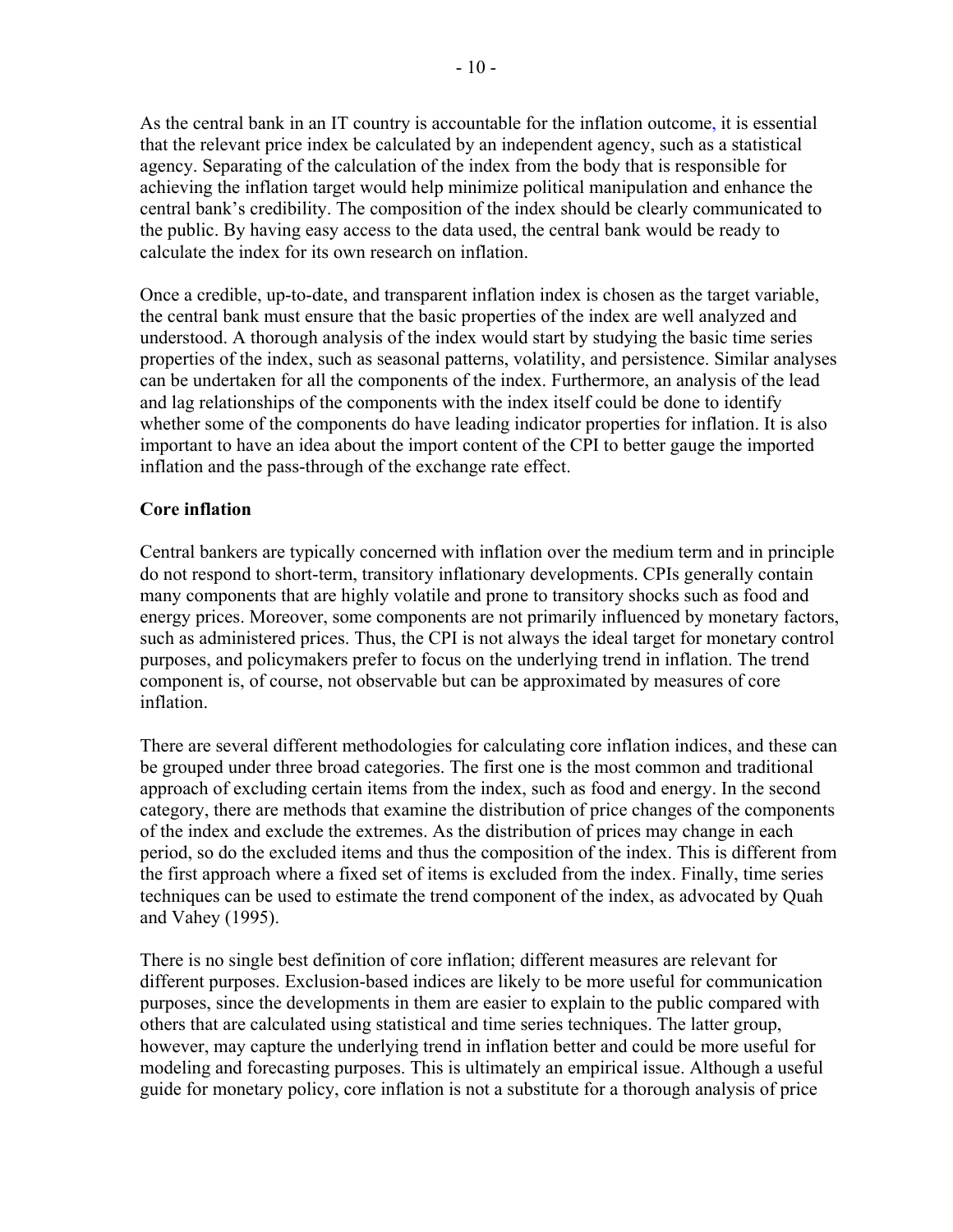developments. Macklem (2001) and Mankikar and Paisley (2002) describe intuitively why central banks are interested in core inflation measures and how these measures are used as part of the central bank toolbox.

# **Surveys**

Surveys of inflation expectations are important tools employed by almost all inflation targeting central banks, and these have proved to be useful sources of information on future inflation. Long-term inflation expectations may also be used as an indicator for central bank credibility within an inflation targeting regime. Central banks use a variety of surveys to gather evidence on current economic conditions, as well as perceptions regarding current and expected economic activity.<sup>6</sup> Three groups are often surveyed by researchers: households, businesses, and professional forecasters.

Surveys usually provide useful information that cannot be extracted from official data sources. Neither time series models nor calibrated models are good at capturing future human and company psychology and future behavior. Surveys provide valuable added information on individuals' and consumers' intended future behavior and expectations. For example, in the case of a major shock to the economy, consumer confidence indices could provide important information about future consumption that cannot be captured by standard consumption models. Finally, surveys are often timely compared to most other data, including national income accounts.

The University of Michigan has for a long time been a leader in consumer surveys. The methodology of the University of Michigan Surveys is described in Curtin (1996). Forsells and Kenney (2002) show how to derive a measure of expected inflation from the European Commission's Harmonized Consumer Survey. Lyziak (2003) undertakes a similar study for Poland and provides many references on measuring inflation expectations. Garcia (2003) is an example for surveys of professional forecasters, and Martin and Papile (2004) for businesses.

# **Leading indicators**

 $\overline{a}$ 

Leading indicators of inflation are economic variables that are correlated with future inflation. The list of economic variables that can be useful for predicting inflation is a long one, ranging from consumption, investment, and (un)employment figures, to monetary aggregates, fiscal policy indicators, various price indices and wages, interest rates and spreads, exchange rates, and stock prices.<sup>7</sup> The actual set of leading indicators is, of course,

<sup>&</sup>lt;sup>6</sup> Surveys may sample market and consumer inflation expectations (as in New Zealand), or the central bank may provide a summary of surveys of market inflation expectations (United Kingdom). In other instances, qualitative surveys of private sector conditions are used (Canada and New Zealand).

 $<sup>7</sup>$  Movements in spreads between the yields on indexed and nonindexed bonds have been used as a measure of</sup> inflation expectations (Australia, Canada, Israel, New Zealand, and the United Kingdom). Nevertheless, these data should be used with caution given that the market for indexed debt is sometimes shallow and risk premiums are highly variable.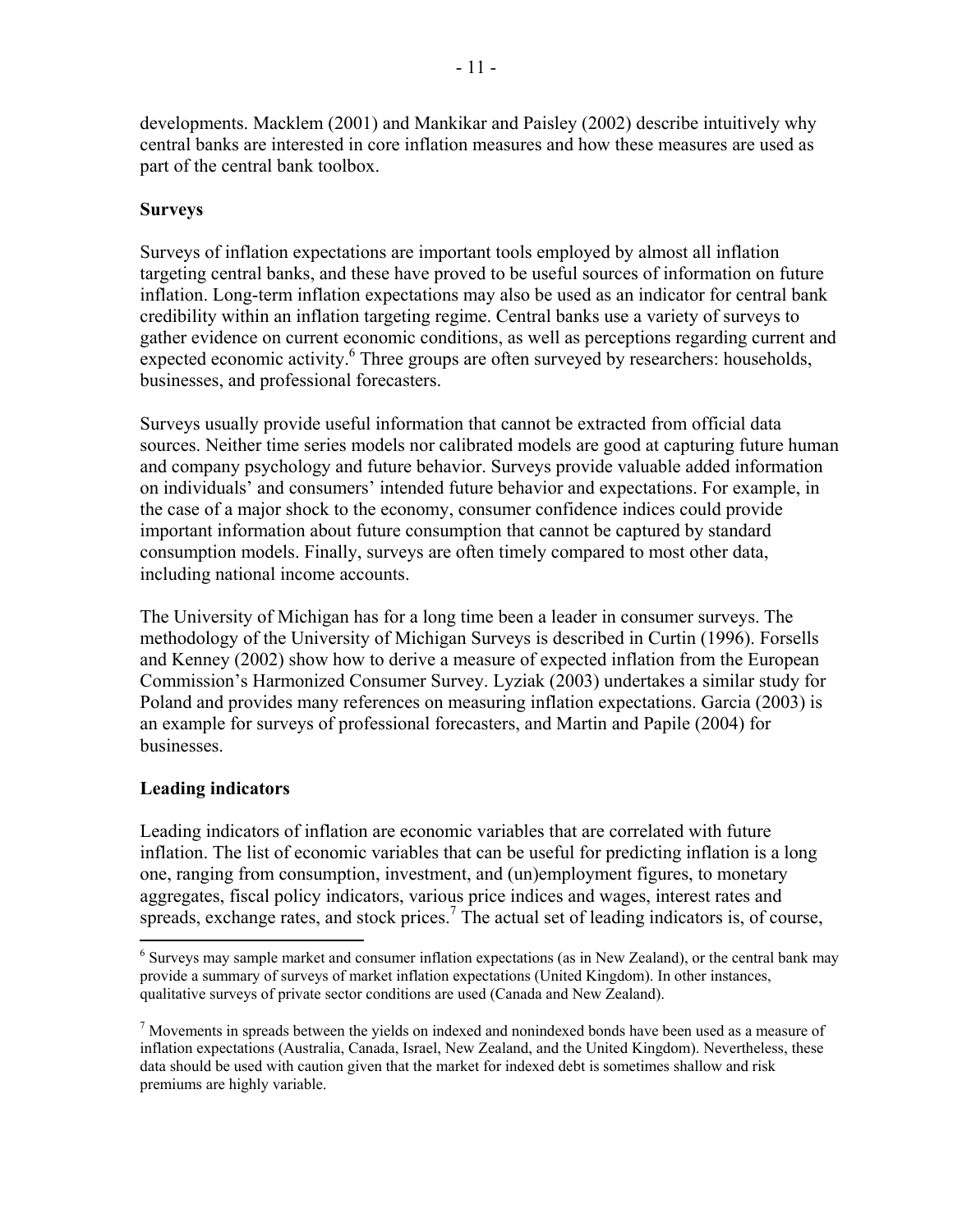an empirical issue that pertains to each country. To be useful, such series should be conveniently available on a timely basis and should not be subject to substantial and frequent revisions. Leading indicators can be used both individually to assess capacity pressures in certain sectors of the economy, or can be used in composite index form.<sup>8</sup>

## **Asset prices**

 $\overline{a}$ 

Many asset prices are formed by expectations of future economic events and thus likely to contain useful information for central bankers. How to respond to asset price movements is heavily debated among central bankers and academics. For the purposes of this paper, what is critical is the impact of asset prices on the inflation outlook. One important channel through which asset prices may influence inflation is the wealth effect. Changes in asset prices, including equity and housing prices, may alter asset holders' perceptions of their net worth, which in turn may influence their consumption and could affect aggregate demand. In countries where housing forms a significant share of wealth, data on property prices can be especially important to assess wealth effects and resulting demand and inflation pressures.

## **B. Short-Term Forecasting**

The first step in forecasting for policy is assessing the current and near-term state of the economy. As important data including national income accounts are produced with some lag, other sources of information, such as leading indicators, surveys, or industry contacts, are used to assess the current state of the economy. Time series and other econometric techniques are primarily used for short-term forecasting. While macroeconomic theory and structural models are essential to form a view about the medium-term evolution of the economy, short-term forecasting is more of a measurement issue. Sectoral expertise and judgment is especially important for short-term forecasting.

Short-term inflation forecasts usually involve a considerable number of variables such as economic activity, aggregate demand, interest rates, and exchange rates.<sup>9</sup> When forecasting inflation, many other variables, for instance, productivity, may become of interest too. It is often the case that forecasts of these intermediate variables are explicitly considered by policymakers when making decisions. It is also the case that boards at central banks and policymakers often ask for forecasts coming from a diverse group of forecasters involving a wide range of approaches.

In all cases, expert advice plays a critical role in adjusting raw econometric forecasting by combining knowledge of factors affecting relevant variables and insights on lagged structures, causal relationships, dynamics, and correlations. Better forecasts can be made by

<sup>&</sup>lt;sup>8</sup> Stock and Watson (2003) investigated different methodologies that analyze leading indicators. See Woodford (1994) for a cautionary note on the limitations of leading indicators.

<sup>&</sup>lt;sup>9</sup> Pagan and Robertson (2002) underline the problems associated with disaggregation, in particular when there are components that are difficult to predict compared to the aggregate.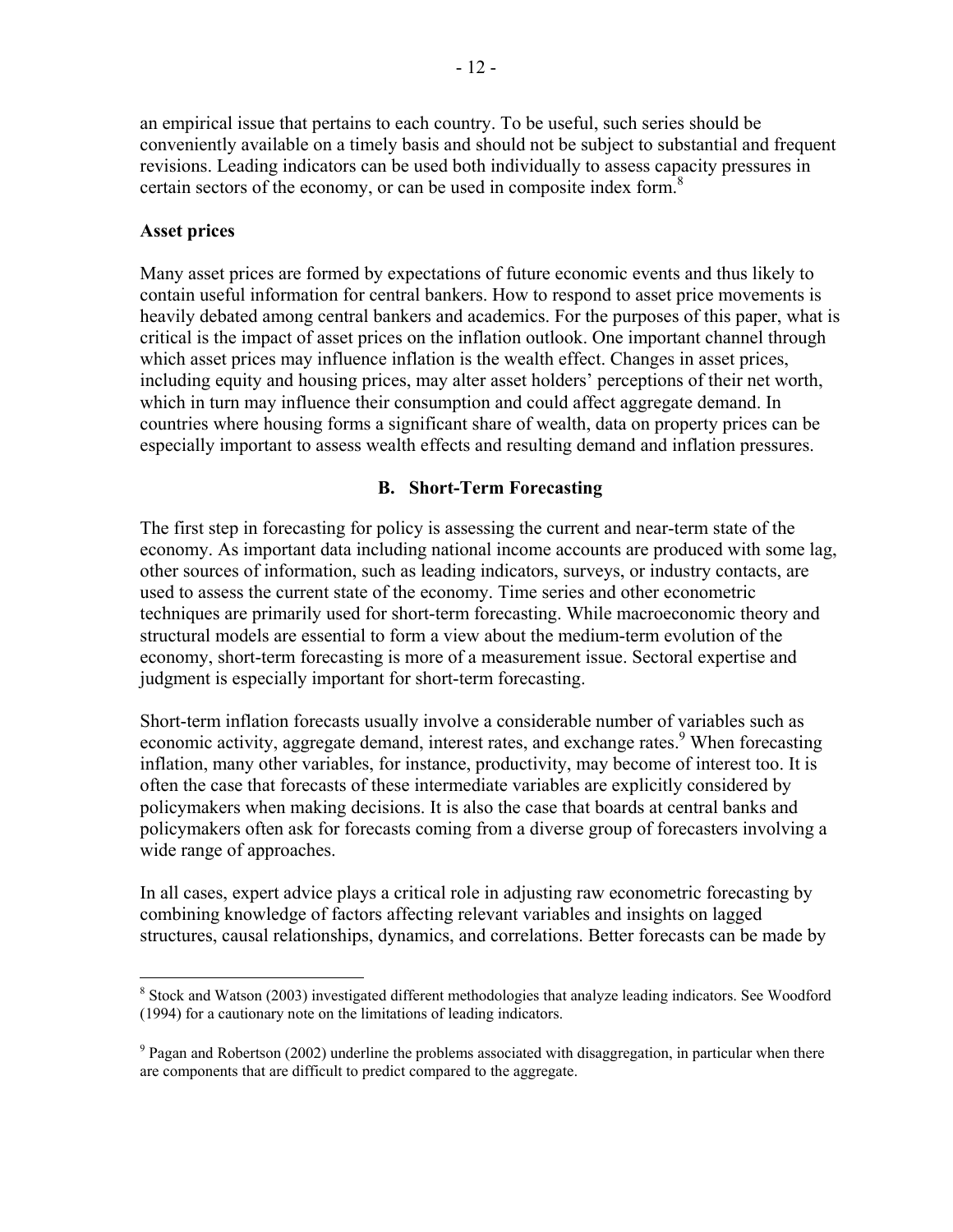combining insights from statistical models with judgments and sectoral experts' opinions concerning specific events. As stated in Table 2, the degree of judgment applied, either at an earlier or later stage in forecast formulation, is generally considerable.

|                | Degree of Judgment Applied | Stage at which the     |
|----------------|----------------------------|------------------------|
|                | in Forecast Formulation    | <b>Judgment Enters</b> |
| <b>Brazil</b>  | Considerable amount        | Beginning stage        |
| Chile          | Considerable amount        | Beginning stage        |
| Colombia       | Considerable amount        | Beginning stage        |
| Mexico         | Small amount               | Beginning stage        |
| Peru           | Considerable amount        | Beginning stage        |
| Israel         | Enormous amount            | Beginning stage        |
| South Africa   | Considerable amount        | Final stage            |
| Hungary        | Considerable amount        | Modeling stage         |
| Poland         | Considerable amount        | Modeling stage         |
| Czech Republic | Considerable amount        | Beginning stage        |
| Korea          | Considerable amount        | Beginning stage        |
| Philippines    | Enormous amount            | Beginning stage        |
| Thailand       | Considerable amount        | Modeling stage         |
| Australia      | Enormous amount            | Modeling stage         |
| Canada         | Considerable amount        | Modeling stage         |
| Iceland        | Considerable amount        | Final stage            |
| New Zealand    | Considerable amount        | Beginning stage        |
| Norway         | Considerable amount        | Beginning stage        |
| Sweden         | Considerable amount        | Beginning stage        |
| Switzerland    | Considerable amount        | Beginning stage        |
| United Kingdom | Considerable amount        | Beginning stage        |

#### Table 2. On the Use of Judgment

 Source: Central banks' self-assessments as part of the underlying survey of the World Economic Outlook, September 2005.

Sectoral expertise and judgment play an important role in some central banks for short-term forecasting. A macroeconomic forecast based on judgment is built up in a fully coordinated way from sectoral forecasts provided by sectoral experts. This is a full macroeconomic forecast as an alternative or a complement to a model-based one. To start the process, a forecast coordinator sets up assumptions about variables that are common but exogenous to each sector. Each sectoral expert then comes up with his or her own forecast, using a variety of techniques, including econometric models of their sector, surveys, anecdotal evidence, and his or her own judgment of the impact of developments that cannot be captured by other tools. These forecasts are then aggregated, and additional iterations are done to ensure consistency of the macroeconomic framework.

The advantage of this approach is the incorporation of specific information about the current quarter and the near future. A key disadvantage is the difficulty of analyzing alternative scenarios under different assumptions. Often, it is too difficult to coordinate the aggregation process for anything other than the central projection. There are alternative uses of judgmental forecasts. They can either be used as the main forecast for the next few quarters,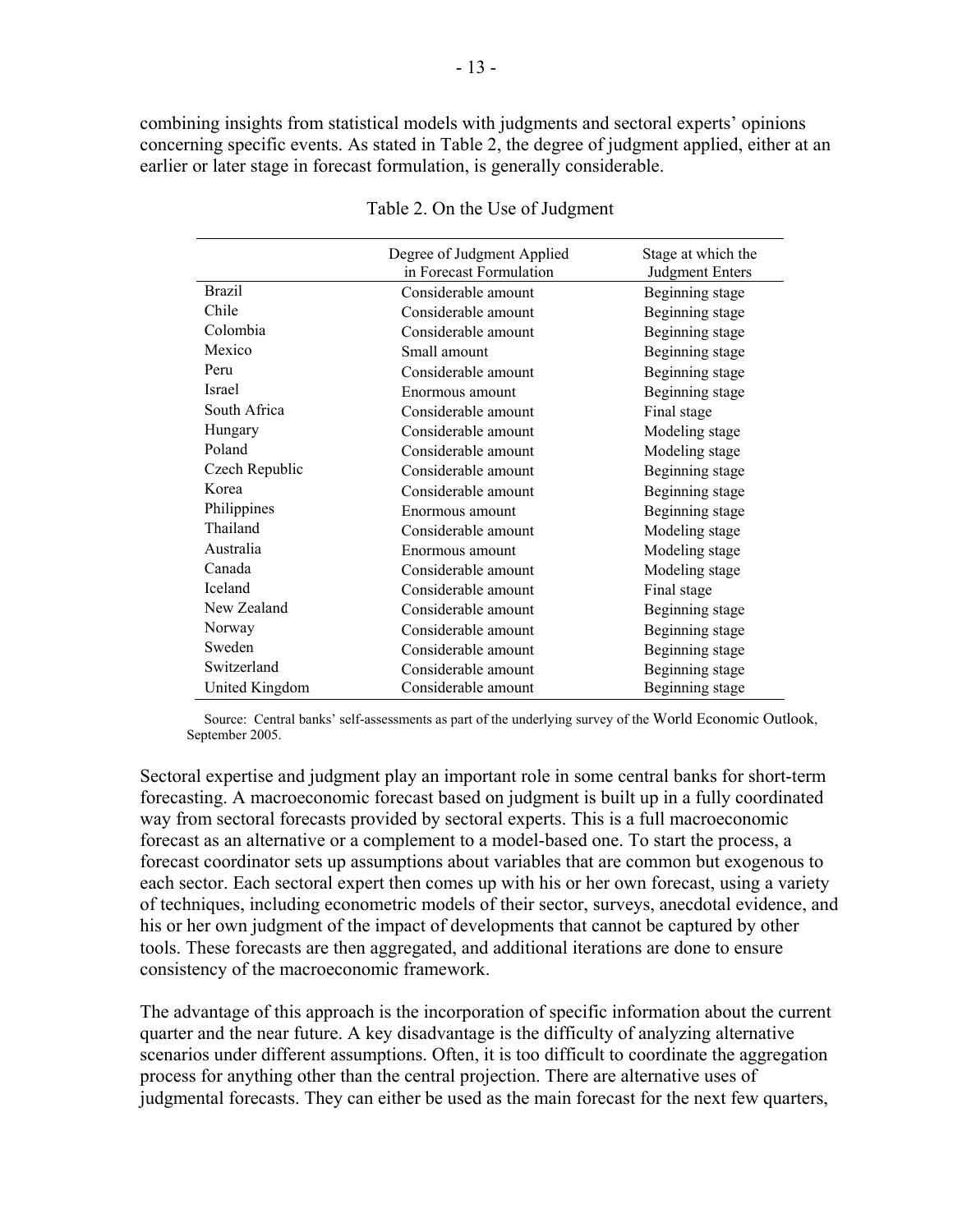and feed into a structural model for beyond, or be used as an alternative to model-based forecasts with a view to reconcile the two.

Storing experts' opinions and advice in a systematic way may complement the statistical analysis of forecasts, especially in the wake of structural changes or unexpected events. Experts' opinions and judgments may be stored in databases for future use to improve the quality of forecasts. Short-term forecasting is usually based on time series analysis, whether univariate or multivariate, and might be enhanced by incorporating key indicators of construction, price changes, information on exchange rate pass-through effects, and financial sector developments.

Econometric models are used to inform and complement expert knowledge and judgment. The simplest econometric tools used in time series forecasting are univariate linear models. Time series models impose less economic structure. However, they provide accurate shortterm forecasts and a good reference for consistency checks for larger structural models.<sup>10</sup> Within this set, ARIMA models became the customary device for time series analysis. In the ARIMA specification, a variable of interest (for instance, CPI) is modeled, exclusively, as a function of its own past and hence is governed by the autocorrelations of the process. Sometimes, simple random walk is the best possible univariate representation. However, this modeling approach does not incorporate useful information about the structure of the economy and thus becomes useless as a vehicle to discuss, explain, and elucidate policy decisions.

Multivariate modeling strategies involve models in which the variable of interest depends on its own past values and on those of other accompanying variables. In this venue, it is important to adequately distinguish between statistical specifications based on endogenous forecasts of the dependent variable and those that require the use of exogenous forecasts of the explanatory variables. The first approach has been popularized by the VAR (vector autoregression) methodology, which seems particularly useful for that purpose. The second approach involves specifying a model in which the forecast of the dependent variable relies on other explanatory variables rather than its own past and uses exogenous forecasts computed outside the model—as explanatory variables. Some VAR models combine the two approaches by including exogenous variables in their specifications.

In addition to macroeconometric (core) models, central banks might be willing to use Output Gap Models (OGMs) or Phillips Curve types of models. These models relate nominal price or wage inflation to some measure of excess demand or real disequilibrium (unemployment or output gap). In many instances, given their simplicity and transparency, OGMs are used to cross-check forecasts on wage/prices derived from core models. They can also be used to calibrate parameters of structural models. The focus on the relationship between inflation and

 $\overline{a}$ 

 $10$  Univariate models of the aggregate inflation index, subcomponents of the index, or other key inflation indicators are relatively easy to produce and allow for constant evaluations of economic and financial conditions.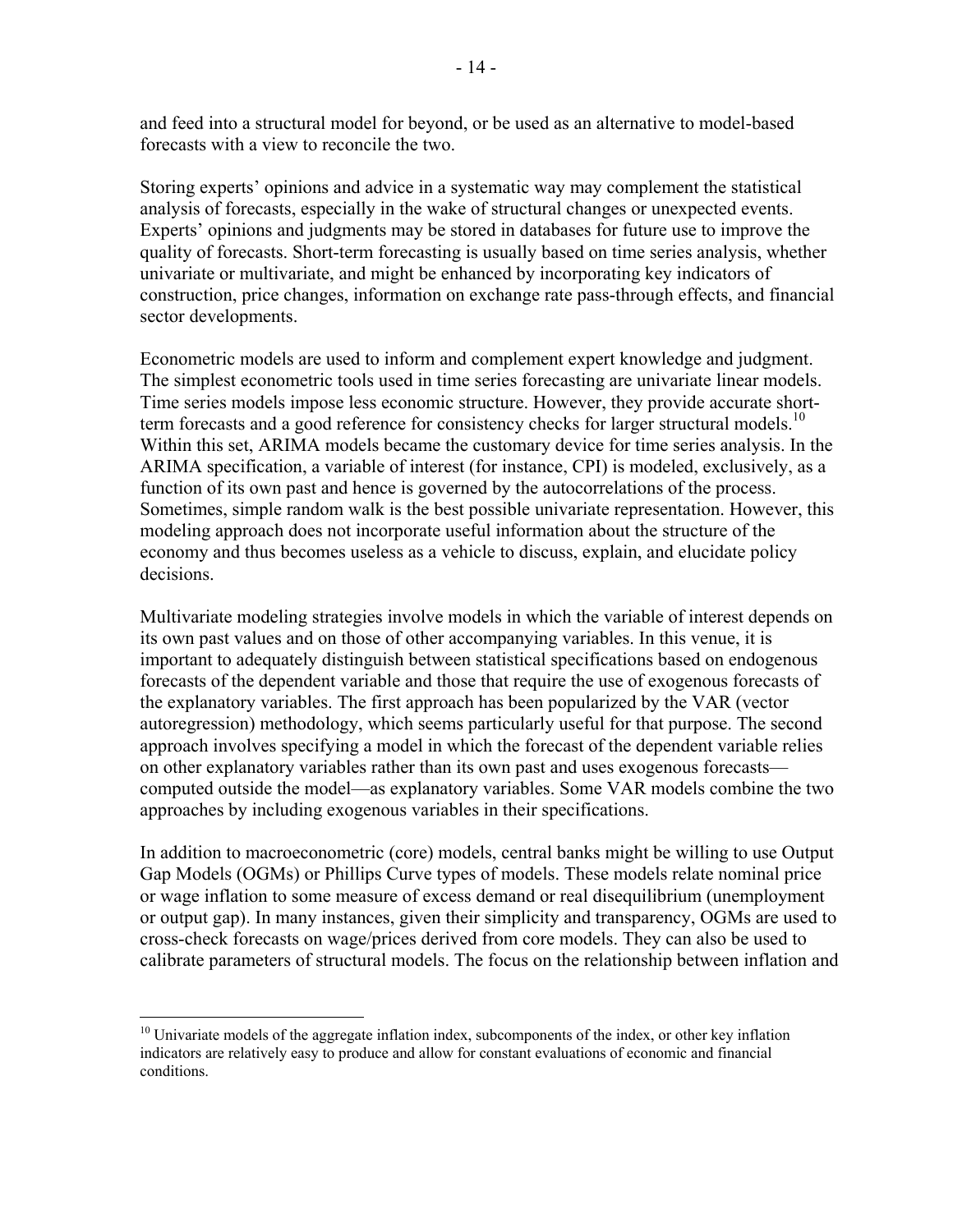summary measures of real disequilibrium make them useful for policy simulation exercises. Nevertheless, simplicity comes at the expense of omitting other important variables.

While the previous techniques provide an understanding of the statistical behavior of key variables, they are routinely complemented with medium-term forecasting procedures that usually involve assumptions about the structure of the economy and with more general econometric models. In this regard, macroeconomic models provide consistency by linking short-term economic and financial developments with long-term assessments. A structural approach to forecasting depicting a comprehensive view of economic performance would typically include an open economy IS curve, a Phillips curve, an international asset market equilibrium condition, and a monetary policy reaction function.<sup>11</sup> All these techniques have been used in empirical work in central bank behavior, in modeling monetary policy rules, and in analyzing sacrifice ratios. At the same time, these elements constitute the core of some large macroeconometric models such as the Bank of Canada's ToTEM introduced in December 2005, and the U.S. Federal Reserve Board's FRB/U.S. model, among others.

Different models used at central banks are considered as complements, not competitors. Table 3 shows a range of models and equations used to build models for forecasting and economic analysis at selected central banks. Bank of England (1999) provides an extensive discussion on the use of different models for forecasting and policy analysis, including detailed explanations of pros and cons of different types of models that the Bank of England employs. $^{12}$ 

# **C. Medium-Term Forecasting—The Core Model**

A core (semi)structural model with strong theoretical foundations is a reference point for discussions about inflation dynamics. Industrial economies have relied on large-scale macroeconomic models for many years as a guide for their decision-making processes in monetary policy. It is now the case that several emerging market economies have successfully developed quantitative models that also guide their decision-making process. Table 4 presents some evidence for a selected group of countries on core macro and other models. The core model represents the central bank's view of the monetary transmission mechanism. Such a model usually consists of several behavioral equations in which important variables converge to a well-behaved steady state. By construction, the model is internally consistent, which helps the bank to provide a coherent story about how it sees the economy evolving. In that capacity, the model is also a communication device.

<u>.</u>

<sup>&</sup>lt;sup>11</sup> See for example, Bogdanski, Tombini, and Werlang (2000), Clinton (2000), Bank of England (1999), Fair (1994), Hunt, Rose, and Scott (2000), and Pesenti (2002).

<sup>&</sup>lt;sup>12</sup> More on this issue can be found at www.bankofengland.co.uk/publications/other/monetary.htm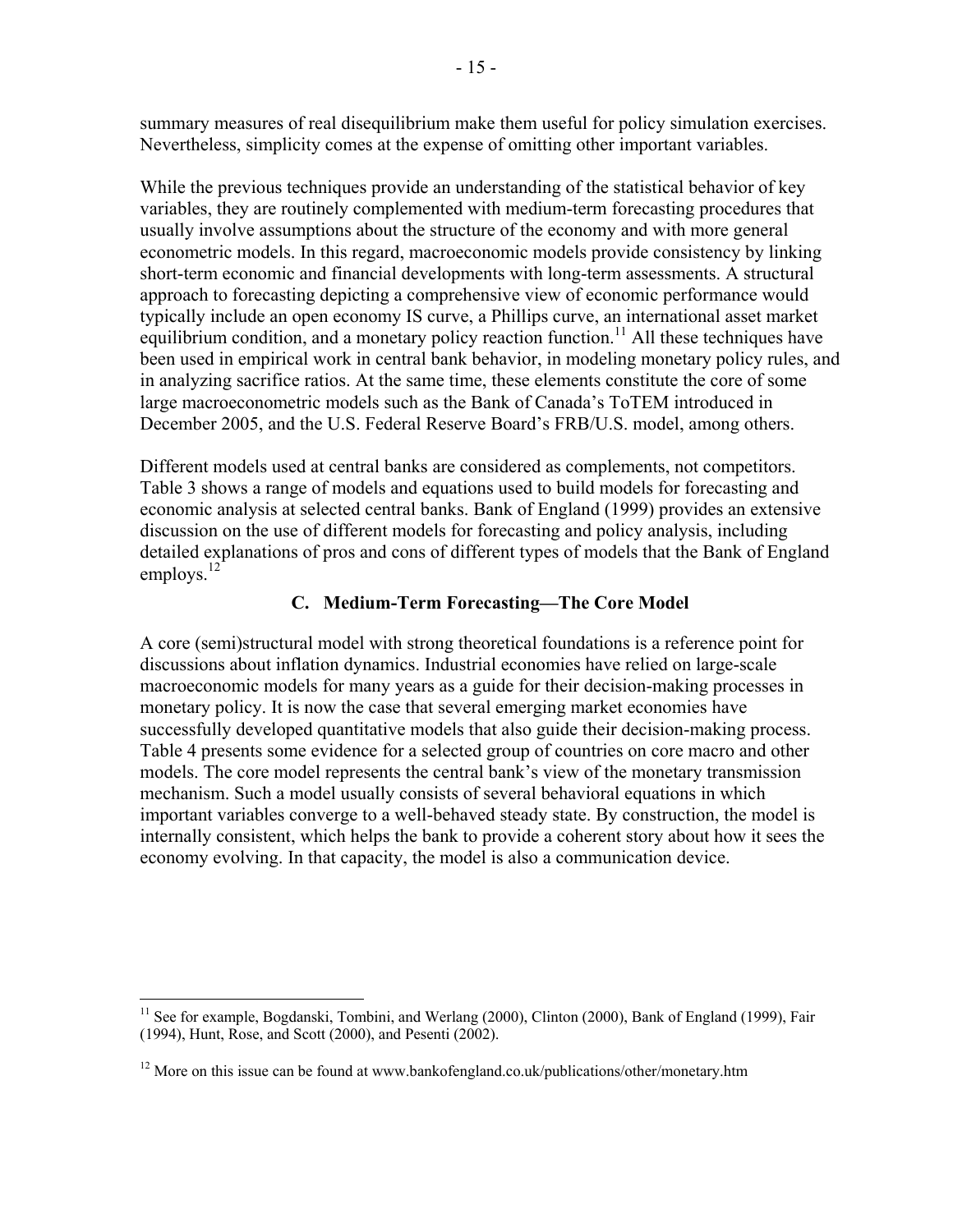|               | Expectations             | Number of Behavioral      | Number of Models            |
|---------------|--------------------------|---------------------------|-----------------------------|
|               | Adaptive/Forward-Looking | Equations in a Core Model | (if a suite of models used) |
| <b>Brazil</b> | A mix of the two         | 2                         | 3                           |
| Chile         | A mix of the two         | 10                        | 15                          |
| Colombia      | A mix of the two         | 6                         | 30                          |
| Mexico        | A mix of the two         | 9                         | 3                           |
| Peru          | A mix of the two         | 4                         | 8                           |
| Israel        | A mix of the two         | 10                        | $\overline{2}$              |
| South Africa  | Adaptive                 | 28                        | 6                           |
| Hungary       | Adaptive                 | 17                        | 3                           |
| Poland        | No core model used       |                           | 2                           |
| Czech         |                          |                           |                             |
| Republic      | A mix of the two         | 11                        |                             |
| Korea         | Adaptive                 | 50                        | 3                           |
| Philippines   | Adaptive                 | 45                        | 2                           |
| Thailand      | A mix of the two         | 24                        | 1                           |
| Canada        | Forward-looking          | 45                        | $\overline{2}$              |
| Iceland       | Adaptive                 | 15                        | $3$ to 5                    |
| New Zealand   | A mix of the two         | 25                        | 3                           |
| Norway        | A mix of the two         | 4                         | 15                          |
| Sweden        | Forward-looking          | 25                        | $3$ to 5                    |
| Switzerland   | Adaptive                 | 30                        | 5                           |

Table 3. Expectations, Equations, and Models

Source: Central banks' self-assessments as part of the underlying survey of the WEO, September 2005.

 $\overline{\phantom{a}}$ 

| Table 4. Forecasting Skills and Resources |  |  |
|-------------------------------------------|--|--|

|                       |                                                      | <b>Inflation Forecast</b>                                                                                                   |                                                                                                                                           |
|-----------------------|------------------------------------------------------|-----------------------------------------------------------------------------------------------------------------------------|-------------------------------------------------------------------------------------------------------------------------------------------|
|                       | Single Core Macro Model                              | Suite of Different Models                                                                                                   | Other                                                                                                                                     |
| <b>New</b><br>Zealand | Single core model for<br>medium-term projections     |                                                                                                                             | Satellite models for short-<br>term forecasting and other<br>models used to produce<br>competing forecasts (e.g.,<br>VARs, Factor Models) |
| Norway                | Single core macro model                              |                                                                                                                             | Core model, satellite<br>models and empirical<br>models                                                                                   |
| Sweden                | Core Dynamic Stochastic<br>General Equilibrium Model | A suite of different models                                                                                                 | Bayesian VARs, a<br>Component CPI model                                                                                                   |
| Switzerland           |                                                      | i) Structural econometric models;<br>ii) Nonstructural and structural VARs; and<br>iii) An M3 Vector Error Correction Model |                                                                                                                                           |
| United<br>Kingdom     |                                                      | A suite of models, with a large weight<br>placed on the Bank of England Quarterly<br>Model (BEQM), a core model             |                                                                                                                                           |

Source: Central banks' self-assessments as part of the underlying survey of the WEO, September 2005.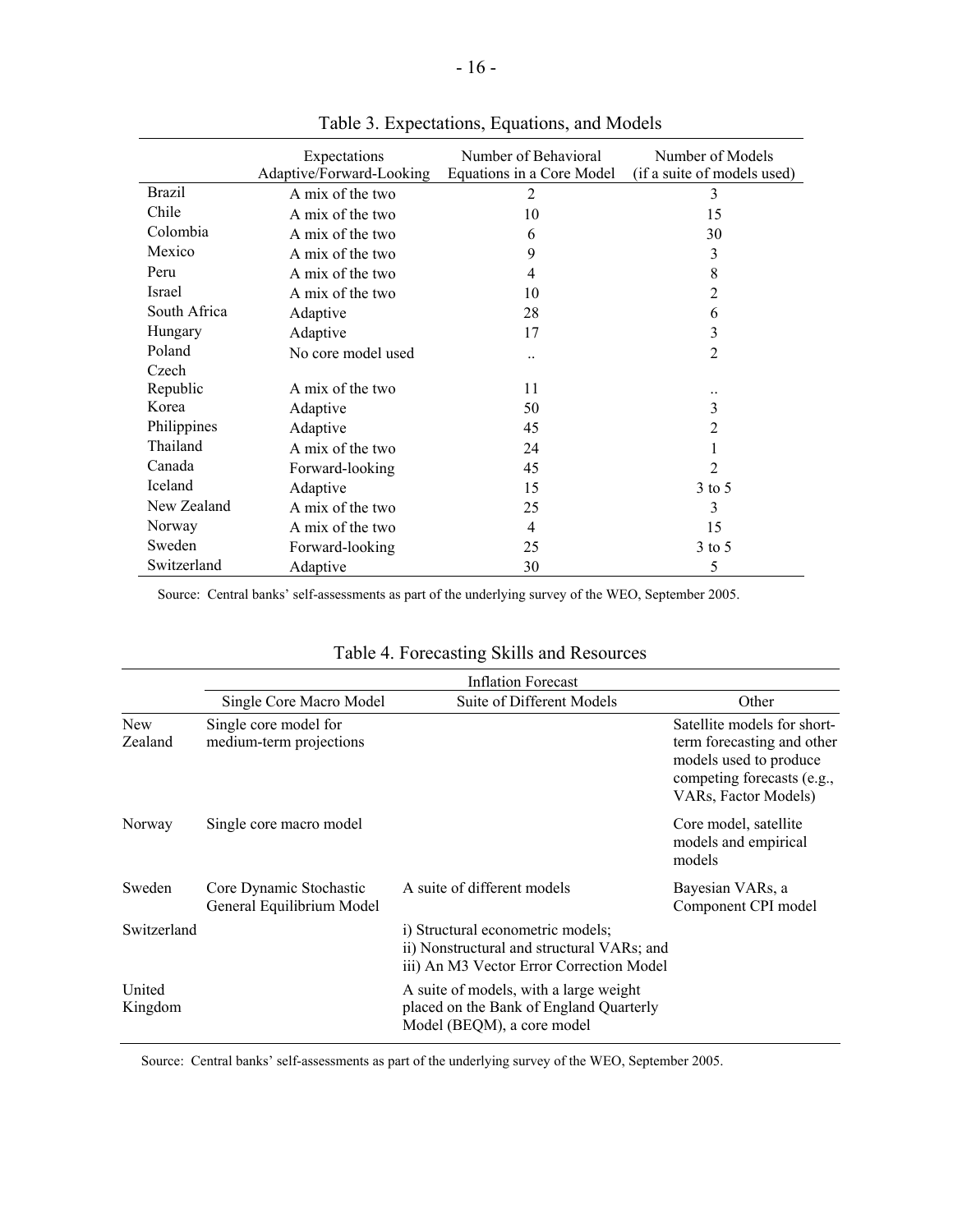Macroeconomic modeling encompasses a minimum set of requirements such as an exchange rate arrangement consistent with the inflation objective and the characterization of monetary policy consistent with the inflation target. Small, semi-structural, New-Keynesian representations of economic fluctuations consist of multiple equations representing a set of long-run structural relationships, which is usually supplemented by identities, transformations, and linking equations. The strengths of these models rest in their much richer account of the economic fundamentals than smaller-scale models. In addition, and given knowledge of the kind of shocks to which an economy is exposed, macroeconometric models can be run and calibrated on a set of different alternative assumptions. However, as in any large set of equations involving so many different behavior relationships, macroeconometric models tend to be very complex.

The forecasting framework should produce a forecast based on a structural picture of the transmission mechanism. In this regard, methodologies are usually chosen according to the specificity of the transmission mechanism and they need to provide a consistent mediumterm horizon for assessing policy options. The parameters of structural forecast models can be calibrated, most importantly in countries where data sets are small and structural breaks prevail. A forward-looking transmission mechanism incorporates the following elements:

- Assessing the impact of real interest rates on domestic absorption (at higher frequency level to be incorporated in models of inflation).
- Determining whether a credit channel exists either as a bank credit channel which relies on banks as holders of deposits and originators of loans or as a broader approach focusing on the supply of funds from all financial intermediaries (including all forms of external finance).
- Evaluating the pass-through effect of the exchange rate to inflation (is there a sufficiently ample time series for the exchange rate?).
- Analyzing different types of monetary disturbances: permanent monetary policy shocks to be distinguished from temporary shocks; and velocity, financial intermediation shock, and money demand shock, for instance.

A methodology for combining core models with expert judgment has recently been advanced at the IMF.13 The starting point is a small core macroeconomic model that establishes aggregate relationships between the main macroeconomic variables (in terms of deviations from equilibrium levels) in the medium term. The core model, which includes a monetary policy reaction function, allows the formulation of model-consistent forecasts of the impact of monetary policy decisions on inflation and identifies the risks to the inflation forecasts in terms of shocks affecting the economy. The expert judgment involves the calibration of model parameters, the assumed equilibrium path of the main macro variables, and exogenous inputs into the model, partly reflecting the evolution of variables outside the model (most notably fiscal variables in the simplified version of their model).

 $\overline{a}$ <sup>13</sup> See Berg, Karam, and Laxton (2006).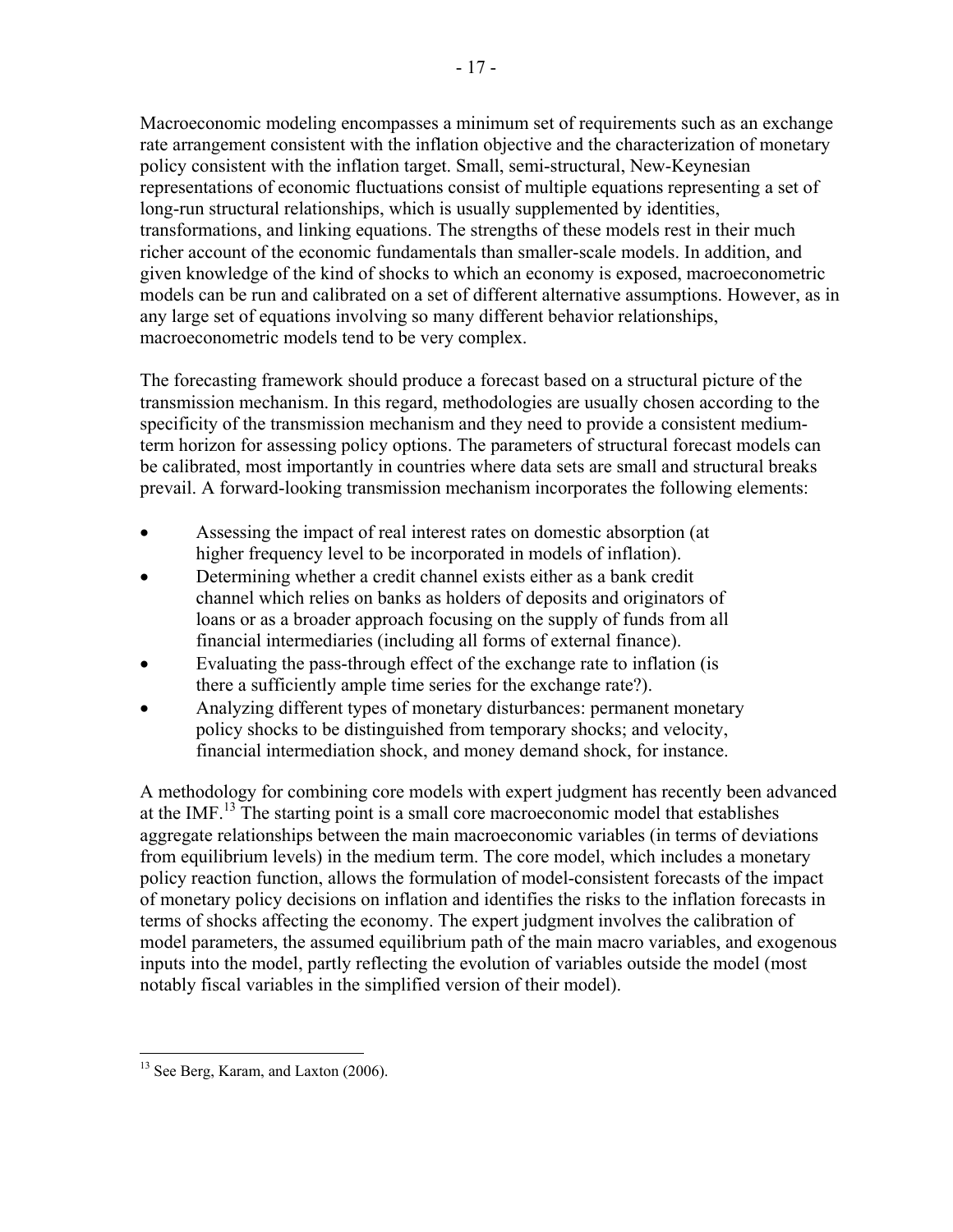The core model should be transformed into a functional tool for the decision-making process. As such, it should be used as a vehicle for policy analysis in board meetings and as an underlying device in inflation reports. Given that the core model should be adequately understood by the forecasting team throughout a central bank, it also becomes the familiar locus around which information is exchanged, the debate takes place, and consistency is safeguarded.

## **D. Involving the Private Sector and Other External Expertise**

Involving the private sector in the forecasting exercise can enhance trust in the inflation targeting framework. The inflation targeting approach to monetary policy relies on private sector trust. The private sector must be convinced that the central bank will adjust policies when inflation forecasts deviate from the targeted point or range. To boost confidence, the private sector may be involved in the production of inflation forecasts and participate in central bank-sponsored fora for discussing the best inflation forecasting techniques available and the judgmental factors that need to be considered. By directly participating in the process, the private sector can be reassured that predictable inflationary pressures will not go undetected. The private sector may also increase its awareness of the uncertainty in making forecasts and the need for judgment even after using the most sophisticated techniques.

Private sector entities may assist the central bank in producing its inflation forecast. Many private sector individuals and institutions in the academic and research communities are prospective partners in the production of inflation forecasts. They include economic think tanks, professional forecasting associations, and university students and professors, among others. The central bank may periodically open its forecasting methodology for review by reputable experts. In particular, the central bank may commission an independent study from the private sector or reputable international experts assessing the forecasting systems and methodologies employed by the central bank in forecasting inflation. These assessments regularly include an opinion about the procedures for judgmental adjustments to the forecasts from a benchmark forecasting model.

The private sector may also provide alternative forecasts for comparison. The central bank could create an electronic billboard where alternative inflation forecasts from the private sector are centralized, including forecasts produced with alternative methodologies and a survey of inflation expectations. For encouraging responsible forecasts, the central bank billboard should keep track of the forecasting accuracy of the contributors, including its own. The central bank could then compare the accuracy of its predictions not only with those of other local forecasters, but also with other inflation targeting central banks.<sup>14</sup> The private sector would benefit from the advertisement received from this platform. For-profit organizations with a successful track record in forecasting may benefit by attracting clients. University students would advertise their professional services or academic expertise. Moreover, the central bank may offer privileged access to readily usable databases to its

<sup>1</sup> <sup>14</sup> For methodological issues, see for example, Albagli and others (2003); Oller and Barot (2000); and Loungani (2001).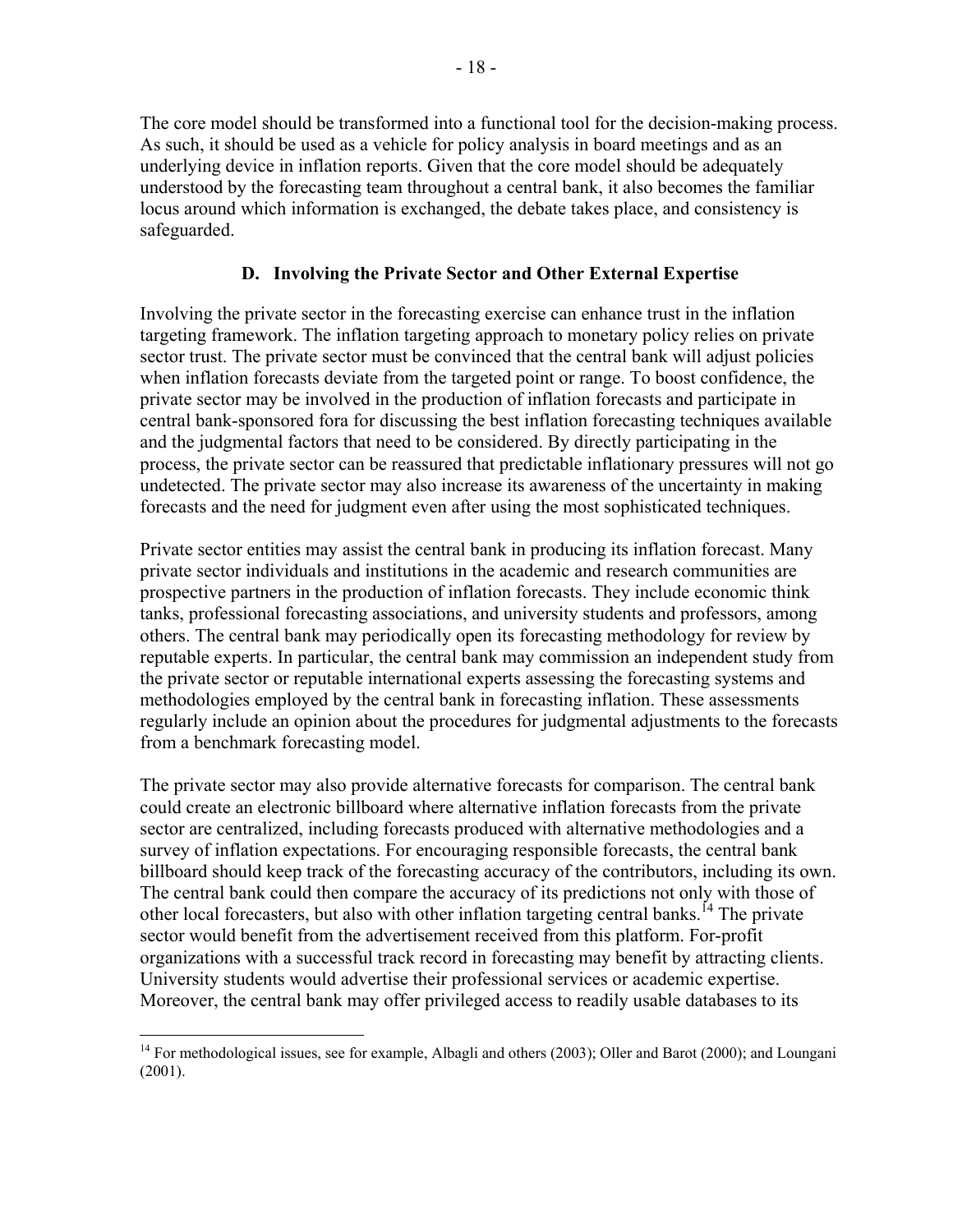partners in forecasting. The detailed databases could allow central bank partners to provide detailed forecasts to their clients on microeconomic aspects in which the central bank might not be interested.<sup>15</sup> The billboard may alert the central bank of new developments in forecasting techniques and benefit from a variety of points of view. In addition, as proposed in the discussion about databases, the central bank may conduct surveys of inflation expectations among the main actors in the financial and corporate sectors and publish the results on its Web site (Bank of England, Central Bank of Brazil, Banco de México, Reserve Bank of New Zealand, Kyrgyz Republic, among others, do this).

The central bank may establish a forum for discussing inflation forecasting techniques. Among the possible activities, it could organize a yearly conference on inflation targeting open to the public at large, but focused on attracting participants from economic think tanks and universities. To increase participation, reputable presenters may be invited and the central bank may choose to publish the best papers. The central bank could also organize periodic meetings for discussing with selected representatives of the private sector (by invitation only) the implications of new data releases on inflation prospects. The frequency of these meetings may coincide with that of the forecasting cycle. A selection of participants may include the main partners of the central bank in forecasting inflation. The central bank may establish a research agenda that supports its policy and operational decisions, providing the data to its partners in forecasting.

Involving the private sector in forecasting may involve some costs and risks. Investors may use any inside information revealed through interaction with the private sector for their own profit. Forecasts reveal what policymakers believe. In studying central bank forecasts, investors may detect weaknesses in the authorities' forecasting framework and use this information for their own benefit. Some central banks may feel that they do not significantly benefit from private sector involvement as the central bank often has privileged information and attracts high-caliber personnel. Some country authorities may also be concerned about revealing their weaknesses in forecasting and exposing themselves to personal embarrassment, which may reduce (rather than increase) the credibility of the regime. The authorities may fear that the public at large may attribute to incompetence the natural difficulties in forecasting.

The net benefit of private sector involvement is likely to vary over time and among countries. The benefits of private sector involvement are difficult to measure because they are associated with the psychological effects of higher credibility. Yet, these effects can be strong and can help anchor inflation expectations. The private sector abuse of privileged information may reflect deficiencies in the transparency framework rather than in the monetary regime. Transparency is a lynchpin of the inflation targeting framework and the authorities might find it useful to reveal information about their policy actions simultaneously to all market participants. Thus, central bank partners in inflation forecasting would not get access to information about policy decisions not already available in the

 $\overline{a}$ 

<sup>&</sup>lt;sup>15</sup> For example, the central bank could compile and grant access in electronic form to each of the components of the CPI: allowing the private sector to conduct bottom up analysis as well as aggregate level analysis.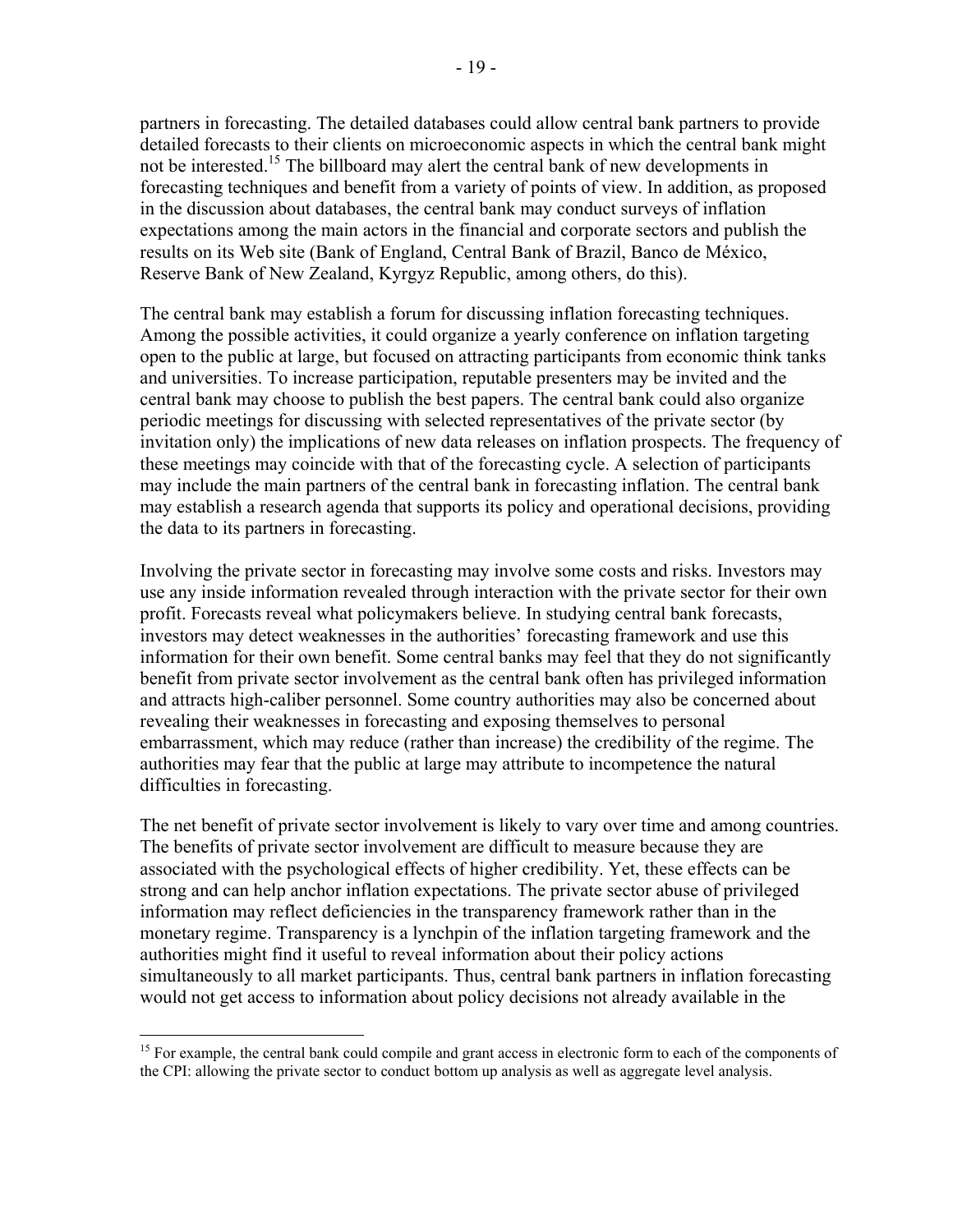market. Moreover, the administrative costs of coordinating the effort are likely to be small compared to the benefits of increased private sector trust. These costs, however, are likely to vary by country and over time.

Involving the private sector requires the central bank to choose, carefully, the timing of different strategies. For example, it should have already prepared a solid forecasting methodology, perhaps initially with the support of external expert advice, before inviting the private sector to prepare alternative forecasts for comparison with those of the central bank in the central bank's Web site.

# **E. How Does It All Fit Together?—The Decision-Making Process**

Synthesizing all the information and reaching a policy decision is an important element of the art of central banking. There is no single best or common approach to reach the policy decision; each central bank has its own way. The important point is to institutionalize the decision making process. Fortunately, in recent years some central bankers published the details of their decision-making process to shed light on the internal workings of their respective institutions.<sup>16</sup>

A reliable official forecast is based on all available forecasting tools. It should not be based only on the predictions of a core model. It should translate a mixture of statistics, model predictions, institutional knowledge, economic theory, and the judgment of the forecasting team into a wide-ranging, reliable, and understandable chronicle of the inflation outlook that would serve as a nexus between the central bank's policy decisions and goals and external communication. The essential aspect is to have a structured framework that allows the central bank to think systematically about the monetary transmission mechanism and produce inflation forecasts.

Many central banks have a regular schedule for policy meetings and announcements. There are several benefits to doing so. First, a schedule provides a regular opportunity for the central bank to explain its views and actions to the public, and to draw attention away from daily news toward longer-term fundamental developments in the economy. Second, with regular meetings, the central bank communicates with the public even when it does not change the policy variable. A decision not to change the policy variable rate is often as important as a decision to do so, and warrants an explanation. For example, when several minor shocks hit the economy that on balance do not require a change in the policy stance, the public may still benefit from the bank's assessment of the balance of forces that influence the inflation process in the country. Third, fixed announcements reduce the uncertainty about when the bank will inform the public about any change in the policy rate. Elimination of this risk would encourage financial market participants to shift their focus away from the central bank, and toward economic developments, and to plan ahead of meetings.

 $\overline{a}$ <sup>16</sup> Lambert (2005) explains how decisions are made by the Bank of England's Monetary Policy Committee. See Heikenstein and Vredin (2002) for Sweden, and Reserve Bank of New Zealand (2001).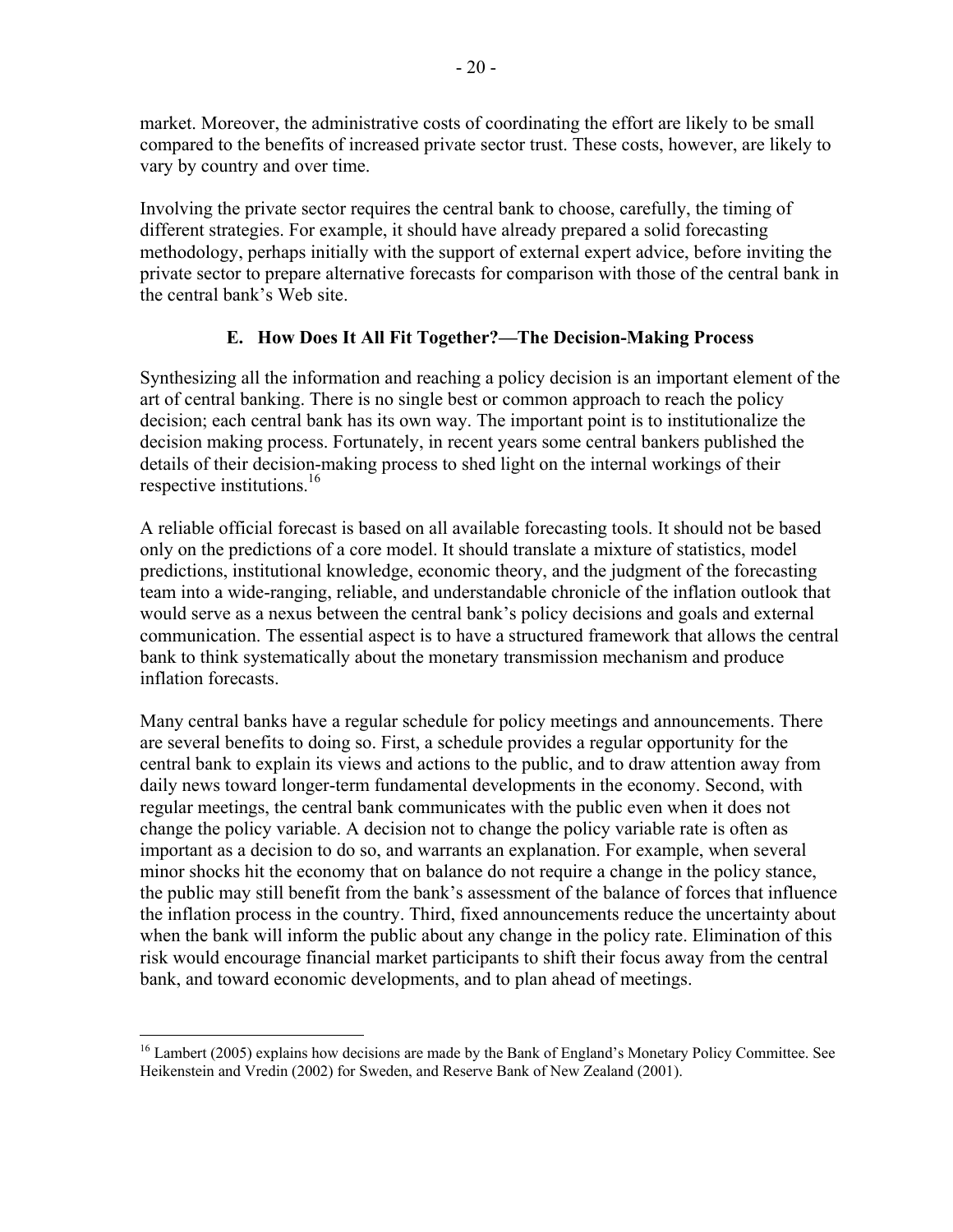A regular schedule is useful for operational purposes as well. A detailed timetable is essential for effective coordination of the forecasting process, as it specifies the timing of the required actions, inputs, and outputs and hence puts a structure on the process. A quarterly forecasting cycle in line with the natural accretion of data is common in many central banks. Each quarter, staff responsible for the inflation forecast could present their forecasts to a technical committee or monetary policy committee, discuss scenarios under different assumptions about exogenous variables, and assess risks and uncertainties in the forecast. The timing of quarterly projections is generally synchronized with the publishing of an inflation report. An interim assessment of the inflation outlook can be done four or six weeks after a quarterly forecasting cycle, but it is important that frequent analysis does not absorb time from the more thorough quarterly reviews and detailed analyses.

# **Quarterly forecasting cycle**

A full-scale forecasting exercise typically starts right after the quarterly national income accounts are announced. At this early stage, the monetary policy committee and the forecasting team meet to discuss and agree on the basic assumptions of the forecast. The monetary policy committee may also identify some key issues to focus on during the forecasting process, as well as to alternative risk scenarios. Staff then begins to prepare the new quarterly projection, and also to undertake work on the important issues identified by the monetary policy committee.

One or two weeks before the policy decision day, the central bank staff starts to inform the monetary policy committee through a series of presentations. The process could start with a "draft" presentation of the core model forecast, also explaining how the economic outlook might have changed since the last cycle. At this stage, the monetary policy committee may provide feedback to forecasters and ask for some changes in the forecast. Forecasts produced by the private sector, academics, and think tanks are also presented to reflect alternative points of view. This is followed by briefings on international economic developments, domestic regional developments, money and credit analysis, and financial market developments. If there are reports written on these issues, they can be sent to the monetary policy committee a few days before the presentations allowing them some time to grasp the issues. The importance of sectoral analysis varies from one country to another. Countries that span a large geographical territory and that are possibly hit by asymmetric regional shocks may spend considerable time analyzing regional developments, whereas a small open economy may study international economic developments in more detail. Although monetary targeting as a monetary framework has been abandoned by many central banks, money and credit aggregate developments are still closely monitored.

A few days before the decision date, finalized projections are presented to the monetary policy committee. After economists' analyses are presented, advisors and monetary policy committee members could present their own individual analyses about the current condition of the economy. Alternatively, the monetary policy committee and advisors could engage in a wide-ranging discussion, instead of providing individual analyses. The presentations focus on the current state of the economy, alternative policy paths and their impact on the economy, risks, and uncertainties. The forecasting team could present a few alternative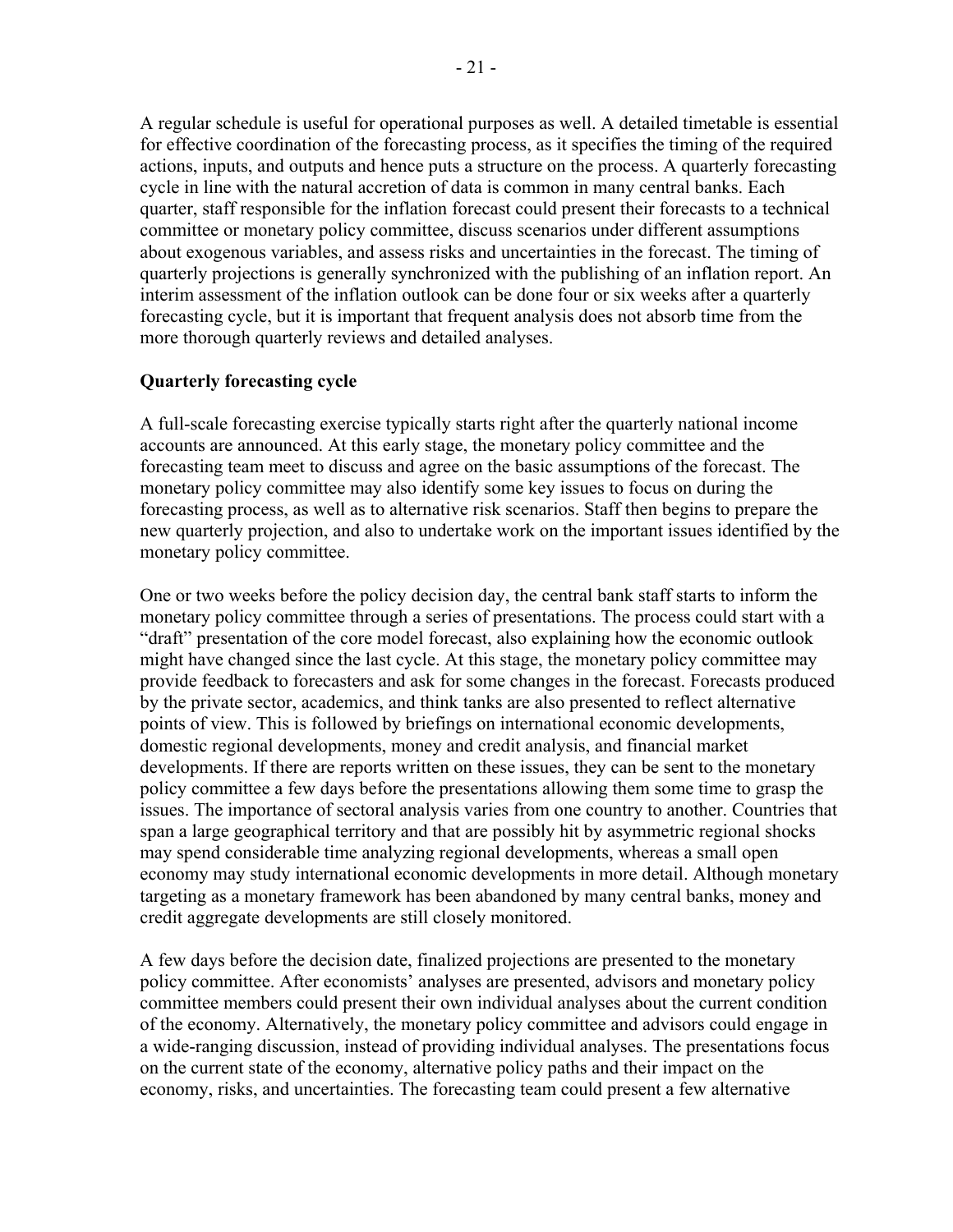scenarios to the monetary policy committee, based on the core model under different assumptions about the exogenous variables and the interest rate path. Then the committee recesses for a few days just before the decision date to digest all the analyses and think about the policy decision. It reconvenes to take a decision and makes the policy announcement.

The decision on the policy rate is necessarily judgmental. No model, survey, or indicator would by itself provide a sufficient picture of the economy. Models, however sophisticated, are highly stylized and simplified characterizations of the economy. In fact, a substantial amount of judgment is exercised on the model's assumptions and projections. Other tools such as leading indicators, surveys, or anecdotal evidence could give a feel about where the economy stands, but a conceptual framework is required to make sense of the wealth of data available. Unfortunately, there is no foolproof mechanical way of putting all the information together; ultimately it is the decision makers' responsibility to assess all the information and reach a common view on the likely path of inflation and the economy, as well as the policy variable consistent with the central bank's objective.

#### **Interim meetings**

The meetings in between the quarterly forecasting cycle involve reviewing progress and analyzing the new information that has accumulated. Accordingly, the monetary policy committee takes into account all the relevant information for assessing its policy stance, but it is more likely that major changes in the policy stance overlap with the quarterly cycle. Because a change in the monetary policy stance is executed in small steps (the so-called principle of gradualism), the policy rate is likely to be changed consistently in one direction in a series of meetings. There is less new information at the interim meetings owing primarily to the lack of new national income accounts data, and so short-term forecasts have a greater weight in interim assessment compared to the quarterly cycle. The interim meetings could also be used to discuss the approach to monetary policy in general.

Gomez, Uribe, and Vargas (2002) explain the process behind the forecasting procedure at the Banco de la República de Colombia. The inflation forecasting system (Figure 1) consists of a forecasting model (MMT) used for policy analysis, a combination of Structural (single equation) Models (CSM), a model of food inflation by type of product, a neoclassical growth model used for forecasting potential output and for analysis, a supply-side output forecasting system (OFS), and a set of auto-regressive models. The monthly forecasting procedure starts with the release of statistics on inflation used to run the neoclassical growth model, the auto-regressive models, and the food inflation model. The results are subsequently evaluated and used as input to the CSM and the OFS. Then, in the second forecasting round, the resulting output is used to feed the adjustments and the asymmetry of the inflation and output fan charts. The forecasting process takes a week until the inflation report is presented to the board of the Banco de la República. The projections for output, inflation, and interest rates from the MMT are also used as inputs for estimating of the demand of monetary base.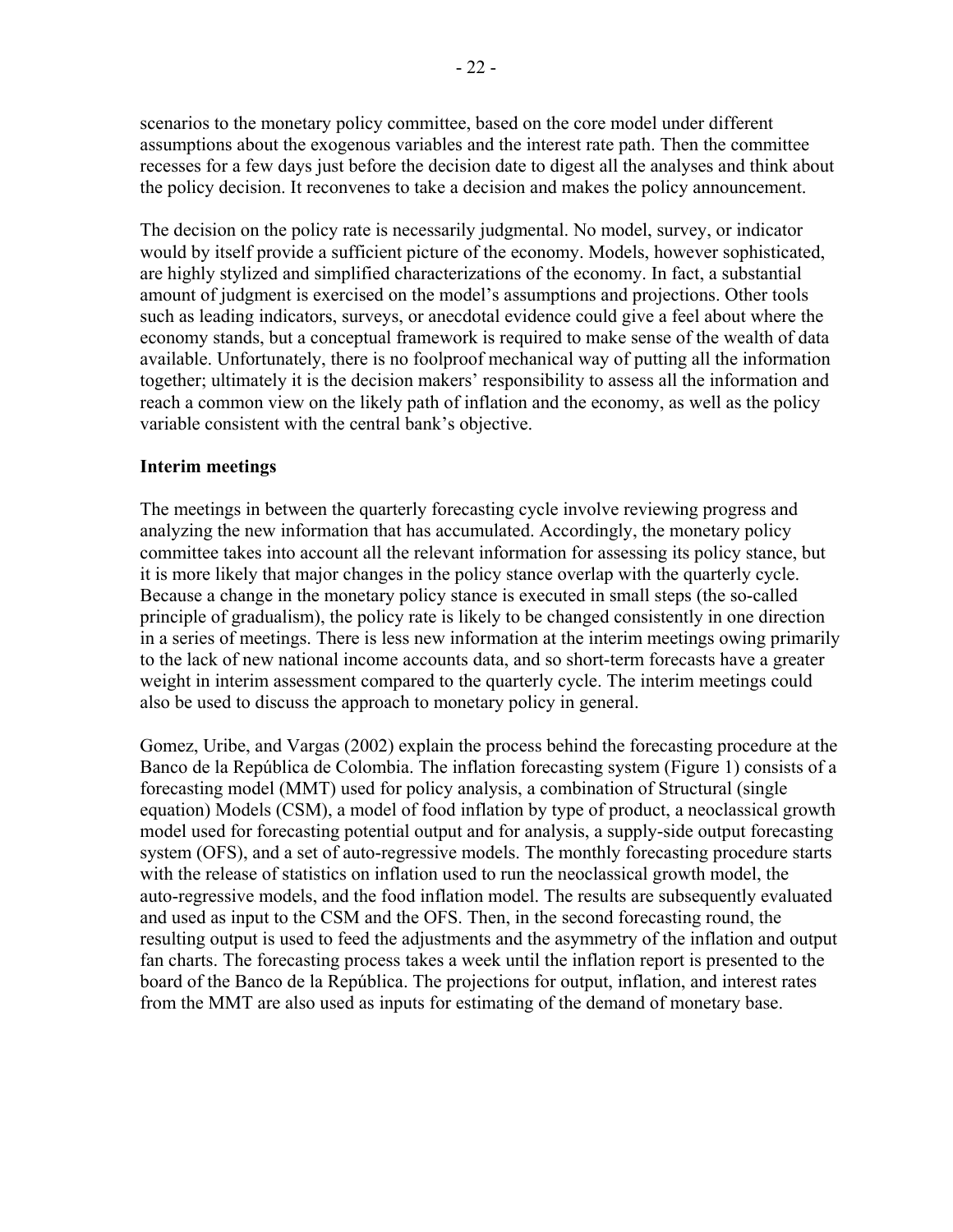## **IV. MISCELLANEOUS TOPICS**

#### **A. Communicating the Forecast**

Inflation forecasts are the centerpiece of any monetary policy framework, especially in inflation targeting countries. Deviations from the inflation target can become a signal for adjustment of inflation expectations. Consequently, the credibility of any central bank and the success of the monetary policy strategy hinges on the quality and reliability of its inflation forecast.

The need for legitimacy induces an inflation targeting central bank to continually demonstrate that it owns the expertise, resources, and instruments to achieve the goal of price stability. It is in this setting that a central bank must communicate clearly how its goals are to be achieved. Given that the target audience is the entire society, communication devices and their characteristics must be tailored accordingly. In this regard, the monetary authority must spell out not only its goals, but the strategy, its justification and rationale, and the way by which resources—both human and technical—will be used to achieve those goals. Effective and timely communication may strengthen the institutional independence of central banks and enhance the effectiveness of monetary policy.

Accountability induces the monetary authority to communicate clearly what the objectives are, thereby suggesting that the publication of inflation forecasts is crucial to an efficient monitoring process. One of the main features of such communication is the analytical framework and the statistical support infrastructure used to generate inflation forecasts. The predictability of policy actions can be enhanced by adequate communication of the analytical tools—models, statistics, information, and framework—used. The objective is to communicate appropriately so that the private sector can replicate the exercise and obtain similar inflation forecasts as the central bank.

Timely communication of an inflation forecast enhances the clarity of the decision-making process and the capacity of the public to comprehend and appraise the performance of a central bank. Inflation reports are the proper vehicles for sharing the value judgments used by the central bank and for understanding the reactions by the monetary policy committee members whenever deviations from the inflation forecasts take place. The production of reliable forecasts is a learning-by-doing procedure by which a central bank aims at building up a consistent track record. In doing so, central banks usually opt to compare their own inflation forecasts against others produced by the private sector and the market, explaining and interpreting past forecast errors.

Communication becomes crucial to increasing transparency. However, the release of more information does not automatically imply more transparency. It is vital to gauge the information to be released. In this regard, there are key elements of the forecast process that central banks may wish to share with the market. The central bank must provide enough information to let market participants understand and monitor its decisions in an effort to convince them that it behaves in a way consistent with its commitment to medium-term inflation target. Likewise, effective communication and transparency enhance the central bank's ability to build up and reinforce credibility. A central bank may gain credibility by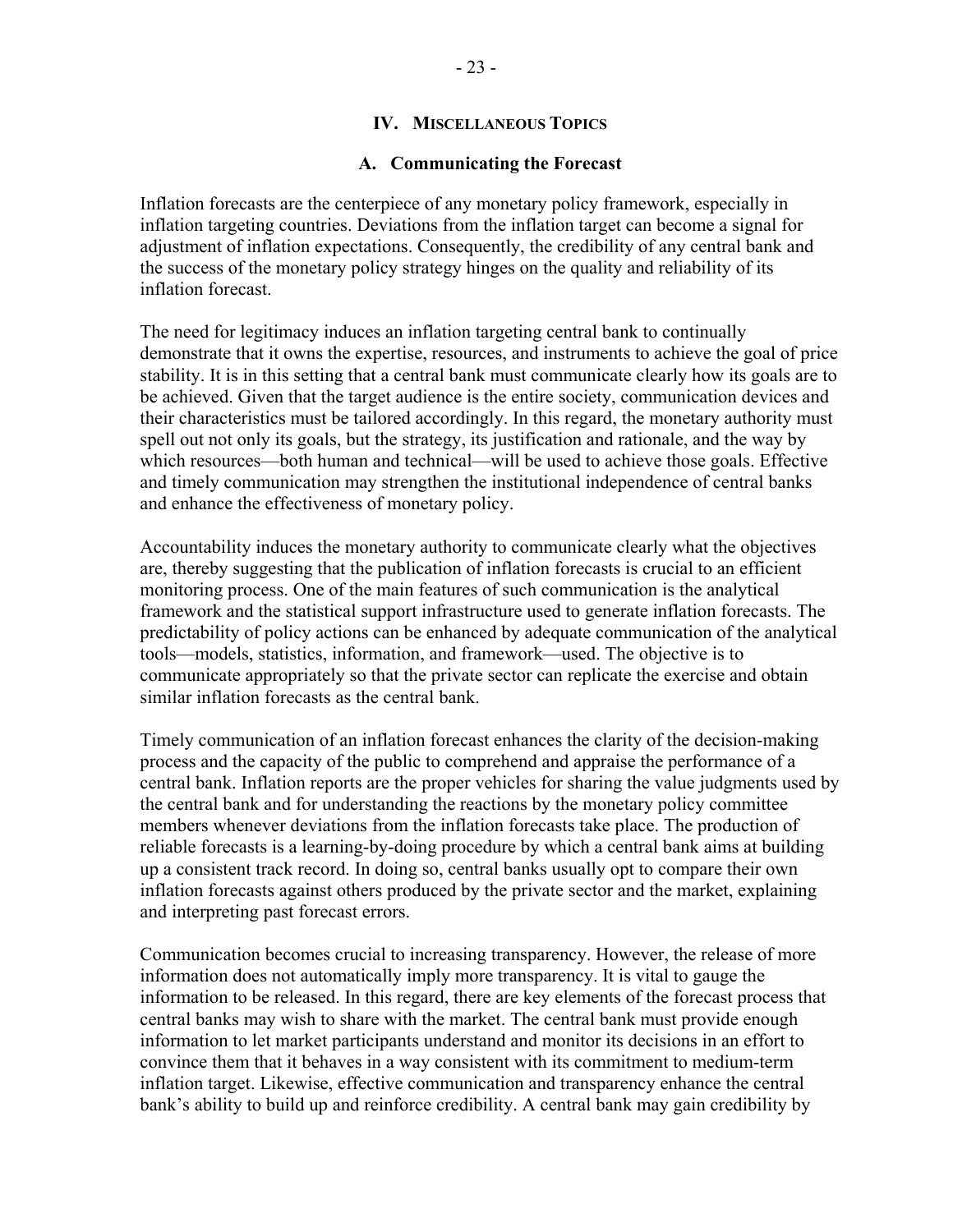sharing information with the market. Timely provision of information concerning both forecasts and the model behind them may foster credibility by allowing the public to assess policy consistency. Table 5 shows how inflation targeting central banks have been gradually adding information into their inflation reports.





Source: Gomez, Uribe, and Vargas (2002).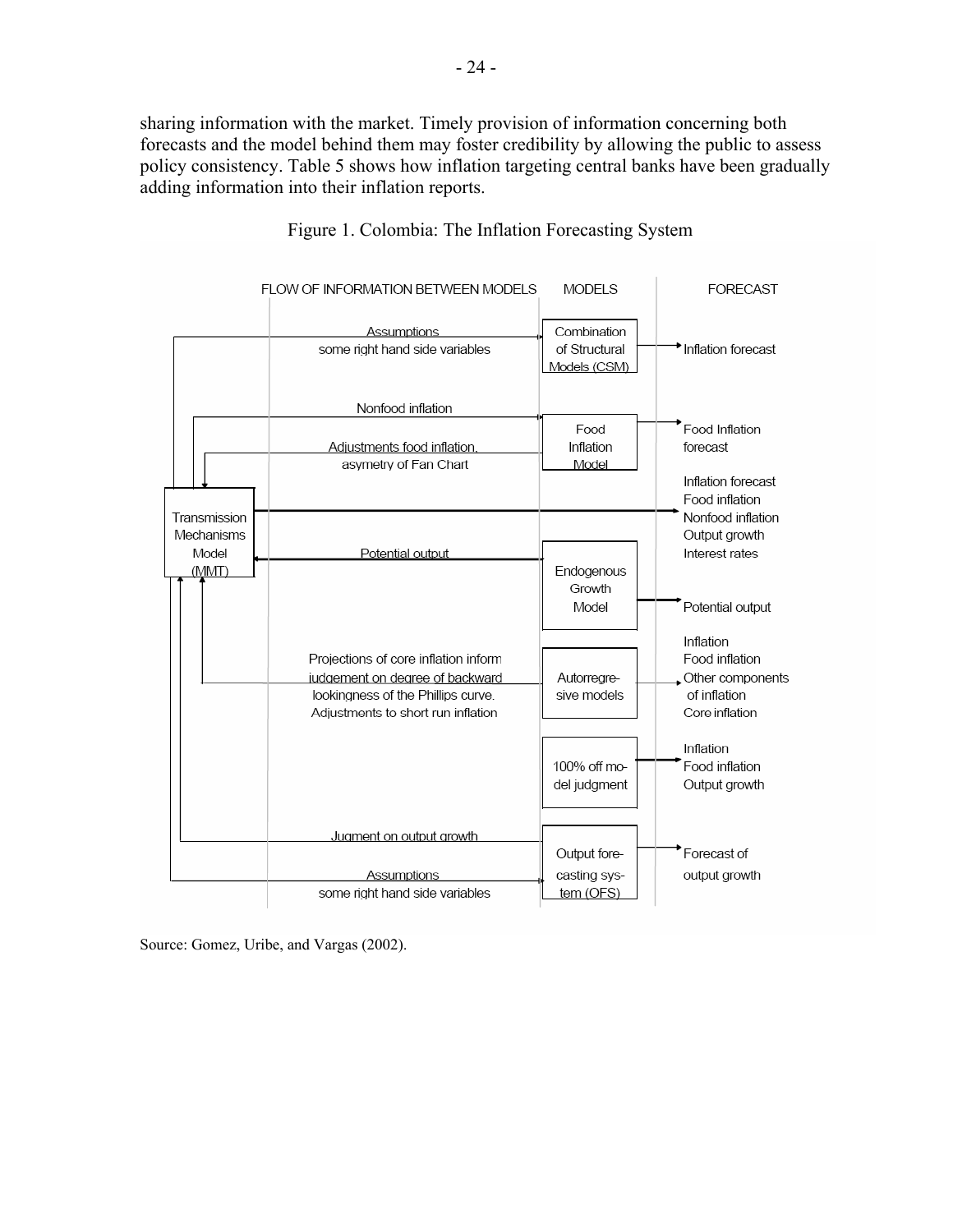|                |      | Quantitative Forecast |      |                |                | Fan Chart |      |                |
|----------------|------|-----------------------|------|----------------|----------------|-----------|------|----------------|
|                | 1998 | 2000                  | 2002 | 2004           | 1998           | 2000      | 2002 | 2004           |
| New Zealand    | Yes  | Yes                   | Yes  | Yes            | No             | No        | No   | No             |
| Canada         | Yes  | Yes                   | Yes  | Yes            | No             | No        | No   | N <sub>0</sub> |
| United Kingdom | Yes  | Yes                   | Yes  | Yes            | Yes            | Yes       | Yes  | Yes            |
| Sweden         | Yes  | Yes                   | Yes  | Yes            | Yes            | Yes       | Yes  | Yes            |
| Australia      | Yes  | Yes                   | Yes  | Yes            | No             | No        | No   | No.            |
| Israel         | No   | No                    | Yes  | Yes            | N <sub>0</sub> | No        | Yes  | Yes            |
| Czech Republic | Yes  | Yes                   | Yes  | Yes            | No             | No        | No   | No             |
| Poland         |      | N <sub>0</sub>        | Yes  | Yes            |                | No        | No   | Yes            |
| <b>Brazil</b>  |      | Yes                   | Yes  | Yes            |                | Yes       | Yes  | Yes            |
| Chile          |      | Yes                   | Yes  | Yes            |                | Yes       | Yes  | Yes            |
| Colombia       |      | Yes                   | Yes  | Yes            |                | No        | Yes  | Yes            |
| South Africa   |      |                       | No   | N <sub>0</sub> |                | .         | Yes  | Yes            |
| Thailand       | Yes  | Yes                   | Yes  | Yes            |                | Yes       | Yes  | Yes            |
| Korea          |      |                       | Yes  | Yes            |                |           | Yes  | Yes            |
| Mexico         |      |                       | Yes  | Yes            |                |           | No   | N <sub>0</sub> |
| Iceland        |      |                       | Yes  | Yes            |                |           | Yes  | No             |
| Norway         |      |                       | Yes  | Yes            |                |           | Yes  | Yes            |
| Hungary        |      | No                    | Yes  | Yes            |                | No        | Yes  | Yes            |
| Peru           |      |                       | Yes  | Yes            |                |           | Yes  | Yes            |
| Philippines    |      |                       | Yes  | Yes            |                |           | No   | Yes            |

Table 5. Forecasts and Fan Charts

Source: Roger and Stone (2005).

Fan charts, exhibiting the probability distribution of inflation forecasts over a range of outcomes have become a prevalent tool to present forecasts based on quantitative models.17

Disclosing the inflation forecast has many benefits. If the central bank promises to adjust interest rates when the inflation forecast is to be out of the range, the market would want to see this forecast. The advantages of publishing forecasts, in general, include: (i) increasing the public understanding of central bank actions, and consequently, its ability to assess the credibility of the monetary authority to control inflation; and (ii) improving the quality of these forecasts because they are under scrutiny by the public. Therefore, besides higher accountability, the public release of inflation forecasts is crucial to influence public expectations and enhance the effectiveness of central bank decisions. In addition, the credibility of the inflation forecast is supported by (i) a transparent and clear transmission of the forecast and its assumptions; (ii) a monetary policy stance consistent with the inflation forecast in the policy horizon; and (iii) an inflation forecast in the policy horizon in close proximity to the inflation target.

There are several means of communicating the inflation forecast and its assumptions. In this regard, inflation reports have emerged as an efficient method to convey the necessary information on inflation forecasting to the public at large. These reports not only facilitate the necessary transparency but also provide relevant information at the exact time to enhance the

<sup>1</sup>  $17$  See Allen (1999).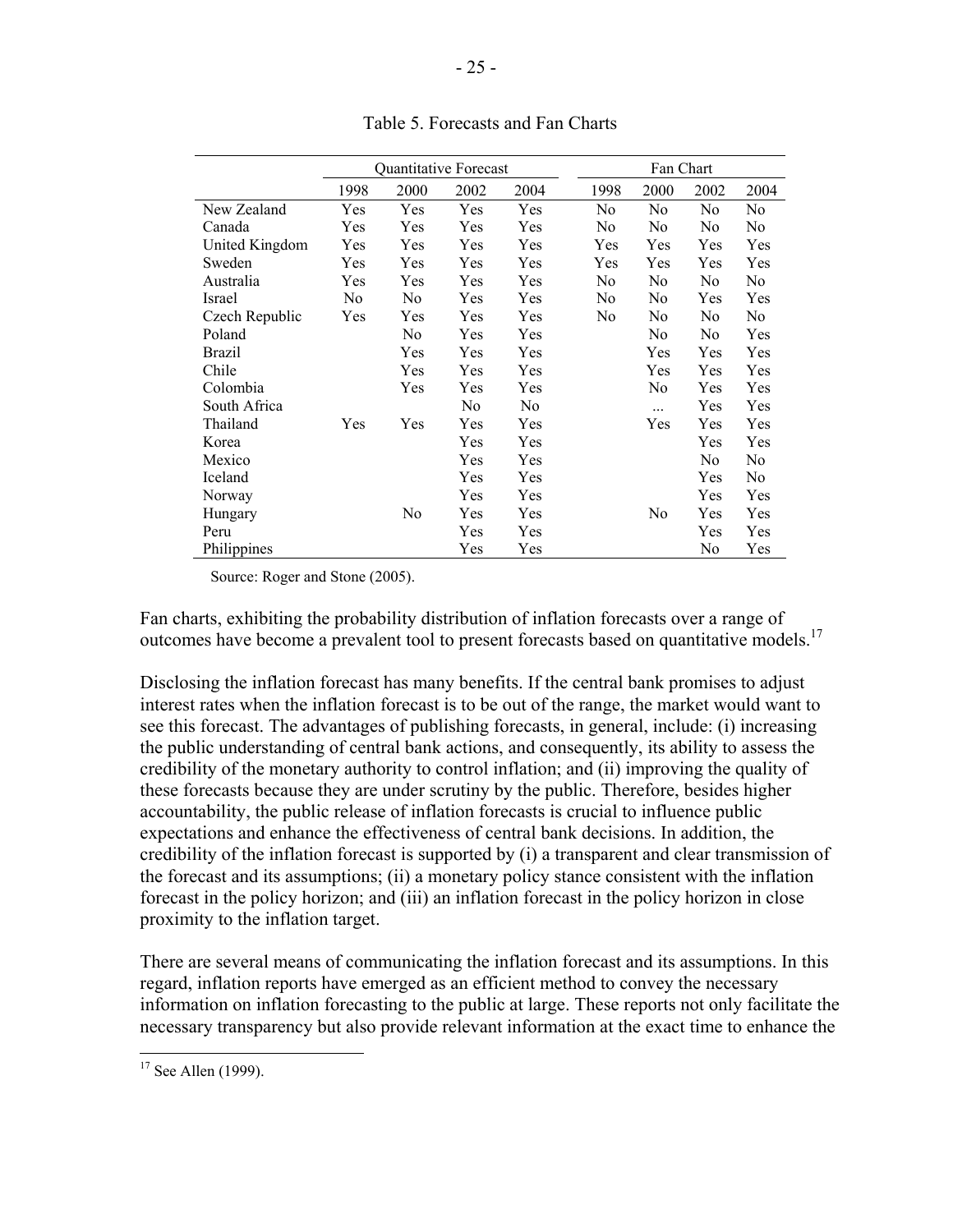predictability of central banks. Additionally, most inflation targeting central banks provide to a more specialized audience detailed quantitative aspects and formal characteristics of the analytical process used to derive the inflation forecast. Specific communication is usually transmitted through the publication of research pieces, conferences, and speeches that help shed further light on the statistical procedures, assumptions, and methods.

# **B. Conditional or Unconditional Forecast?**

The assumed path of policy interest rates over the forecasting period is crucial in preparing an inflation forecast. In unconditional forecasting, no explicit assumption is made about a specific interest rate path, while in conditional forecasting the forecast is based on a specific interest rate path. A basic premise of the inflation targeting framework is that the central bank can affect inflation by modifying its short-term policy interest rates. This also implies, however, that the future evolution of policy interest rates affects the inflation forecast and that the conditional forecasts are to be preferred.

Central banks have considered four types of explicit interest rates paths: (i) a constant interest rate path; (ii) market forecasts of the future policy rates; (iii) a central bank *discretionary* projection of the policy interest rate path; and (iv) the interest rate path that would result from following the central bank's policy reaction function.

A constant interest rate path is appealing, but may be misleading. As reported in Table 6, the evidence shows the existence of different approaches to this issue. An inflation forecast under constant interest rates answers the question of what inflation would look like over the forecasting period in the absence of any policy action of the central bank for the indefinite future. While it can provide a useful benchmark, a constant interest rate path is inappropriate because it could imply unreasonably high or low real interest rates based on the projected evolution of inflation. Future projected changes in interest rates will be necessary to keep inflation on the target path. Presenting forecasts based on unreasonable assumptions does not contribute to the objectives behind making the forecasts available.

Market forecasts of future policy rates could give rise to circularity if the central bank sets its policy rate on the basis of market forecasts.<sup>18</sup> Expectations can become self-fulfilling if the central bank sets its policy rate on the basis of market forecasts. Yet, if the central bank does not plan to always validate those forecasts, it may be misleading the market by basing its inflation forecasts on the market projections.

A central bank *discretionary* projection of the policy interest rate path implies a forward-looking approach to monetary policy. However, it would complicate the decisionmaking process of the committee that makes monetary policy decisions. If a policy projection is used for producing the inflation forecast, this would require that the monetary policy committee come to an agreement on this path. Goodhart (2001), and more recently Mishkin

 $\overline{a}$ <sup>18</sup> See Bernanke and Woodford (1997).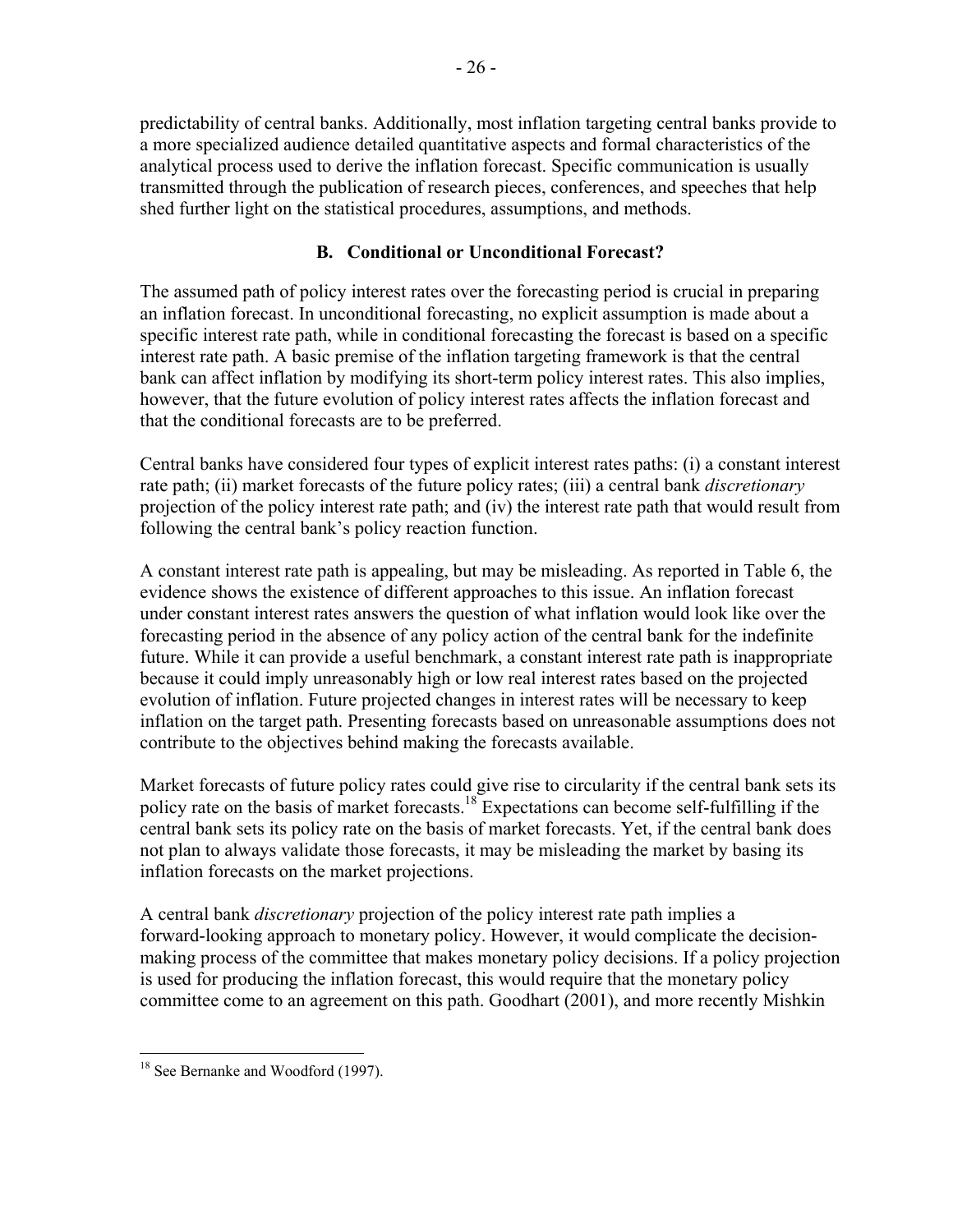(2004), argue that it is better that central banks decide only the present policy rate and not the policy interest rate path.

The use of a policy reaction function for the production of inflation forecasts is a usefulapproximation to the forward-looking behavior of the monetary policy committee. A policy reaction function would identify a particular path of interest rates given the expected developments in the economy, based on the likely behavior of the decision maker in response to shocks to the economy. While it is unlikely that country authorities will follow a rule in making their decisions, they are likely to make their judgmental decisions on the basis of applying a heavier weighting to the variables that have been historically relevant.

We argue that the best, most consistent, and technically sound option for a professional inflation forecast is the use of a policy reaction function. Having evaluated the pros and cons of these options, staff from a central bank might find it useful to forecast inflation considering a policy reaction function. This, however, requires that it be discussed and analyzed with the authorities to check whether they can agree with the historical reaction in the policy stance and current objectives and their relative weights. This will avoid significant differences between staff forecasts and the authorities' view on the interest rate path.

However, the central bank need not disclose the underlying policy interest rate path. On the one hand, there is the view held by Svensson (2002) that central bank inflation forecasts should be complemented with the public release of the projected policy interest rate path. He argues that if inflation forecasts are based on the authorities' policy interest rate path, it is very likely that the market would demand those forecasts or try to estimate them. On the other hand, releasing the associated future policy interest rate path implicit in the central bank inflation forecast might complicate communication with the public. If the interest rate path is forecasted, future deviations from the projected policy path may be viewed by the public as central bank failure and could harm the central bank's credibility. A way to combine these two opposite views is to release the expectations of the market regarding interest rates and to send official message about the future policy stance. In this way, central banks do not need to be specific on the policy path (avoiding a loss of credibility because of unexpected adjustments), but can express the general trend of their policy depending on the inflation forecast and the factors that could deviate from the inflation target.

Almost all inflation targeting central banks publish their inflation forecasts, but almost none discloses projections of the future path for the interest rate policy instrument (or projections for output).<sup>19</sup> All inflation targeting central banks have engaged in publication of inflation reports. These reports describe and explain the goals of monetary policy, the numerical values of the inflation targets, projections of inflation and other relevant variables, risks to achieve the targets, etc. Most of the projections are based on the assumption of a constant interest rate.

 $\overline{a}$ <sup>19</sup> Except for the Reserve Bank of New Zealand and the Norges Bank.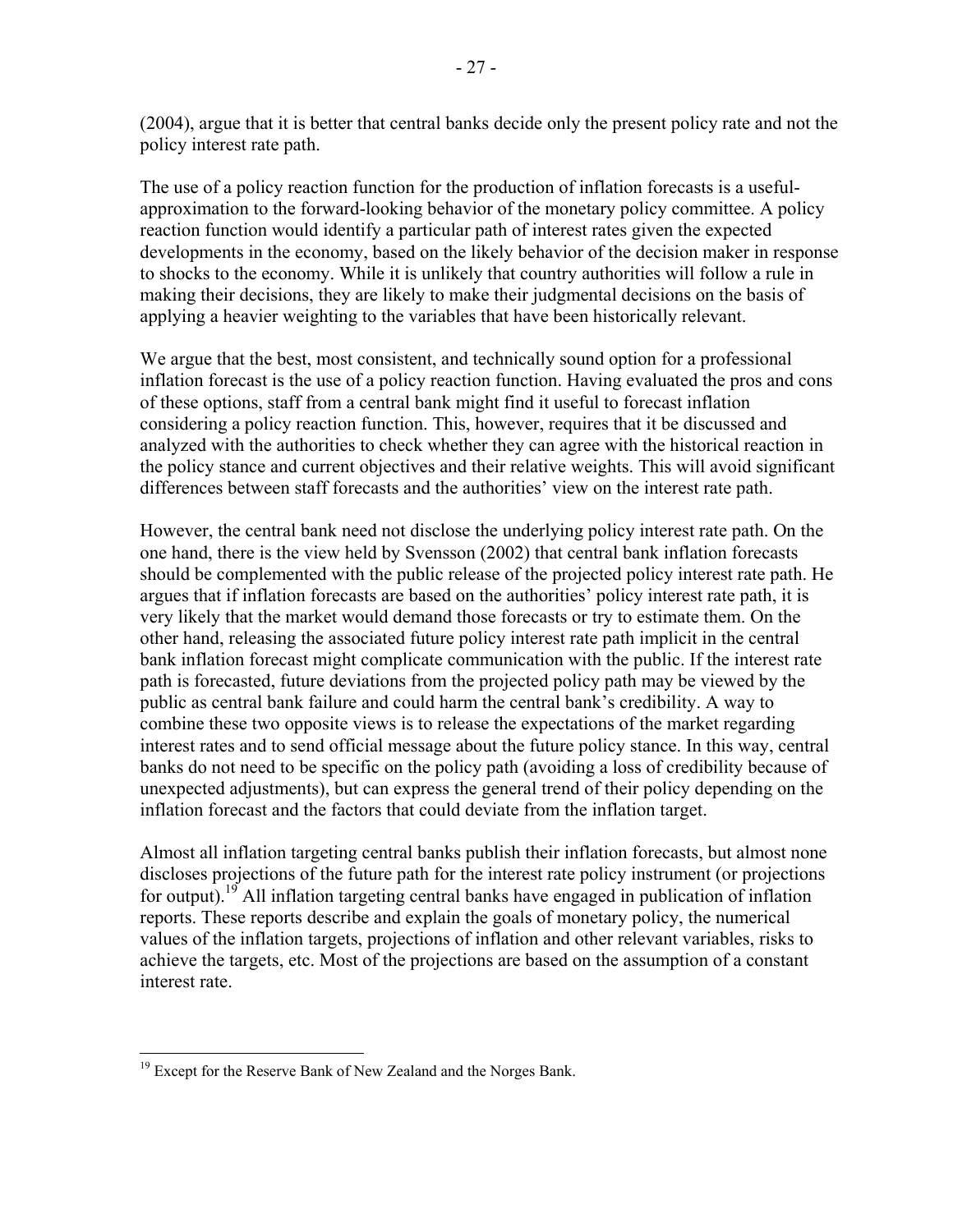| Constant interest rate, or a path that<br>and the yield curve; exchange rates<br>parity approach and backward- and<br>Interest rates based on policy rule<br>Interest rates based on policy rule<br>based on uncovered interest rate<br>forward-looking elements of FX<br>corresponds to a future inflation<br>market<br>target<br>Colombia<br>Republic<br>Czech<br>Peru | variable<br>Yes<br>Interest rates based on forward curve<br>Assumptions on Inflation Forecasts<br>Constant interest/exchange rates | No, but use for internal purposes/<br>market projections/ Monthly and<br>Publication of Cross-Market<br>No/ Use surveys as an indicator<br>Projections/ Use of Inflation<br>Expectations Surveys (IES)<br>No, but publish a summary of<br>Comparison of Inflation<br>No/ Monitor IESs<br>quarterly IES's<br>Yes/Yes | No/Available on<br>Internet Access<br>Publication of<br>Yes/ Available<br>Forecasting<br>Yes/Yes (but<br>Inflation<br>Models/<br>on request<br>databases)<br>Yes/Yes<br>${\rm Yes}$ Yes<br>not the<br>request | Is the Inflation Forecast<br>quarter/Yes, 8 quarters<br>published forecasts and<br>Monthly updates and a<br>Revision of Inflation<br>time schedule is used)<br>Horizon Constant?<br>8 quarters (a detailed<br>major revision every<br>monthly for internal/<br>One or two calendar<br>3 times a year/Yes<br>3 times a year for<br>Forecasts<br>8 times a year/<br>Quarterly/Yes,<br>years | on Preparation of Inflation<br>Discussions on Inflation<br>Who Participates in the<br>representatives from the<br>Yes (as an alternative to<br>Board Influence<br>Yes/ Board and staff<br>Yes/ Board and staff<br>Forecasting?<br>No/Board and staff<br>Projections<br>ministry of finance<br>Technical staff and<br>the base scenario)<br>No⁄ Staff |
|--------------------------------------------------------------------------------------------------------------------------------------------------------------------------------------------------------------------------------------------------------------------------------------------------------------------------------------------------------------------------|------------------------------------------------------------------------------------------------------------------------------------|---------------------------------------------------------------------------------------------------------------------------------------------------------------------------------------------------------------------------------------------------------------------------------------------------------------------|---------------------------------------------------------------------------------------------------------------------------------------------------------------------------------------------------------------|-------------------------------------------------------------------------------------------------------------------------------------------------------------------------------------------------------------------------------------------------------------------------------------------------------------------------------------------------------------------------------------------|------------------------------------------------------------------------------------------------------------------------------------------------------------------------------------------------------------------------------------------------------------------------------------------------------------------------------------------------------|
| Interest rates based on policy rule,<br>and constant interest rate.<br>Turkey                                                                                                                                                                                                                                                                                            |                                                                                                                                    | No, only internal comparisons are<br>done/Yes                                                                                                                                                                                                                                                                       | No/Yes                                                                                                                                                                                                        | Quarterly / Yes.<br>6 quarters.                                                                                                                                                                                                                                                                                                                                                           | Yes / Board and staff.                                                                                                                                                                                                                                                                                                                               |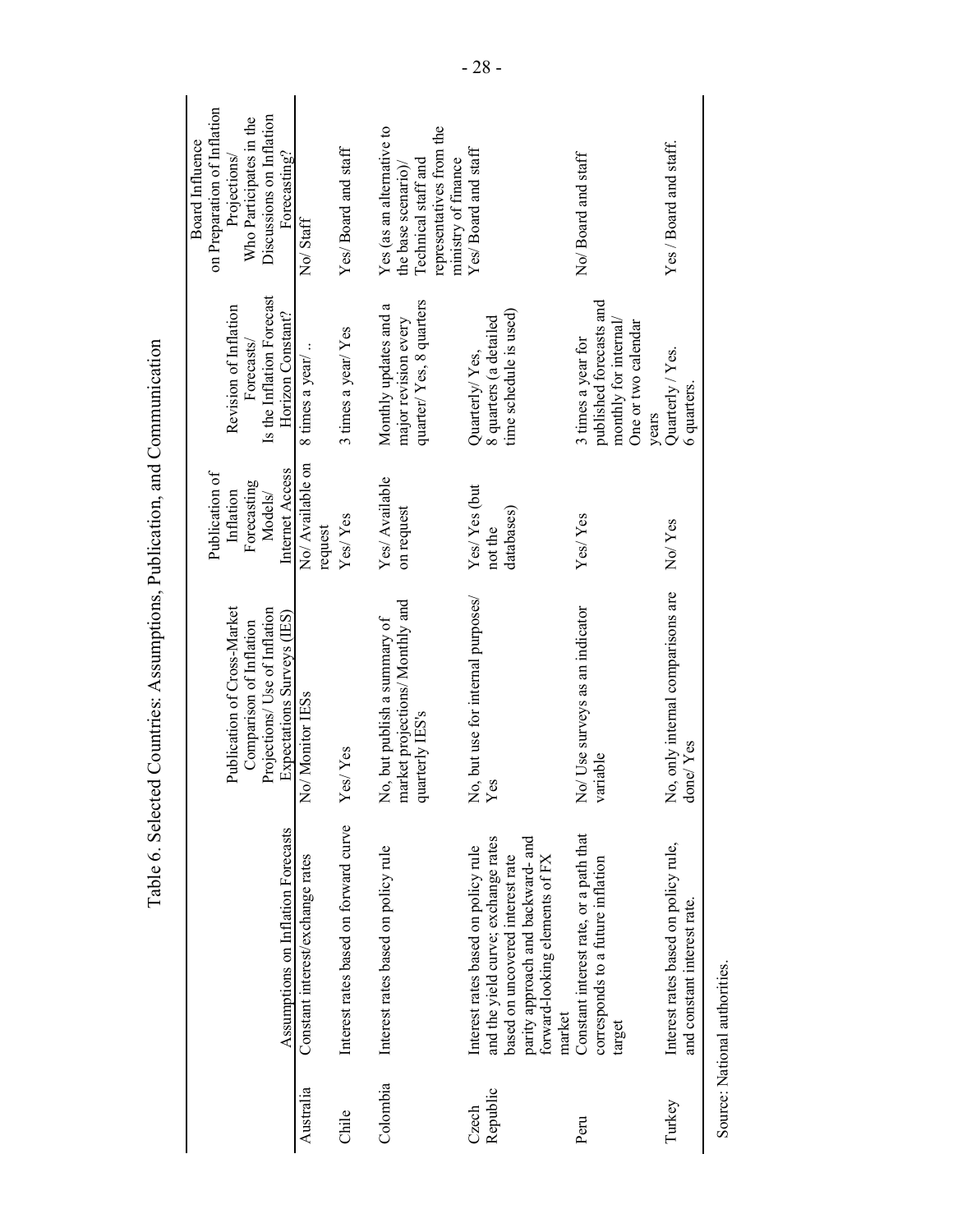Notwithstanding that inflation forecasts are usually publicly released, projections of the policy interest rate path remain private to the central bank. Following the practice of several inflation targeting countries, it would be advisable to simply focus on the inflation forecast and its target and not on the policy rate path. The latter might complicate the communication process and the central bank's accountability.

## **C. Improving the Framework over Time**

Some central banks opened their doors to independent reviews. The Bank of England invited Donald Kohn of the Board of Governors of the Federal Reserve System, who was then the Director of Monetary Affairs, for a review of the MPC procedures. Kohn was asked to assess the material presented to the MPC, the work of the staff team that provides these materials, the efficiency and effectiveness of the forecast process, and the contribution of the inflation report to enhancing the transparency of monetary policy. Kohn's report and the staff's response to it were later published (Bank of England, 2001). Later on, the Bank of England invited Prof. Adrian Pagan, a noted econometrician and a former Reserve Bank of Australia Board Member, for a review of its modeling and forecasting techniques (Bank of England, 2003).

The Government of New Zealand initiated a comprehensive review of New Zealand's monetary policy framework in May 2000. Professor Lars Svensson's report, its terms of reference, several supporting documents, and reactions were published on the Reserve Bank of New Zealand Web site.<sup>20</sup> In Norway, the Centre for Monetary Economics<sup>21</sup> (CME) each year asks a committee of independent economists to assess Norges Bank's monetary policy. The annual CME reports not only evaluate the decisions taken by the Norges Bank in the preceding year, but also address some specific issues related to the monetary policy framework. For example, the 2004 and 2005 reports contain comments on the role of exchange rates under inflation targeting, on the new calibrated macroeconomic model of the bank, and on escape clauses.

Flexibility of the forecasting framework is required to allow the use of different techniques over time. The forecasting team's understanding of the transmission mechanism is likely to change with innovations in theory, data management techniques and instruments, and, of course, structural changes in the economy that affect the transmission mechanism. The forecasting team is also likely to learn from its mistakes. The forecasting methodology must be flexible enough so as to benefit from lessons learned by doing.

<u>.</u>

<sup>20</sup> [http://www.rbnz.govt.nz/monpol/review/index.html.](http://www.rbnz.govt.nz/monpol/review/index.html) 

<sup>&</sup>lt;sup>21</sup> The CME is affiliated with the Norwegian School of Management, and is privately funded. See www.bi.no for CME reports.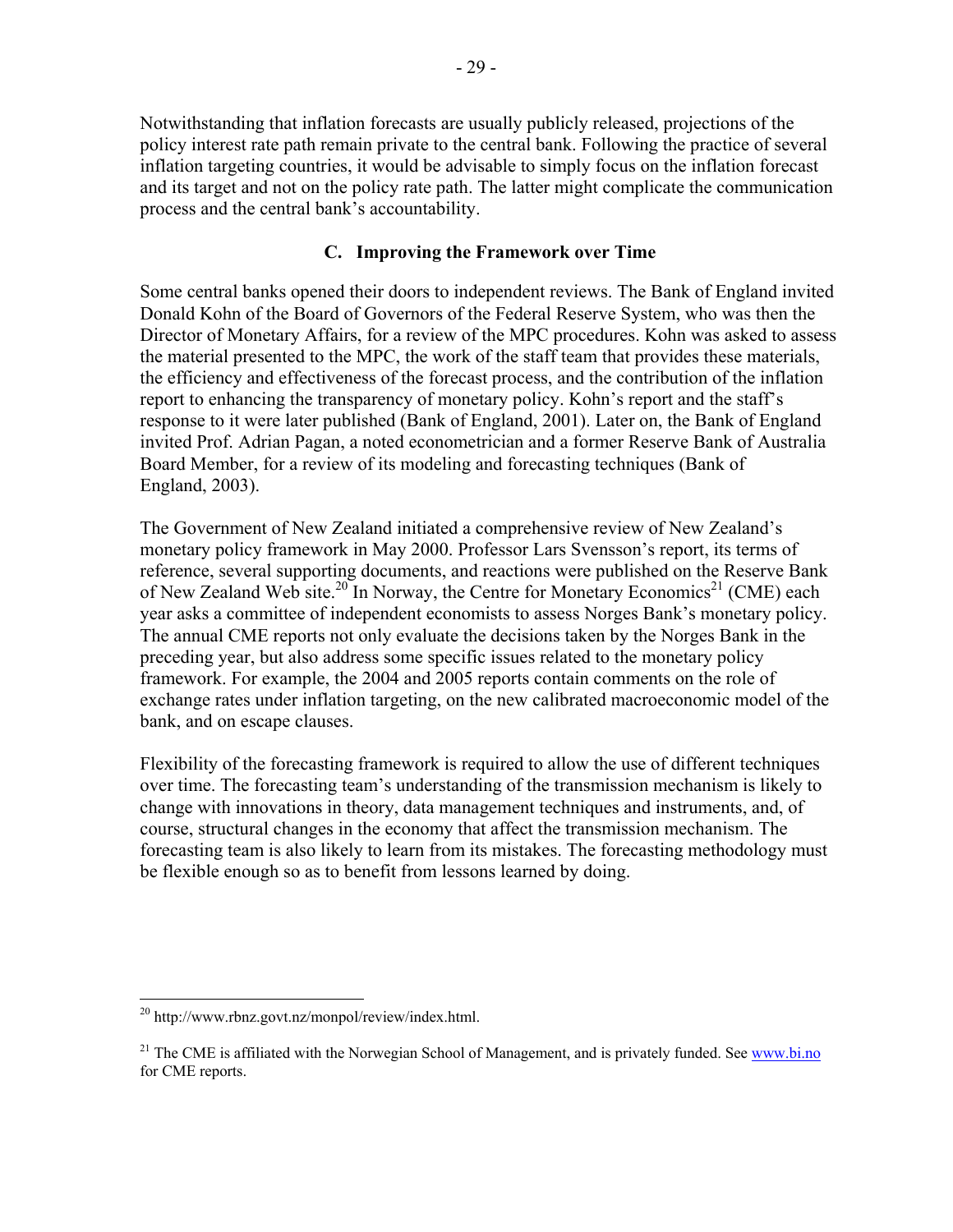#### **References**

- Albagli, Elías, Gabriela Contreras, Pablo García, Igal Magendzo, and Rodrigo Valdés, 2003, "Projection Errors in Perspective," Central Bank of Chile Working Paper 199, (January) (Santiago: Central Bank of Chile). Available via Internet at <http://www.bcentral.cl/esp/estpub/estudios/dtbc/pdf/dtbc199.pdf>
- Allen, W.A., 1999, "Inflation Targeting: The British Experience," *Bank of England Handbooks in Central Banking Lecture Series No. 1* (London: Bank of England).
- Artis, M.J., and M. Marcellino, 2001, "Fiscal Forecasting: The Track Record of the IMF, OECD and EC," *Econometrics Journal, Vol.* 4, pp. 20–36.
- Bank of England, 1999, Economic Models at the Bank of England. Available via Internet at www.bankofengland.co.uk/modcobook.htm.
- ———2001, *Quarterly Bulletin,* Spring Issue, pp. 35–54.
- ———2003, *Quarterly Bulletin,* Spring Issue, pp. 60–88.
- Berg, Andrew, Philippe Karam, Douglas Laxton, "Model-Based Monetary Policy Analysis: A How-To Guide," IMF Working Paper No. 06/81 (Washington: International Monetary Fund).
- Bernanke, Ben, and Michael Woodford, 1997, "Inflation Forecasts and Monetary Policy," *Journal of Money, Credit and Banking*, Vol. 29, pp. 653–85.
- Bogdanski, Joel, Alexandre A. Tombini, and Sérgio Ribeiro da Costa Werlang, 2000, "Implementing Inflation Targeting in Brazil" (unpublished).
- Carare, Alina, Andrea Schaechter, Mark R. Stone, and Mark D. Zelmer, 2002, "Establishing Initial Conditions in Support of Inflation Targeting," IMF Working Paper No. 02/102 (Washington: International Monetary Fund).
- Carson, Carol S., Charles A. Enoch, Claudia H. Dziobek, 2002, "Statistical Implications of Inflation Targeting: Getting the Right Numbers and Getting the Numbers Right," papers presented at an IMF Seminar held in Washington, D.C., February 28–March 1, 2002 (Washington: International Monetary Fund).
- Clements, M., and D.F. Hendry, 1999, "*Forecasting Non-Stationary Economic Time Series*," Cambridge, Massachusetts: MIT Press.
- Clinton, Kevin, 2000, "Strategic Choices for Inflation Targeting in the Czech Republic," in *Inflation Targeting in Transition Economies: The Case of the Czech Republic*, ed. by Warren Coats (Washington: International Monetary Fund).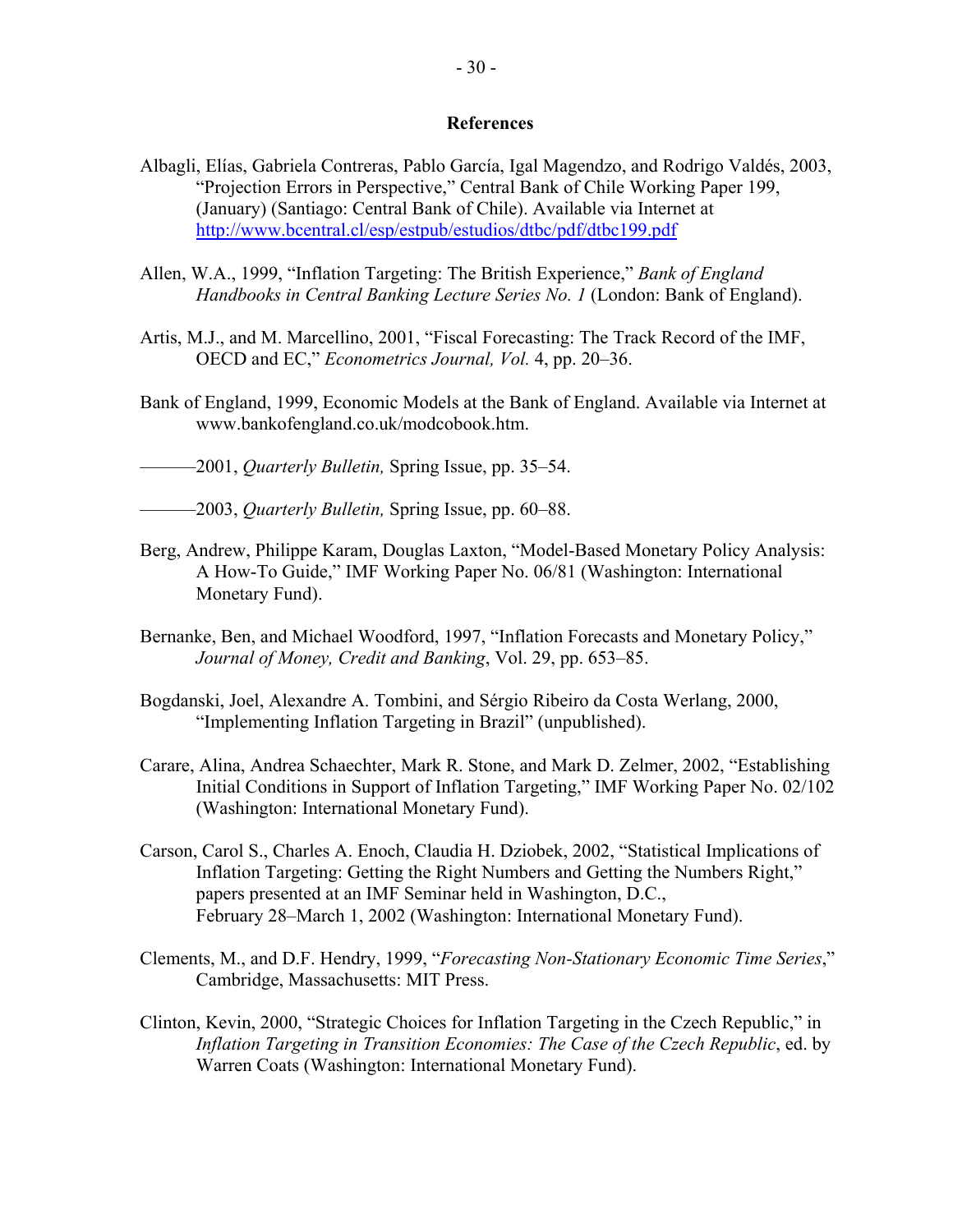- Coats, W., D. Laxton, and D. Rose, 2003, *The Czech National Bank's Forecasting and Policy Analysis System* (Prague, Czech Republic: Czech National Bank). Available at www.cnb.cz/en/publications.
- Curtin, Richard T., 1996, Procedure to Estimate Price Expectations Surveys of Consumers (Ann Arbor: University of Michigan).
- Duttagupta, Rupa, Gilda Fernandez, and Cem Karacadag, 2004, "From Fixed to Float: Operational Aspects of Moving Toward Exchange Rate Flexibility," IMF Working Paper No. 04/126 (Washington: International Monetary Fund).
- Fair, R. C., 1994, *Testing Macroeconometric Models* (Cambridge, Massachusetts: Harvard University Press).
- Forsells, M., and G. Kenney, 2002, "The Rationality of Consumers' Inflation Expectations: Survey Based Evidence for the Euro Area," Working Paper No. 163 (Frankfurt: European Central Bank).
- Garcia, S.A., 2003, "An Introduction to the ECB's Survey of Professional Forecasters," Occasional Paper Series No. 8 (Frankfurt: European Central Bank).
- Gomez Javier, José Darío Uribe, and Hernando Vargas, 2002, "The Implementation of Inflation Targeting in Colombia," presented at the conference "*La Política de Metas de Inflación en América Latina: Teoría y Práctica,*" Banco de México, March 4–5, Mixico 'City.
- Goodhart, Charles, 2001, "Monetary Transmission Lags and the Formulation of the Policy Decision on Interest Rates," *Federal Reserve Bank of St. Louis Review*, pp. 165–81.
- Heikenstein, L., and A. Vredin, 2002, "The Art of Targeting Inflation," *Sveriges Bank Economic Review,* No. 4, pp. 5–34.
- Hunt, B., Rose, D., and Scott, A., 2000, "The Core Model of the Reserve Bank of New Zealand's Forecasting and Policy System" *Economic Modeling*, Vol. 17, No. 2, pp. 247–74.
- Lambert, R., 2005, "Inside the MPC," *Bank of England Quarterly Bulletin*, Spring, pp. 56–65.
- Laxton, D., and A. Scott, 2000, "On Developing a Structured Forecasting and Policy Analysis System Designed to Support Inflation-Forecast Targeting (IFT)," *Inflation Targeting Experiences: England, Finland, Poland, Mexico, Brazil, Chile* (Ankara: Central Bank of the Republic of Turkey), pp. 6–63.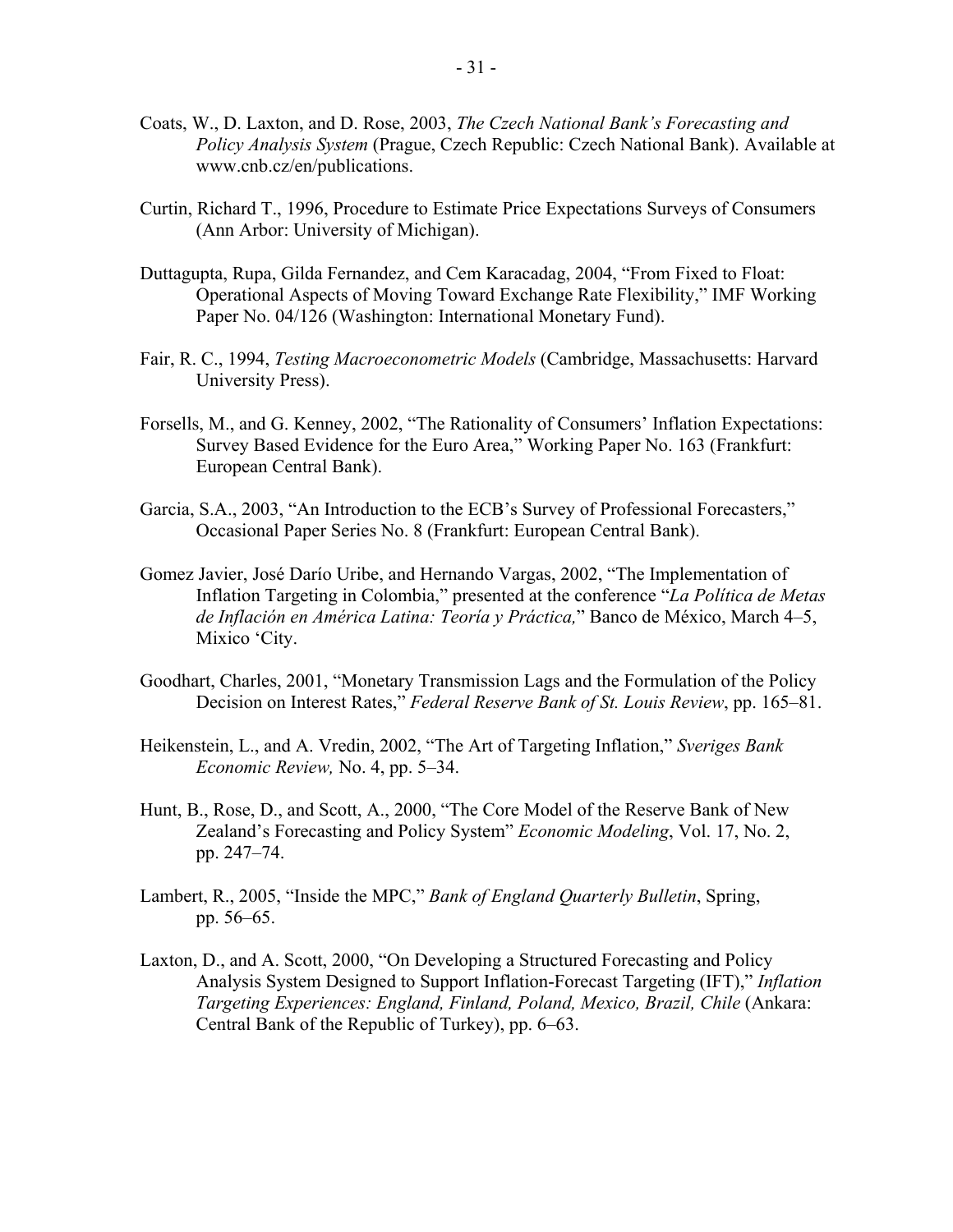- Loungani, P., 2001, "How Accurate are Private Sector Forecasts? Cross-Country Evidence from Consensus Forecasts of Output Growth," *International Journal of Forecasting*, Vol. 17, pp. 419–32.
- Lyziak, T., 2003, *Consumer Inflation Expectations in Poland,* Working Paper No. 287, (Frankfurt: European Central Bank).
- Mankikar, A., and J. Paisley, 2002, "What Do Measures of Core Inflation Really Tell Us?" *Bank of England Quarterly Bulletin*, Winter, pp. 373–82.
- Macklem, Tiff, 2001, "A New Measurement of Core Inflation," *Bank of Canada Review*, Autumn, pp. 3–12.
- Marcellino, M., J.H. Stock, and N.W. Watson, 2003, "Macroeconomic Forecasting in the Euro Area: Country Specific Versus Euro Wide Information," *European Economic Review*, Vol. 47, pp.1–18.
- Martin, M., and C. Papile, 2004, "The Bank of Canada's Business Outlook Survey: An Assessment," Bank of Canada Working Paper No. 2004–15 (Ottawa).
- Mishkin, Frederic S., 2004, "Can Central Bank Transparency Go Too Far?" NBER Working Paper No. W10829 (Cambridge, Massachusetts: National Bureau of Economic Research).
- Oller, L., and B. Barot, 2000, The Accuracy of European Growth and Inflation Forecasts, *International Journal of Forecasting,* Vol. 16, pp. 293–315.
- Orphanides, A., 2001, "Monetary Policy Rules Based on Real-Time Data," *American Economic Review,* Vol. 91, pp. 964–85.
- Pagan, A. R., and John Robertson, 2002, "Forecasting for Policy," in *A Companion to Economic Forecasting*, ed. by Michael P. Clements and David F. Hendry, (Cambridge, Massachusetts: Blackwell Publishing), pp. 152–178.
- Pesenti, P, 2002, "The IMF Global Economy Model (GEM): Theoretical Framework" (unpublished: Washington, International Monetary Fund).
- Quah D., and S. P. Vahey, 1995, "Measuring Core Inflation," *Economic Journal,* Vol. 105, pp. 1130–44.
- Reserve Bank of New Zealand, 2001, "The Monetary Policy Decision Making Process" (Wellington).
- Roger, Scott, and Mark Stone, 2005, "On Target? The International Experience with Achieving Inflation Targets," IMF Working Paper, WP/05/163 (Washington: International Monetary Fund).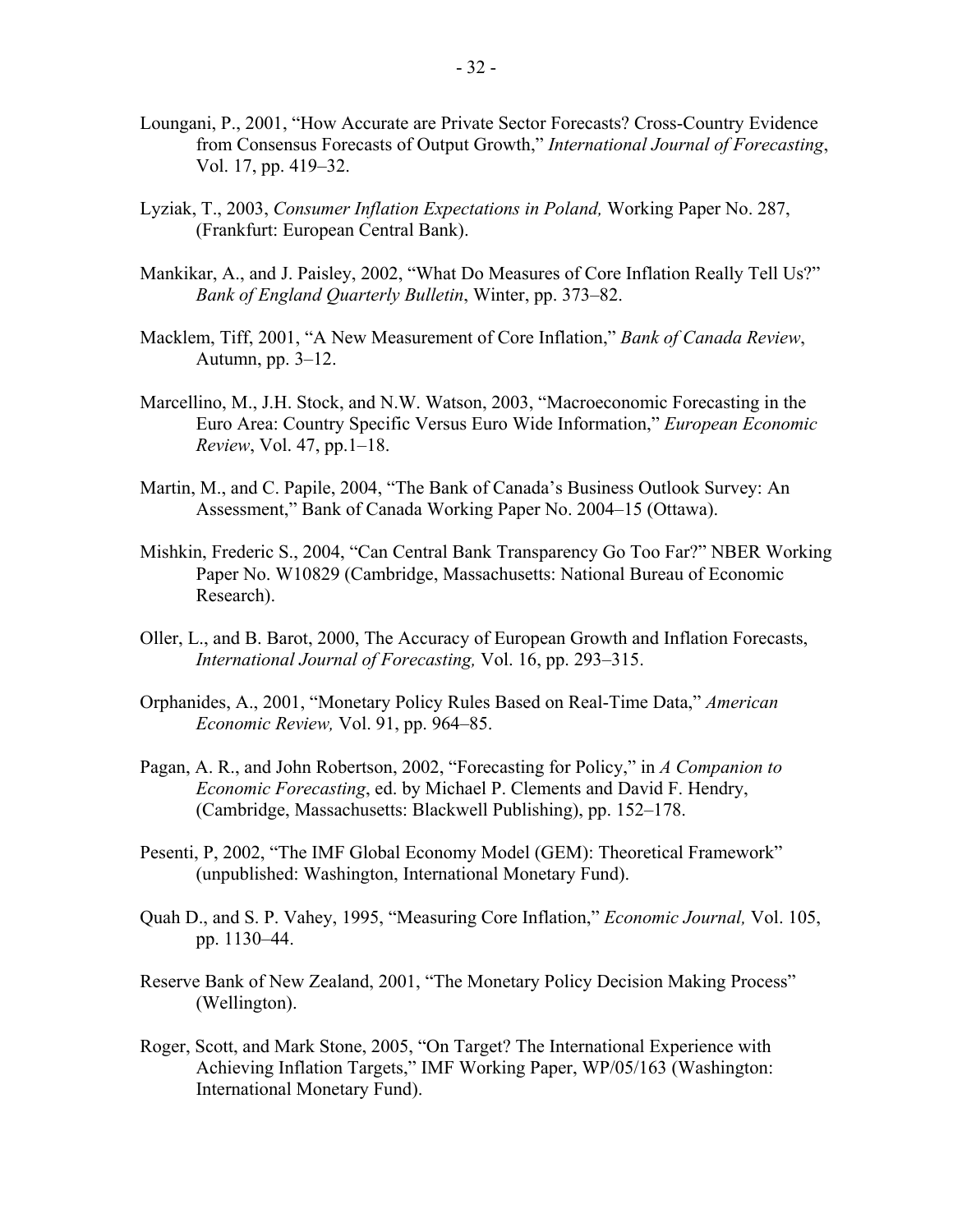- Stock, J.H., and N.W. Watson, 2003, "Forecasting Output and Inflation: The Role of Asset Prices," *Journal of Economic Literature,* Vol. 41 , pp. 788–829.
- Svensson, Lars E.O., 1997, "Inflation Forecast Targeting: Implementing and Monitoring Inflation Targets," *European Economic Review,* Vol. 41.
	- -2002, "Monetary Policy and Real Stabilization," in Federal Reserve Bank of Kansas City, *Rethinking Stabilization Policy* (Kansas City), pp. 261–312.
- Truman, Edwin M., 2003, *Inflation Targeting in the World Economy* (Washington: Institute for International Economics).
- Woodford, Michael, 1994, "Nonstandard Indicators for Monetary Policy: Can Their Usefulness Be Judged from Forecasting Regressions?" in *Monetary Policy*, ed. by Gregory Mankiw (Chicago: University of Chicago Press).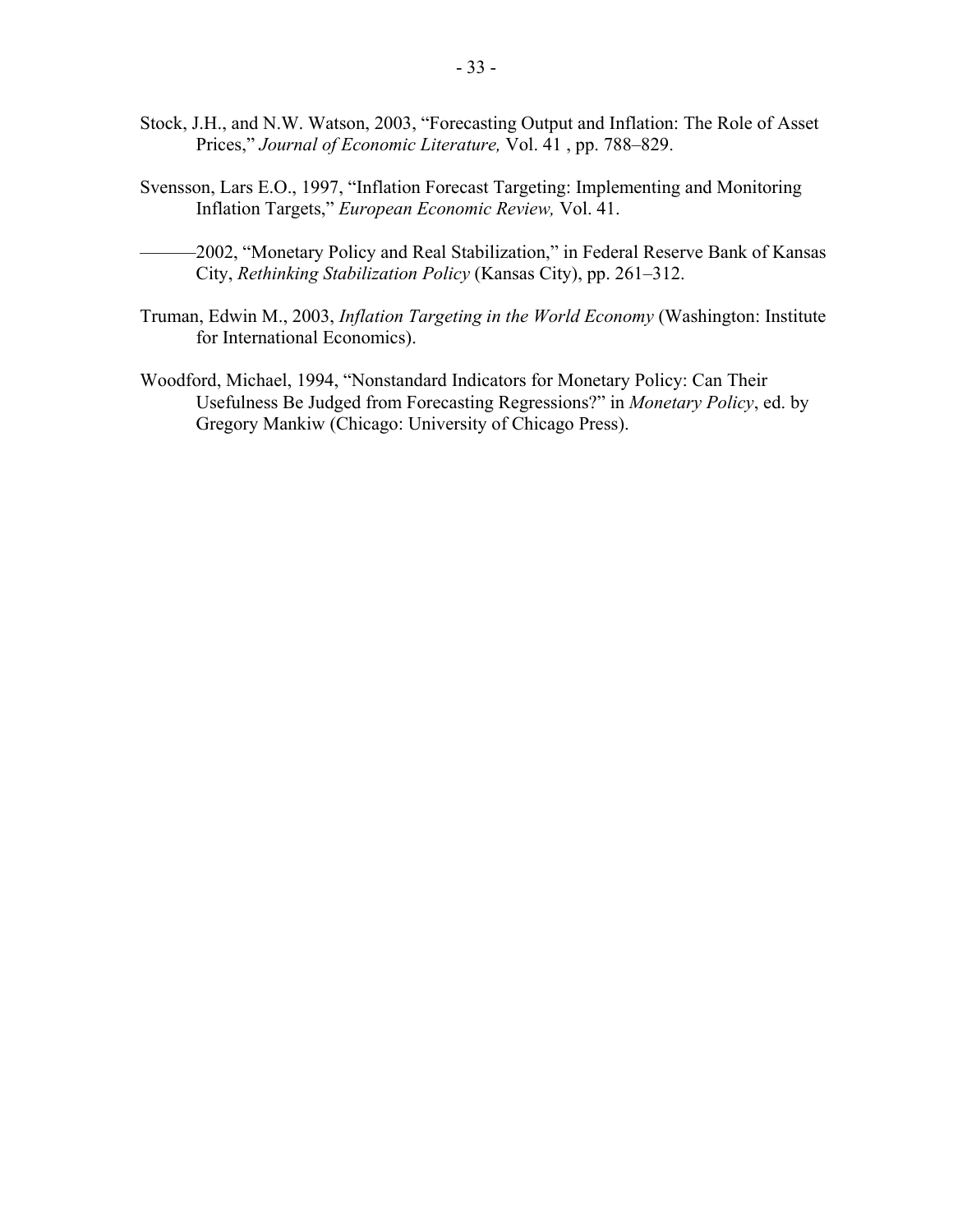|         |                                                                                                                                                                                                                                                                                                                                                                                                         |                                                                                                                                                                                                                                        |                                                                                                                                                                                                                                                                                                                                                                                                                                                                                            |                                                                                                                                                                                                                                                                                                                                     | Data Availability                                                                                    |                                                                                                         |                                                                                                                                                                                                                                                                                                                                                                                                                                                                                                                                                                                                                                                                                                                                                                                                                                                       |                                                                                                                                                                                                                                                                                                                                                                                                                                                          |
|---------|---------------------------------------------------------------------------------------------------------------------------------------------------------------------------------------------------------------------------------------------------------------------------------------------------------------------------------------------------------------------------------------------------------|----------------------------------------------------------------------------------------------------------------------------------------------------------------------------------------------------------------------------------------|--------------------------------------------------------------------------------------------------------------------------------------------------------------------------------------------------------------------------------------------------------------------------------------------------------------------------------------------------------------------------------------------------------------------------------------------------------------------------------------------|-------------------------------------------------------------------------------------------------------------------------------------------------------------------------------------------------------------------------------------------------------------------------------------------------------------------------------------|------------------------------------------------------------------------------------------------------|---------------------------------------------------------------------------------------------------------|-------------------------------------------------------------------------------------------------------------------------------------------------------------------------------------------------------------------------------------------------------------------------------------------------------------------------------------------------------------------------------------------------------------------------------------------------------------------------------------------------------------------------------------------------------------------------------------------------------------------------------------------------------------------------------------------------------------------------------------------------------------------------------------------------------------------------------------------------------|----------------------------------------------------------------------------------------------------------------------------------------------------------------------------------------------------------------------------------------------------------------------------------------------------------------------------------------------------------------------------------------------------------------------------------------------------------|
| Country | Vital Data for Monetary<br><b>Policy Formulation</b>                                                                                                                                                                                                                                                                                                                                                    | <b>Initial Shortage</b><br>after Adopting<br>of Data (Right<br>$\mathbf{E}$                                                                                                                                                            | <b>Improved Data</b><br>Availability                                                                                                                                                                                                                                                                                                                                                                                                                                                       | More Data Intensive<br>Is the IT Regime                                                                                                                                                                                                                                                                                             | <b>Data/Indicators</b><br>Within the CB<br>Constructed                                               | External Data<br>Sources) after<br>Internal Data<br>Adopting IT<br>Developing<br>(or looking<br>for New | Data Reliability Issues                                                                                                                                                                                                                                                                                                                                                                                                                                                                                                                                                                                                                                                                                                                                                                                                                               | Monitoring of the Market (Private<br>Sector) Forecasts                                                                                                                                                                                                                                                                                                                                                                                                   |
| Brazil  | Revenues; Real Exchange Rate;<br>Unemployment; Nominal: CPI;<br>Investment; Trade Volumes;<br>Commodity Prices; Credit<br>Exchange Rate; Oil Prices;<br>Gov't Expenditure; Gov't<br>Long-term Interest Rates;<br>PPI; WPI; Admin. Prices;<br>Money Wages; Nominal<br>Expenditure; Business<br>Foreign Interest Rates;<br>Production; Consumer<br>Real: GDP; Industrial<br>Terms of Trade;<br>Aggregates | and productivity.<br>Unit labor costs<br>Important issue<br>short period of<br>adoption of IT.<br>To estimate the<br>the sample size<br>was extremely<br>Phillips curve,<br>was less than<br>low inflation<br>before the<br>five years | relationship with the<br>administered prices,<br>indexed prices, etc.<br>Yes. The customer<br>example, for IPCA<br>statistical agency<br>$\circ$<br>(IBGE) has<br>improved. For<br>we now have<br>breakdowns int<br>nontradables,<br>relative prices.<br>tradables/                                                                                                                                                                                                                        | Yes                                                                                                                                                                                                                                                                                                                                 | aggregates; fiscal<br>BOP; monetary<br>administered<br>prices; core<br>statistics;<br>inflation      | Administered<br>expectations;<br>core inflation<br>of inflation<br>series                               | as well as retail and wholesale sales<br>addition, the IBGE has changed the<br>prices; surveys way it produces unemployment data,<br>Need of more exhaustive national<br>Problems with the length of data<br>data, which created breaks that<br>coverage of money wages and<br>series due to the inflation. In<br>complicate our estimation.<br>unemployment data.                                                                                                                                                                                                                                                                                                                                                                                                                                                                                    | Yes, the CB surveys market forecasts<br>inflation and in the forecast models. It<br>started after IT adoption, since there<br>additional information about future<br>of inflation. These are used as<br>were no surveys of inflation<br>expectations before                                                                                                                                                                                              |
| Chile   | Rate; Oil Prices; T-Bill/Money<br>Rate; Terms of Trade; Foreign<br>GDP; Nominal: CPI; Money<br>Investment; Real Exchange<br>Wages; Nominal Exchange<br>Interest Rates; Commodity<br>Market Rates; Long-term<br>Real: GDP: Business<br>Prices (e.g. copper)                                                                                                                                              | ż                                                                                                                                                                                                                                      | etc). We are pushing<br>data and the way we<br>l all<br>other data that is not<br>are produced at the<br>construction of CPI<br>weights dependent<br>for improvements<br>The quality of the<br>National accounts<br>CB. From outside<br>(including seasonal<br>national accounts.<br>we now make the<br>meaningful ratios<br>construction of<br>process the data<br>regarding labor<br>adjustment, the<br>have improved<br>enormously<br>market data.<br>we get prices and<br>E.g., in the | price developments in<br>sector, as opposed to<br>inflationary pressures<br>other sectors. This is<br>different from price<br>market structures in<br>other sectors of the<br>need to decompose<br>necessary because<br>developments and<br>Yes. E.g., we now<br>this sector are so<br>from the mining<br>production and<br>economy | loans and deposits;<br>National accounts;<br>aggregates; bank<br>and interest rates<br>BOP; monetary | Yes (see data<br>availability)                                                                          | problems/issues we face. The quality<br>so we cannot isolate changes in GDP<br>side) side. So we cannot distinguish<br>have yearly data and with a long lag)<br>of data keeps being poor, especially<br>GDP data from the output (supply-<br>economy in the models and thus in<br>introducing official quarterly GDP<br>data, which we did not have before.<br>Face a number of other data issues.<br>inventories. On the supply side we<br>miss data on sector GDP (we only<br>consumption expenditure or from<br>Labor market data, splitting metal<br>because sometimes these sectors<br>For example, we can only build<br>Trying to improve these data by<br>agriculture. This is problematic<br>mining sector from rest of the<br>the data are examples of data<br>output from mining say or<br>movements to GDP from<br>national accounts data. | expectations or information from asset<br>official CB surveys. It is shown to the<br>what individual (hand-picked) market<br>information on inflation expectations<br>Yes. We collect this information via<br>forecasts from our models. We also<br>Board and used to cross-check the<br>from asset prices. We also look at<br>analysts say. Surveys of inflation<br>prices was not available before IT<br>look at consensus forecast and at<br>adoption |

- 34 - APPENDIX I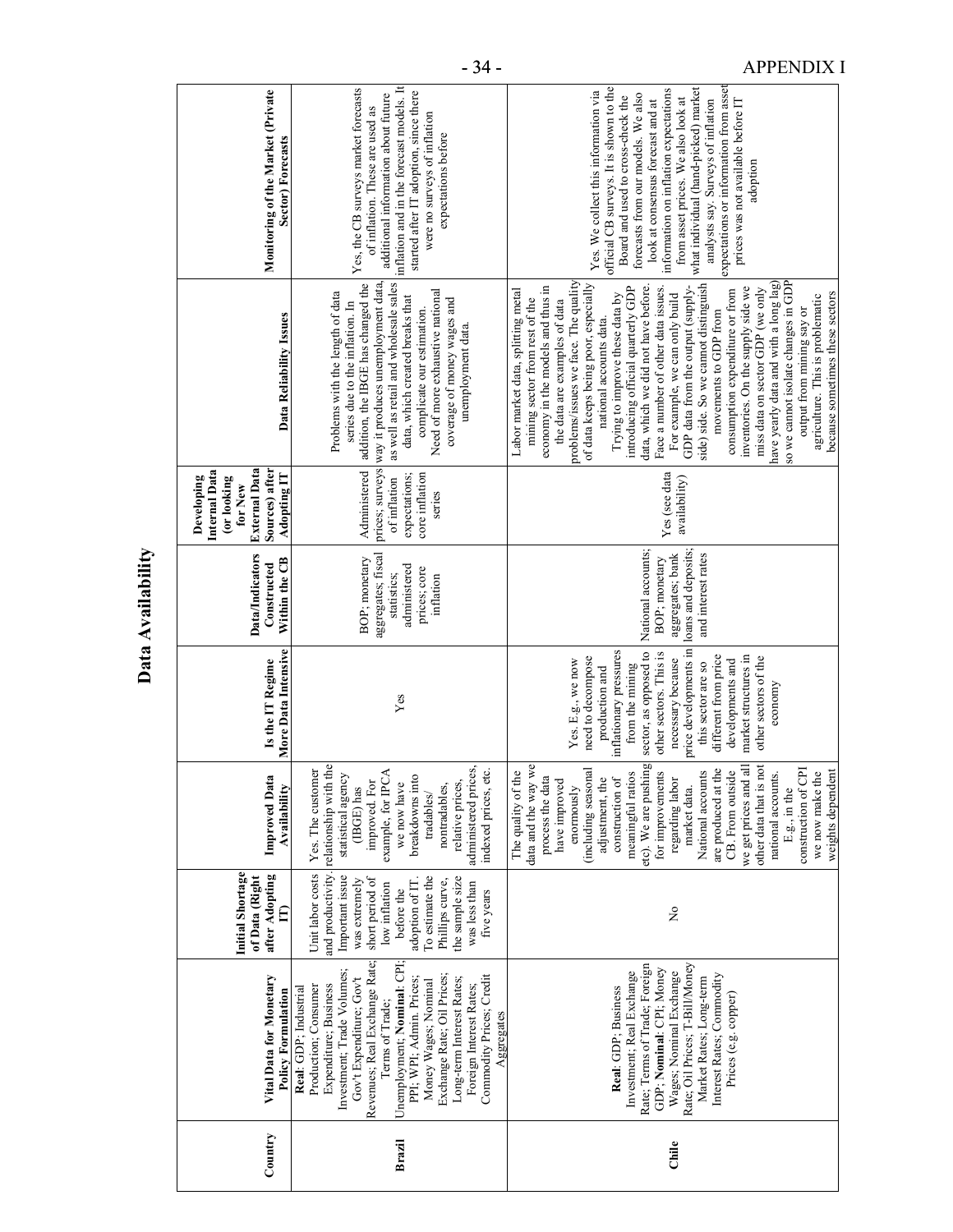| Country  | Vital Data for Monetary<br><b>Policy Formulation</b>                                                                                                                                                                                                                                                                                                                                                                                                                              | <b>Initial Shortage</b><br>after Adopting<br>of Data (Right<br>$\mathbf{E}$               | Improved Data<br>Availability                                                                                                                                                                      | More Data Intensive<br>Is the IT Regime                                                                                                                                                                      | <b>Data/Indicators</b><br>Within the CB<br>Constructed                                       | <b>External Data</b><br>Sources) after<br>Internal Data<br><b>Adopting IT</b><br>Developing<br>(or looking<br>for New | Data Reliability Issues                                                                                                                                                                                                                                                                                                        | Monitoring of the Market (Private<br>Sector) Forecasts                                                                                                                       |
|----------|-----------------------------------------------------------------------------------------------------------------------------------------------------------------------------------------------------------------------------------------------------------------------------------------------------------------------------------------------------------------------------------------------------------------------------------------------------------------------------------|-------------------------------------------------------------------------------------------|----------------------------------------------------------------------------------------------------------------------------------------------------------------------------------------------------|--------------------------------------------------------------------------------------------------------------------------------------------------------------------------------------------------------------|----------------------------------------------------------------------------------------------|-----------------------------------------------------------------------------------------------------------------------|--------------------------------------------------------------------------------------------------------------------------------------------------------------------------------------------------------------------------------------------------------------------------------------------------------------------------------|------------------------------------------------------------------------------------------------------------------------------------------------------------------------------|
|          |                                                                                                                                                                                                                                                                                                                                                                                                                                                                                   |                                                                                           | The bias to CPI from<br>something we noted<br>and we monitor CPI<br>and its components<br>ies.<br>leaving this out is<br>because we do IT<br>on price elasticiti<br>so closely now                 |                                                                                                                                                                                                              |                                                                                              |                                                                                                                       | often very volatile and/or unreliable<br>mainstream sectors and their cycles<br>business cycle. We also miss high-<br>employment, participation and so<br>behave very different from more<br>household surveys but these are<br>frequency conjunctural data on<br>are not synchronized with the<br>forth. All we have are from |                                                                                                                                                                              |
| Colombia | Investment; Inventories; Gov't<br>Rate; Terms of Trade; Foreign<br>GDP; Nominal: CPI; Nominal<br>Exchange Rate; Oil Prices; T-<br>Expenditure; Real Exchange<br>Bill/Money Market Rates;<br>Commodity Prices; House<br>Expenditure; Business<br>Real: GDP; Consumer<br>Foreign Interest Rates;<br>Prices                                                                                                                                                                          | ż                                                                                         | we manage the data<br>Yes, and also how<br>internally has<br>enormously<br>improved                                                                                                                | $\mathsf{S}^{\mathsf{O}}$                                                                                                                                                                                    | PPI; BOP statistics<br>exchange rate gap;<br>Output and real                                 | $\mathsf{S}^{\mathsf{O}}$                                                                                             | because it is calculated as a residual<br>Consumption is not very reliable                                                                                                                                                                                                                                                     |                                                                                                                                                                              |
| Mexico   | Transfers; Real Exchange Rate;<br>Investment; Inventories; Trade<br>Terms of Trade; Employment;<br>Nominal: CPI; Admin. Prices;<br>Exchange Rate; Oil Prices; T-<br>Volumes; Gov't Expenditure;<br>Bill/Money Market Rates;<br>Long-term Interest Rates;<br>Gov't Revenues; Gov't<br>Expenditure; Business<br>Foreign Interest Rates;<br>Settlements; Nominal<br>Production; Consumer<br>Money Wages; Wage<br>Real: GDP; Industrial<br>(agricultural, metals)<br>Commodity Prices | ż                                                                                         | Yes (e.g. seasonally<br>announced calendar<br>released according<br>today, most data is<br>to the previously<br>improvement is<br>adjusted data).<br>related to data<br>releases. As of<br>Another | dedicated to analyzing<br>attention than 10 years<br>looking information<br>receives much more<br>more data and have<br>Yes. We now have<br>and producing the<br>data. The forward-<br>more resources<br>ago | aggregates; public<br>financial sector<br>Price indices;<br>sector data;<br>monetary<br>data | $\mathbf{Yes}$                                                                                                        | Minor                                                                                                                                                                                                                                                                                                                          | Yes. The CB monthly survey includes<br>inflation and GDP expectations                                                                                                        |
| Peru     | Investment; Gov't Expenditure;<br>Exchange Rate; Terms of<br>Real: GDP; Consumer<br>Expenditure; Business<br>Gov't Revenues; Real                                                                                                                                                                                                                                                                                                                                                 | interest rates and<br>rates, long-term<br>interbank rates,<br>Several T-bill<br>which are | ż                                                                                                                                                                                                  | Yes, we now use<br>expectations and<br>macroeconomic<br>indicators for<br>surveys of                                                                                                                         | monthly data on<br>quarterly GDP<br>Core inflation:<br>derived from<br>industrial            | Core inflation<br>measures                                                                                            | Problems with collection of GDP<br>(index of national production)<br>statistics                                                                                                                                                                                                                                                | The CB conducts monthly surveys of<br>macro expectations (about inflation,<br>depreciation) among financial and<br>GDP, growth, interest rates,<br>nonfinancial institutions |

- 35 - APPENDIX I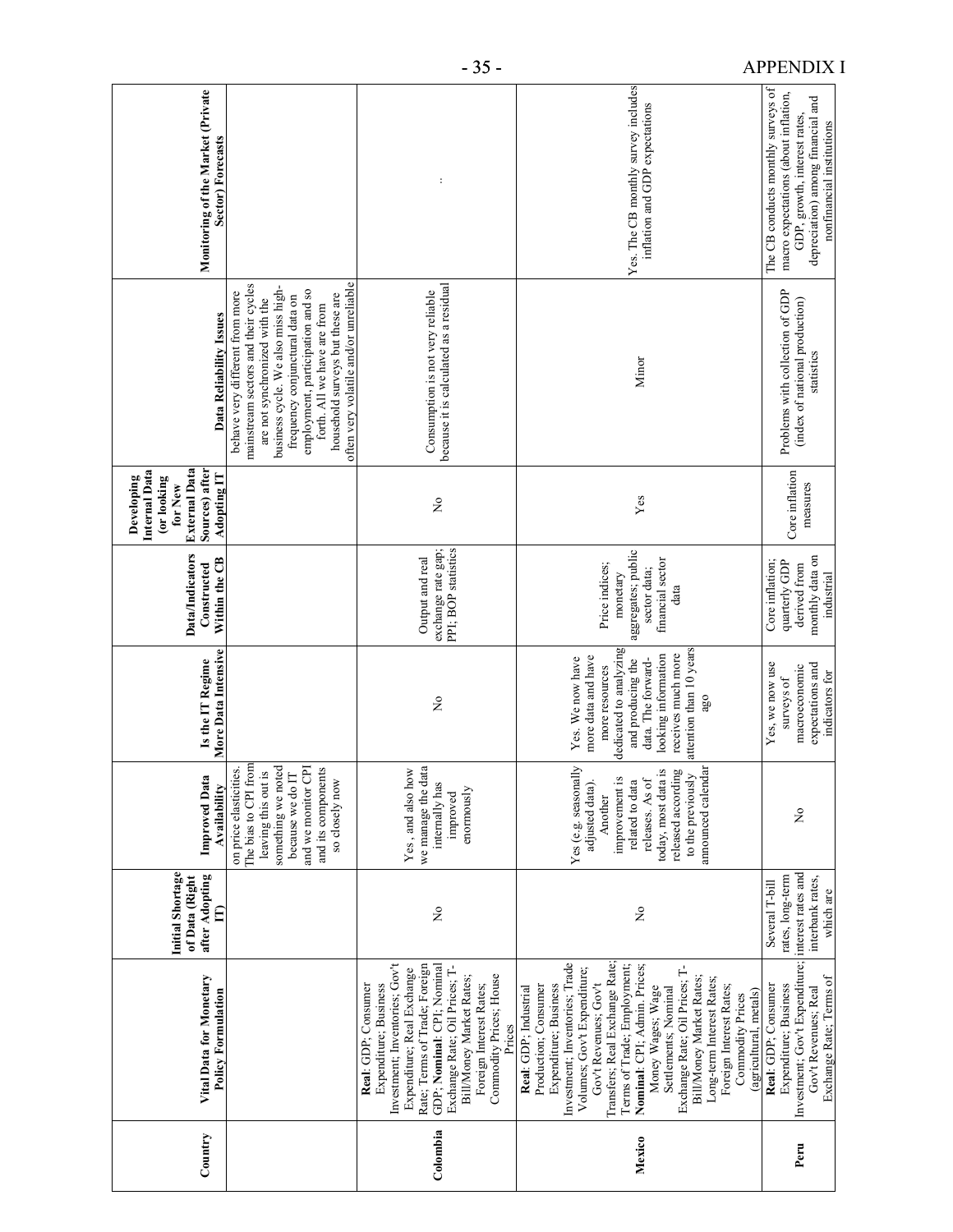| Monitoring of the Market (Private<br>Sector) Forecasts                                                         |                                                                                                                                                                                                                                                                                                                                                                 | Yes. This was done on very small<br>scale prior to IT                                                                                                                                                                                                                                                                                                                                                                                                                                                                                                                                                                                  | Yes. The information was monitored<br>prior to IT adoption                                                                                                                                                                                          |
|----------------------------------------------------------------------------------------------------------------|-----------------------------------------------------------------------------------------------------------------------------------------------------------------------------------------------------------------------------------------------------------------------------------------------------------------------------------------------------------------|----------------------------------------------------------------------------------------------------------------------------------------------------------------------------------------------------------------------------------------------------------------------------------------------------------------------------------------------------------------------------------------------------------------------------------------------------------------------------------------------------------------------------------------------------------------------------------------------------------------------------------------|-----------------------------------------------------------------------------------------------------------------------------------------------------------------------------------------------------------------------------------------------------|
| Data Reliability Issues                                                                                        |                                                                                                                                                                                                                                                                                                                                                                 | $\vdots$                                                                                                                                                                                                                                                                                                                                                                                                                                                                                                                                                                                                                               | remove excess volatility associated<br>with derivatives treatment under the<br>Revision of credit aggregates to<br>new accounting standards                                                                                                         |
| <b>External Data</b><br>Sources) after<br>Internal Data<br>Adopting IT<br>Developing<br>(or looking<br>for New |                                                                                                                                                                                                                                                                                                                                                                 | information<br>Market-<br>derived                                                                                                                                                                                                                                                                                                                                                                                                                                                                                                                                                                                                      | Yes, inflation<br>expectations<br>survey                                                                                                                                                                                                            |
| <b>Data/Indicators</b><br>Within the CB<br>Constructed                                                         | production; survey<br>of expectations                                                                                                                                                                                                                                                                                                                           | market-derived<br>Yes, primarily<br>information                                                                                                                                                                                                                                                                                                                                                                                                                                                                                                                                                                                        | expenditure side of<br>credit aggregates;<br>finance statistics<br>accounts; certain<br>Monetary and<br>government<br>the national<br>BOP; the                                                                                                      |
| More Data Intensive<br>Is the IT Regime                                                                        | inflationary pressures<br>in a more intensive<br>way                                                                                                                                                                                                                                                                                                            | Yes                                                                                                                                                                                                                                                                                                                                                                                                                                                                                                                                                                                                                                    | Yes                                                                                                                                                                                                                                                 |
| <b>Improved Data</b><br><b>Availability</b>                                                                    |                                                                                                                                                                                                                                                                                                                                                                 | Not meaningfully                                                                                                                                                                                                                                                                                                                                                                                                                                                                                                                                                                                                                       | λò.<br>Yes, inflation<br>commissioned an expectations surv<br>data                                                                                                                                                                                  |
| <b>Initial Shortage</b><br>after Adopting<br>of Data (Right<br>E                                               | available only<br>since 1995                                                                                                                                                                                                                                                                                                                                    | development of<br>Forex options<br>exchange rate<br>and maturing<br>flexibility of<br>(coped by<br>increasing<br>options)                                                                                                                                                                                                                                                                                                                                                                                                                                                                                                              | survey data. The<br>survey inflation<br>expectations<br>institution to<br>central bank<br>independent<br>Inflation<br>research                                                                                                                      |
| Vital Data for Monetary<br><b>Policy Formulation</b>                                                           | Surveys. The data are available<br>Exchange Rate; Oil Prices; T-<br>Nominal: CPI; WPI; Nominal<br>soybeans, wheat, oil); Money<br>Consumer Confidence Index;<br>monthly, starting from 1994.<br>Commodity Prices (metals,<br>Bill/Money Market Rates;<br>Long-term Interest Rates;<br>Aggregates; Expectation<br>Foreign Interest Rates;<br>Trade; Foreign GDP; | Transfers; Real Exchange Rate;<br>Aggregates; Credit Aggregates;<br>Production; Inventories; Trade<br>Unemployment; Nominal: CPI<br>Admin. Prices; Money Wages;<br>Terms of Trade; Employment;<br>Exchange Rate; Oil Prices; T-<br>Volumes; Gov't Expenditure;<br>expectations and information<br>WPI; Consumption Deflator;<br>Market-based data including<br>Wage Settlements; Nominal<br>House Prices; Asset Prices;<br>Commodity Prices; Money<br>Bill/Money Market Rates;<br>Long-term Interest Rates;<br>Gov't Revenues; Gov't<br>Real: GDP; Industrial<br>Foreign Interest Rates;<br>break-even inflation<br>from option prices | Unemployment; Foreign GDP;<br>Investment; Inventories; Trade<br>Volumes; Gov't Expenditure;<br>Real: GDP; GNE; Industrial<br>Exchange Rate; Terms of<br>Expenditure; Business<br>Production; Consumer<br>Gov't Revenues; Real<br>Trade; Employment; |
| Country                                                                                                        |                                                                                                                                                                                                                                                                                                                                                                 | Israel                                                                                                                                                                                                                                                                                                                                                                                                                                                                                                                                                                                                                                 | South Africa                                                                                                                                                                                                                                        |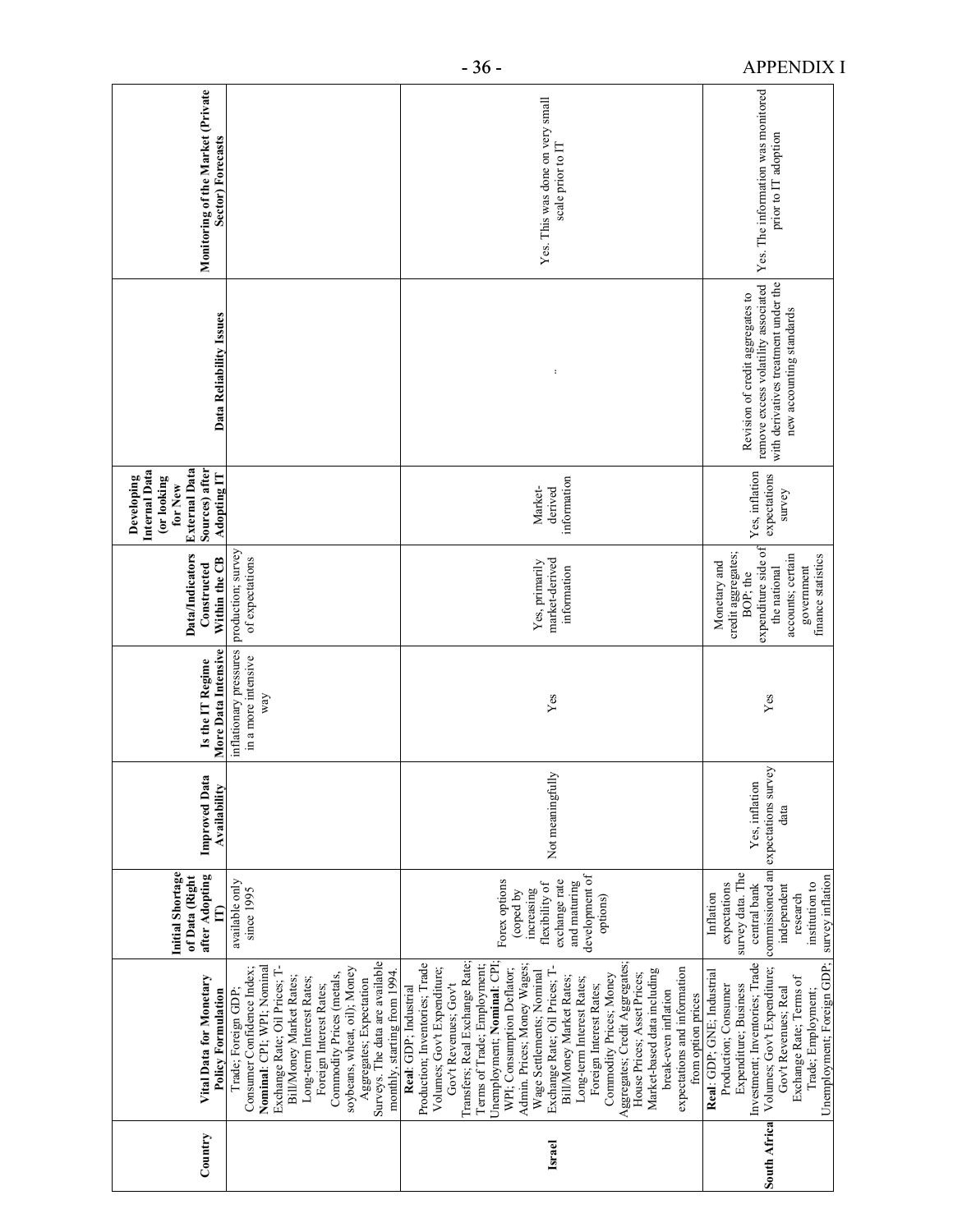| Country | Vital Data for Monetary<br><b>Policy Formulation</b>                                                                                                                                                                                                                                                                                                                                                                                               | <b>Initial Shortage</b><br>after Adopting<br>of Data (Right<br>$\mathbf{E}$ | $\overline{\mathbf{c}}$<br><b>Improved Dat</b><br>Availability | More Data Intensive<br>Is the IT Regime                                                                 | <b>Data/Indicators</b><br>Within the CB<br>Constructed                                      | <b>External Data</b><br>Sources) after<br>Internal Data<br><b>Adopting IT</b><br>(or looking<br>Developing<br>for New | Data Reliability Issues                                                                                | Monitoring of the Market (Private<br>Sector) Forecasts                                                                                                                                                             |
|---------|----------------------------------------------------------------------------------------------------------------------------------------------------------------------------------------------------------------------------------------------------------------------------------------------------------------------------------------------------------------------------------------------------------------------------------------------------|-----------------------------------------------------------------------------|----------------------------------------------------------------|---------------------------------------------------------------------------------------------------------|---------------------------------------------------------------------------------------------|-----------------------------------------------------------------------------------------------------------------------|--------------------------------------------------------------------------------------------------------|--------------------------------------------------------------------------------------------------------------------------------------------------------------------------------------------------------------------|
|         | Aggregates; Credit Aggregates;<br>Commodity Prices (agricultural<br>Exchange Rate; Oil Prices; T-<br>Inflation Expectations Survey;<br>Unit Labor Costs; Balance of<br>Prices; Money Wages; Wage<br>House Prices; Asset Prices;<br>Nominal: CPI; PPI; Admin<br>Bill/Money Market Rates;<br>Long-term Interest Rates;<br>Payments Current and<br>Settlements; Nominal<br>and mining); Money<br>Financial Accounts                                   | expectations                                                                |                                                                |                                                                                                         |                                                                                             |                                                                                                                       |                                                                                                        |                                                                                                                                                                                                                    |
| Hungary | Employment; Unemployment;<br>Admin. Prices; Money Wages;<br>Exchange Rate; Oil Prices; T-<br>Foreign GDP; Nominal: CPI;<br>Investment; Trade Volumes;<br>Wage Settlements; Nominal<br>Bill/Money Market Rates;<br>Long-term Interest Rates;<br>Expenditure; Business<br>Production; Consumer<br>Real: GDP; Industrial<br>Real Exchange Rate;<br>House Prices                                                                                       | $\tilde{z}$                                                                 | $\tilde{z}$                                                    | information is used<br>Yes. More sectoral                                                               | Nominal wage data<br>changes; sectoral<br>minimum wage<br>investment data<br>correction for | $\tilde{z}$                                                                                                           | revisions of seasonal adjustments)<br>Data revisions are frequent (also                                | forecast. The surveys were analyzed<br>The CB funds a survey on inflation<br>contains a scenario calculated with<br>expectations. The Inflation Report<br>market interest and exchange rate<br>before IT adoption. |
| Poland  | Investment; Inventories; Trade<br>Transfers; Real Exchange Rate;<br>Employment; Unemployment;<br>Volumes; Gov't Expenditure;<br>Foreign GDP; Nominal: CPI;<br>Prices; T-Bill/Money Market<br>Rates; Foreign Interest Rates;<br>Nominal Exchange Rate; Oil<br>PPI; Admin. Prices; Money<br>Wages; Wage Settlements;<br>Rates; Long-term Interest<br>Gov't Revenues; Gov't<br>Production; Consumer<br>Expenditure; Business<br>Real: GDP; Industrial | consumption<br>house prices;<br>settlements;<br>deflator<br>Wage            | $\tilde{z}$                                                    | indicators (including<br>expectations); core<br>inflation indicators<br>Yes. Confidence<br>inflationary | private individuals<br>expectations of<br>Core inflation;<br>inflationary                   | expectations<br>inflationary<br>Yes. Core<br>inflation;                                                               | accounts data. Also, data is released<br>Low reliability of quarterly national<br>with a long time lag | Yes, market forecasts of GDP and<br>inflation are monitored                                                                                                                                                        |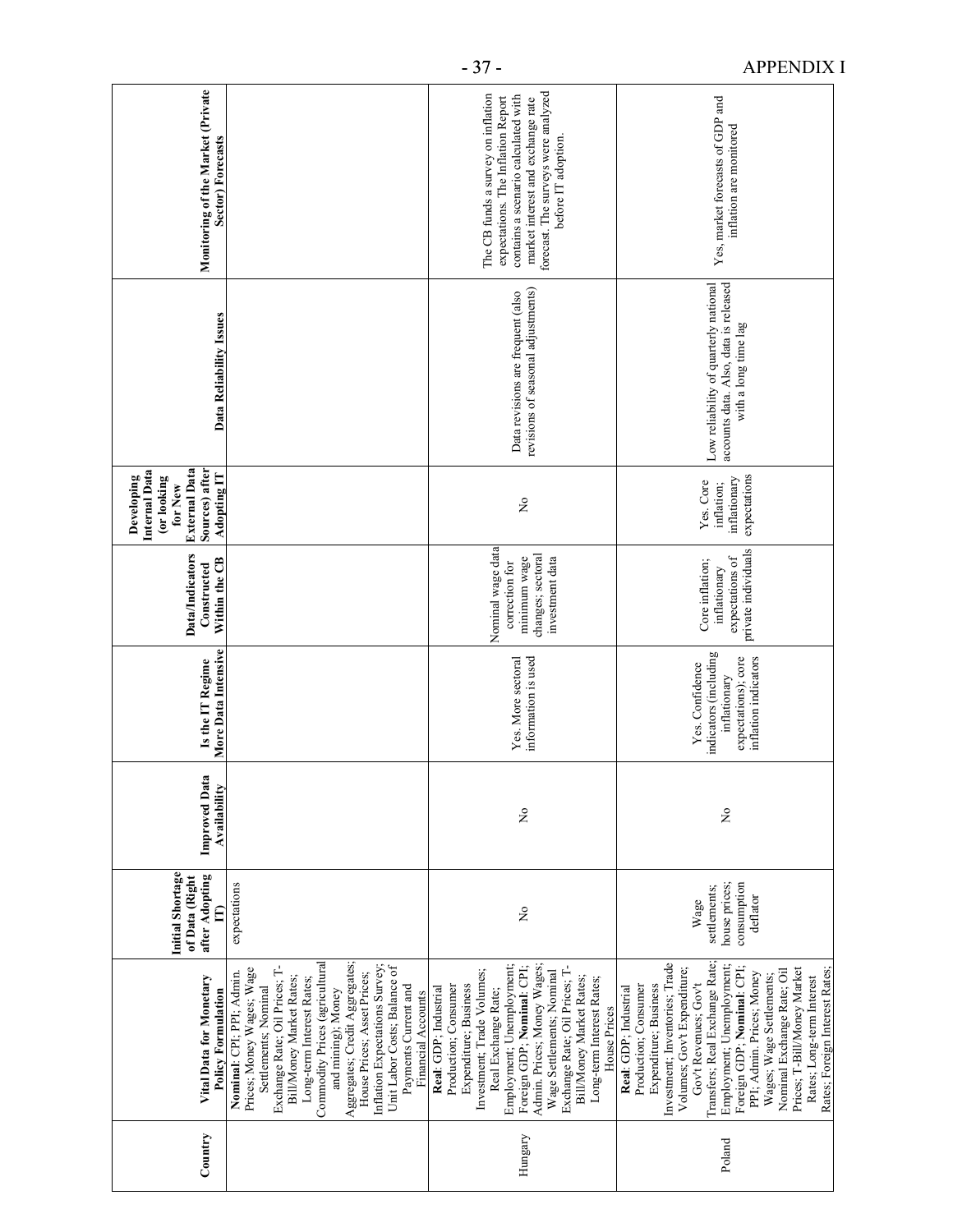| Country           | Vital Data for Monetary<br>Commodity Prices (food<br><b>Policy Formulation</b><br>prices                                                                                                                                                                                                                                                                                                                                                                                                                                                                        | <b>Initial Shortage</b><br>after Adopting<br>of Data (Right<br>Ē | <b>Improved Data</b><br><b>Availability</b> | More Data Intensive<br>Is the IT Regime                                    | <b>Data/Indicators</b><br>Within the CB<br>Constructed                                                                                         | <b>External Data</b><br>Sources) after<br>Internal Data<br><b>Adopting IT</b><br>Developing<br>(or looking<br>for New | Data Reliability Issues                                                                                                                                            | Monitoring of the Market (Private<br>Sector) Forecasts                                                                                                                                                                       |
|-------------------|-----------------------------------------------------------------------------------------------------------------------------------------------------------------------------------------------------------------------------------------------------------------------------------------------------------------------------------------------------------------------------------------------------------------------------------------------------------------------------------------------------------------------------------------------------------------|------------------------------------------------------------------|---------------------------------------------|----------------------------------------------------------------------------|------------------------------------------------------------------------------------------------------------------------------------------------|-----------------------------------------------------------------------------------------------------------------------|--------------------------------------------------------------------------------------------------------------------------------------------------------------------|------------------------------------------------------------------------------------------------------------------------------------------------------------------------------------------------------------------------------|
| Republic<br>Czech | Investment; Inventories; Trade<br>Transfers; Real Exchange Rate;<br>Terms of Trade; Employment;<br>Unemployment; Foreign GDP;<br>Consumption Deflator; Admin<br>Volumes; Gov't Expenditure;<br>Prices; T-Bill/Money Market<br>Rates; Foreign Interest Rates;<br>Nominal Exchange Rate; Oil<br>Real: GDP; GNE; Industrial<br>Commodity Prices (natural<br>Prices; Wage Settlements;<br>Rates; Long-term Interest<br>gas); Money Aggregates;<br>Gov't Revenues; Gov't<br>Production; Consumer<br>Expenditure; Business<br>Nominal: CPI; PPI;<br>Credit Aggregates | $\overline{\mathsf{z}}$                                          | Yes                                         | $\overline{\mathsf{X}}$                                                    | adjusted inflation;<br>regulated prices<br>Net inflation;<br>(definition)                                                                      | publication<br>Consensus<br>forecast                                                                                  | $\frac{1}{2}$                                                                                                                                                      | IMF forecast (for consistency check)<br>forecasts (inflation) and EU, OECD,<br>Situation report, collection by CNB<br>expectations), monitor of market<br>statistics department (inflation<br>Yes. Qualitative assessment in |
| Korea             | Aggregates; Credit Aggregates;<br>Investment; Inventories; Trade<br>Exchange Rate; Oil Prices; T-<br>Unemployment; Foreign GDP;<br>Volumes; Gov't Expenditure;<br>Prices; Money Wages; Wage<br>Real: GDP; GNE; Industrial<br>Nominal: CPI; PPI; Admin.<br>Commodity Prices; Money<br>Bill/Money Market Rates;<br>House Prices; Asset Prices<br>Exchange Rate; Terms of<br>Long-term Interest Rates;<br>Settlements; Nominal<br>Foreign Interest Rates;<br>Expenditure; Business<br>Production; Consumer<br>Gov't Revenues; Real<br>Trade; Employment;           | $\tilde{z}$                                                      | $\tilde{z}$                                 | Yes. Vast range of<br>formulate inflation<br>data is needed to<br>forecast | aggregates; flow of<br>funds; PPI; import<br>and export price<br>statistics; input-<br>indices; BOP<br>output table<br>GDP series;<br>monetary | expectations<br>Inflation                                                                                             | Statistics Dept. of the CB is taking<br>timeliness, better data compilation<br>the lead role in improving data<br>reliability (data accuracy and<br>methods, etc.) | Yes. Outside forecasts are compared<br>discrepancies are carefully analyzed<br>with the CB's internal forecasts and                                                                                                          |

- 38 - APPENDIX I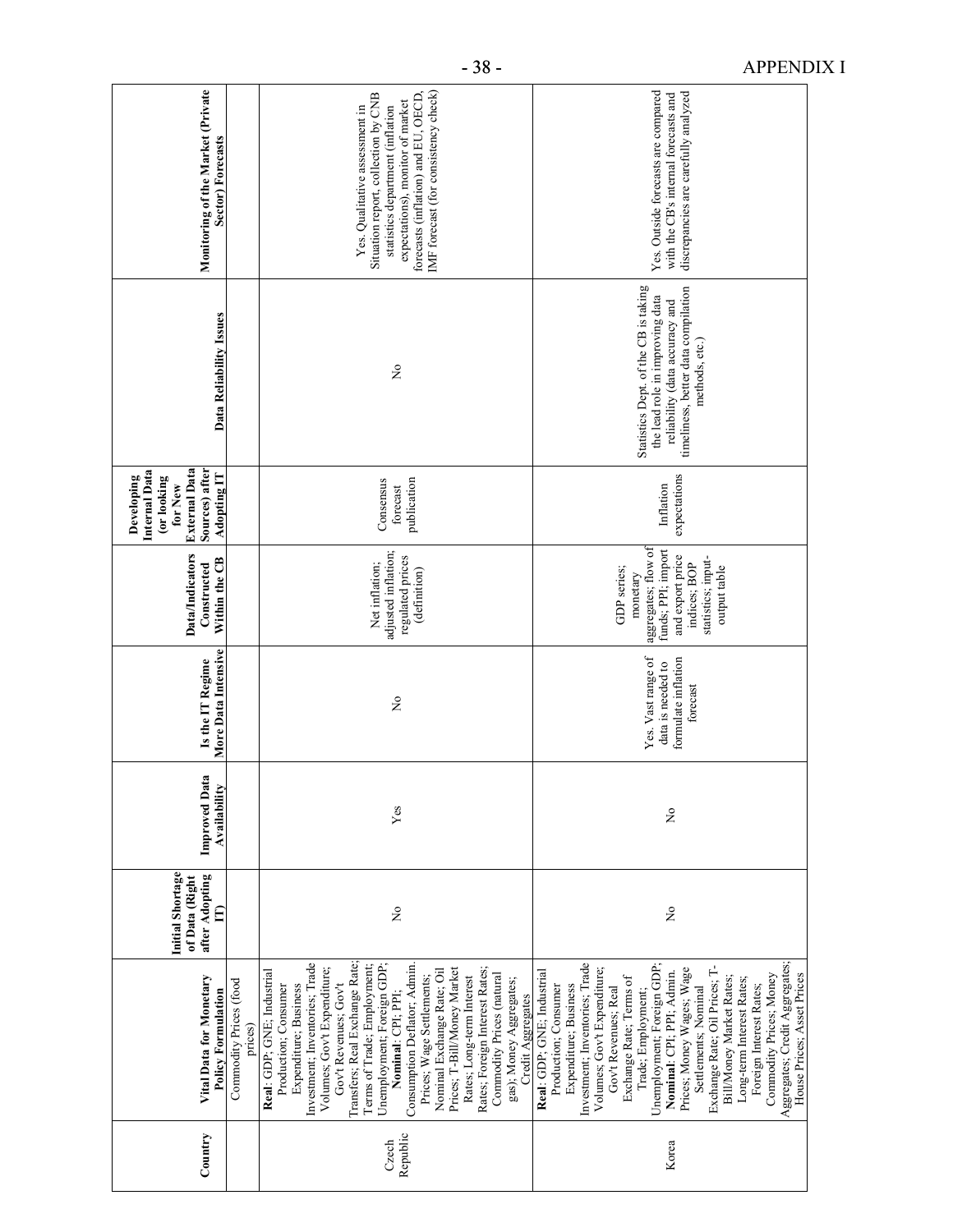| Monitoring of the Market (Private<br>Sector) Forecasts                                                                | inflation forecasts (used as indicators<br>survey of the private sector GDP and<br>information has been collected since<br>Yes, the CB conducts a quarterly<br>of inflation expectations). This<br>the adoption of IT                                                                                                                                                                                                                                                                                                                                                                                                                                                                                                                                                                                                                                                                                       | inflation forecasts provided by various<br>Yes, the Inflation Report includes<br>research houses                                                                                                                                                                                                                                                             |
|-----------------------------------------------------------------------------------------------------------------------|-------------------------------------------------------------------------------------------------------------------------------------------------------------------------------------------------------------------------------------------------------------------------------------------------------------------------------------------------------------------------------------------------------------------------------------------------------------------------------------------------------------------------------------------------------------------------------------------------------------------------------------------------------------------------------------------------------------------------------------------------------------------------------------------------------------------------------------------------------------------------------------------------------------|--------------------------------------------------------------------------------------------------------------------------------------------------------------------------------------------------------------------------------------------------------------------------------------------------------------------------------------------------------------|
| Data Reliability Issues                                                                                               | Rebasing the CPI data from 1994<br>to $2000$                                                                                                                                                                                                                                                                                                                                                                                                                                                                                                                                                                                                                                                                                                                                                                                                                                                                | $\tilde{z}$                                                                                                                                                                                                                                                                                                                                                  |
| <b>External Data</b><br>Sources) after<br>Internal Data<br><b>Adopting IT</b><br>Developing<br>(or looking<br>for New | conducted by<br>business and<br>confidence,<br>Indices of<br>consumer<br>based on<br>surveys<br>the CB                                                                                                                                                                                                                                                                                                                                                                                                                                                                                                                                                                                                                                                                                                                                                                                                      | quarterly GDP<br>Commerce to<br>requested the<br>inflation data<br>provide core<br>Ministry of<br>NESDB to<br>provide<br>and the<br>The CB<br>data                                                                                                                                                                                                           |
| <b>Data/Indicators</b><br>Within the CB<br>Constructed                                                                | weighted mean; net<br>of volatile items);<br>(trimmed mean;<br>BOP; business<br>Core inflation<br>expectations<br>expectations<br>survey and<br>consumer<br>survey                                                                                                                                                                                                                                                                                                                                                                                                                                                                                                                                                                                                                                                                                                                                          | M2; interest rates;<br>bank lending, etc.                                                                                                                                                                                                                                                                                                                    |
| More Data Intensive<br>Is the IT Regime                                                                               | Yes                                                                                                                                                                                                                                                                                                                                                                                                                                                                                                                                                                                                                                                                                                                                                                                                                                                                                                         | incorporated into the Yes (more organized)                                                                                                                                                                                                                                                                                                                   |
| $\overline{\mathbf{G}}$<br><b>Improved Dat</b><br>Availability                                                        | Yes                                                                                                                                                                                                                                                                                                                                                                                                                                                                                                                                                                                                                                                                                                                                                                                                                                                                                                         | $\mathbf{a}$<br>asset price equation<br>macroeconometric<br>Yes. In addition,<br>model since<br>October 2005<br>has been                                                                                                                                                                                                                                     |
| Initial Shortage<br>after Adopting<br>of Data (Right<br>$\mathbf{E}$                                                  | corporate profits;<br>measure; survey-<br>utilities; energy<br>sales; car sales;<br>housing prices;<br>based inflation<br>transport fares;<br>Core inflation<br>expectations<br>expectations;<br>expectations<br>consumer<br>measure;<br>business                                                                                                                                                                                                                                                                                                                                                                                                                                                                                                                                                                                                                                                           | potential output<br>Labor market<br>data, property<br>capital stock<br>prices and<br>formulate<br>needed to                                                                                                                                                                                                                                                  |
| Vital Data for Monetary<br><b>Policy Formulation</b>                                                                  | Investment; Inventories; Trade<br>Transfers; Real Exchange Rate;<br>Aggregates; Credit Aggregates;<br>consumer expectations; private<br>Unemployment; Foreign GDP;<br>Exchange Rate; Oil Prices; T-<br>Other: transport fares; utilities<br>Terms of Trade; Employment;<br>Urban CPI; Rural CPI; Admin<br>Commodity Prices (rice, corn,<br>(electricity and water); energy<br>Volumes; Gov't Expenditure;<br>Prices; Money Wages; Wage<br>selected vegetables); Money<br>Real: GDP; GNE; Industrial<br>House Prices; Asset Prices;<br>Nominal: CPI; PPI; WPI;<br>Bill/Money Market Rates;<br>sales; car sales; corporate<br>Long-term Interest Rates;<br>sector inflation and GDP<br>Gov't Revenues; Gov't<br>Settlements; Nominal<br>Foreign Interest Rates;<br>Production; Consumer<br>Expenditure; Business<br>international oil prices,<br>business expectations;<br>profits; domestic and<br>forecasts | Investment; Inventories; Trade<br>Trade; Foreign GDP; Nominal:<br>Rate; Oil Prices; T-Bill/Money<br>Market Rates; Foreign Interest<br>Volumes; Gov't Expenditure;<br>Deflator; Nominal Exchange<br>Gov't Revenues; Terms of<br>Money Aggregates; Credit<br>Rates; Commodity Prices;<br>CPI; PPI; Consumption<br>Real: GDP; Consumer<br>Expenditure; Business |
| Country                                                                                                               | Philippines                                                                                                                                                                                                                                                                                                                                                                                                                                                                                                                                                                                                                                                                                                                                                                                                                                                                                                 | Thailand                                                                                                                                                                                                                                                                                                                                                     |

- 39 - APPENDIX I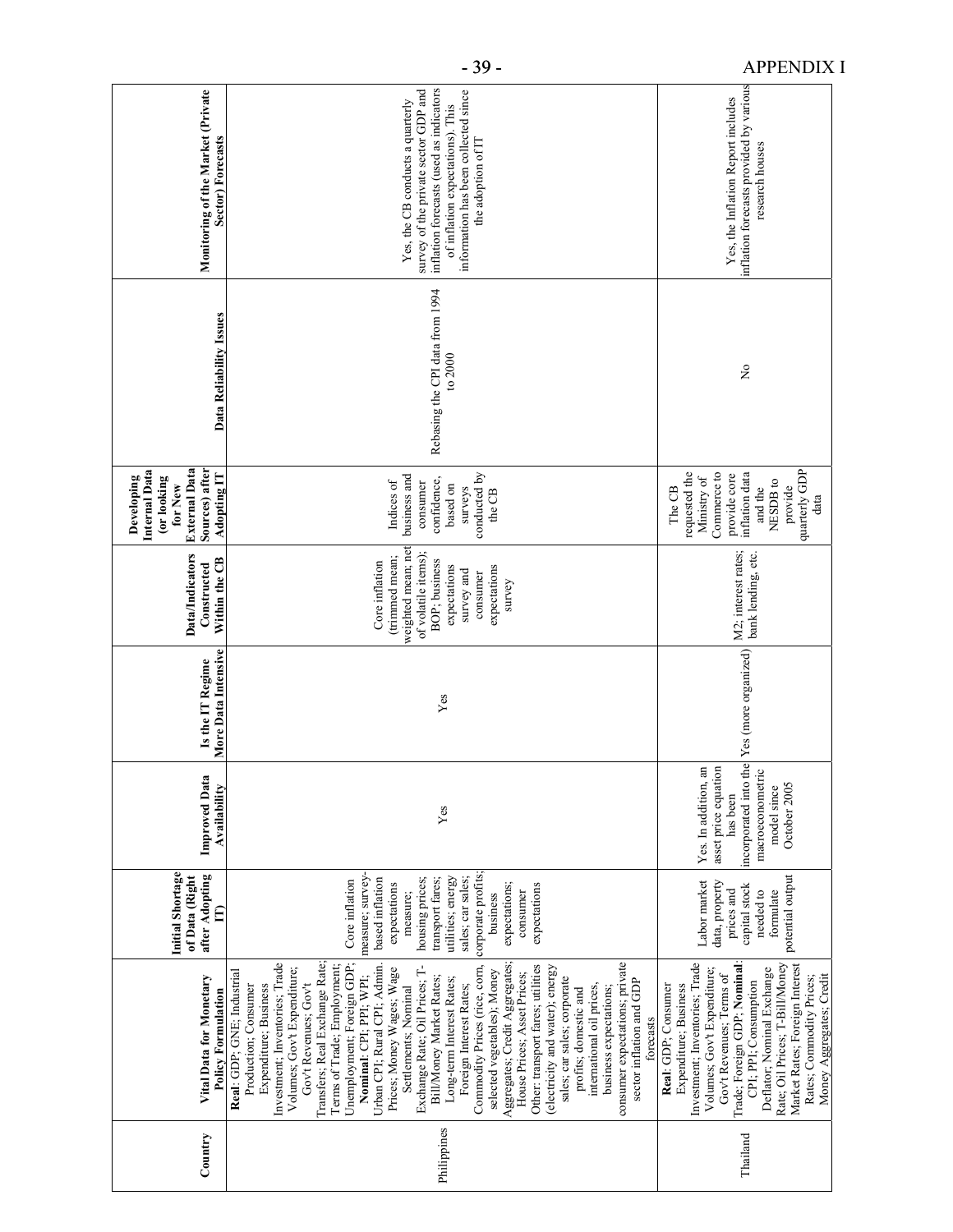| Country   | Vital Data for Monetary<br><b>Policy Formulation</b><br>Aggregates                                                                                                                                                                                                                                                                                                                                                                                                                                                                                                  | <b>Initial Shortage</b><br>after Adopting<br>of Data (Right<br>₿                   | <b>Improved Data</b><br>Availability | More Data Intensive<br>Is the IT Regime                                                                      | <b>Data/Indicators</b><br>Within the CB<br>Constructed                                         | <b>External Data</b><br>Sources) after<br>Internal Data<br><b>Adopting IT</b><br>(or looking<br>Developing<br>for New  | Data Reliability Issues                                                                                                                                                                                                               | Monitoring of the Market (Private<br>Sector) Forecasts                                                                                                                                                                   |
|-----------|---------------------------------------------------------------------------------------------------------------------------------------------------------------------------------------------------------------------------------------------------------------------------------------------------------------------------------------------------------------------------------------------------------------------------------------------------------------------------------------------------------------------------------------------------------------------|------------------------------------------------------------------------------------|--------------------------------------|--------------------------------------------------------------------------------------------------------------|------------------------------------------------------------------------------------------------|------------------------------------------------------------------------------------------------------------------------|---------------------------------------------------------------------------------------------------------------------------------------------------------------------------------------------------------------------------------------|--------------------------------------------------------------------------------------------------------------------------------------------------------------------------------------------------------------------------|
| Australia | Real Exchange Rate; Terms of<br>Unemployment; Foreign GDP;<br>Exchange Rate; Oil Prices; T-<br>Real: GDP; GNE; Consumer<br>Investment; Trade Volumes;<br>Commodity Prices; Credit<br>Aggregates; House Prices;<br>Bill/Money Market Rates;<br>Nominal: CPI; PPI; WPI;<br>Long-term Interest Rates;<br>Expenditure; Business<br>Foreign Interest Rates;<br>Money Wages; Wage<br>Settlements; Nominal<br>Trade; Employment;<br>Asset Prices                                                                                                                           | $\tilde{z}$                                                                        | ż                                    | $\mathsf{S}^{\mathsf{O}}$                                                                                    | weighted exchange<br>commodity price<br>Yes, financial<br>index; trade-<br>aggregates;<br>rate | $\mathsf{S}^{\mathsf{O}}$                                                                                              | Housing price data are of poor<br>quality                                                                                                                                                                                             | the Board and in the monetary policy<br>expectations from private sources is<br>included in the briefing material for<br>Yes, information on inflation<br>statements                                                     |
| Canada    | Aggregates; Credit Aggregates;<br>Deflator; Money Wages; Wage<br>Investment; Inventories; Trade<br>Transfers; Real Exchange Rate;<br>Terms of Trade; Employment;<br>Unemployment; Foreign GDP;<br>Exchange Rate; Oil Prices; T-<br>Nominal: CPI; Consumption<br>Volumes; Gov't Expenditure;<br>Commodity Prices; Money<br>House Prices; Asset Prices<br>Bill/Money Market Rates;<br>Long-term Interest Rates;<br>Gov't Revenues; Gov't<br>Foreign Interest Rates;<br>Settlements; Nominal<br>Expenditure; Business<br>Production; Consumer<br>Real: GDP; Industrial | ż                                                                                  | ż                                    | (e.g. CPI components)<br>Yes, there is a greater<br>demand for in depth<br>disaggregated data<br>analysis of | Money data, credit<br>data, measures of<br>core inflation                                      | the Business<br>database for<br>Compile a<br>businesses)<br>survey of<br>Canadian<br>Survey (a<br>quarterly<br>Outlook | i) The volatility and large revisions<br>of monthly international trade data;<br>ii) the quality of prices of services<br>The Bank is currently consulting<br>with Statistics Canada regarding<br>ways to improve these data<br>data. | The inflation forecast data is used as a<br>Yes, the Staff projection is compared<br>to the average private sector forecast.<br>This information was also collected<br>measure of inflation expectations.<br>prior to IT |
| Iceland   | Investment; Inventories; Trade<br>Volumes; Gov't Expenditure;<br>Real: GDP; GNE; Industrial<br>Production; Consumer<br>Expenditure; Business                                                                                                                                                                                                                                                                                                                                                                                                                        | indicators, such<br>frequency data<br>as inventories<br>Lack of high<br>on leading | Yes                                  | comprehensive data<br>measures of core<br>on prices (e.g.<br>Yes. More<br>inflation)                         | aggregates; credit,<br>interest rates and<br>BOP; monetary<br>exchange rates.<br>The Bank also | new data from<br>outside sources<br>Examples of<br>are different<br>measures of                                        | the quarterly national accounts. To<br>address issues a series of meetings<br>with other end-users and Statistics<br>Issues concerning the reliability of<br>Iceland is being set up                                                  | the Bank's policy rate. These forecasts<br>forecasts of inflation, output and other<br>key economic variables - among them<br>are compared to the Bank's forecast to<br>Yes, the CB surveys private banks                |

- 40 - APPENDIX I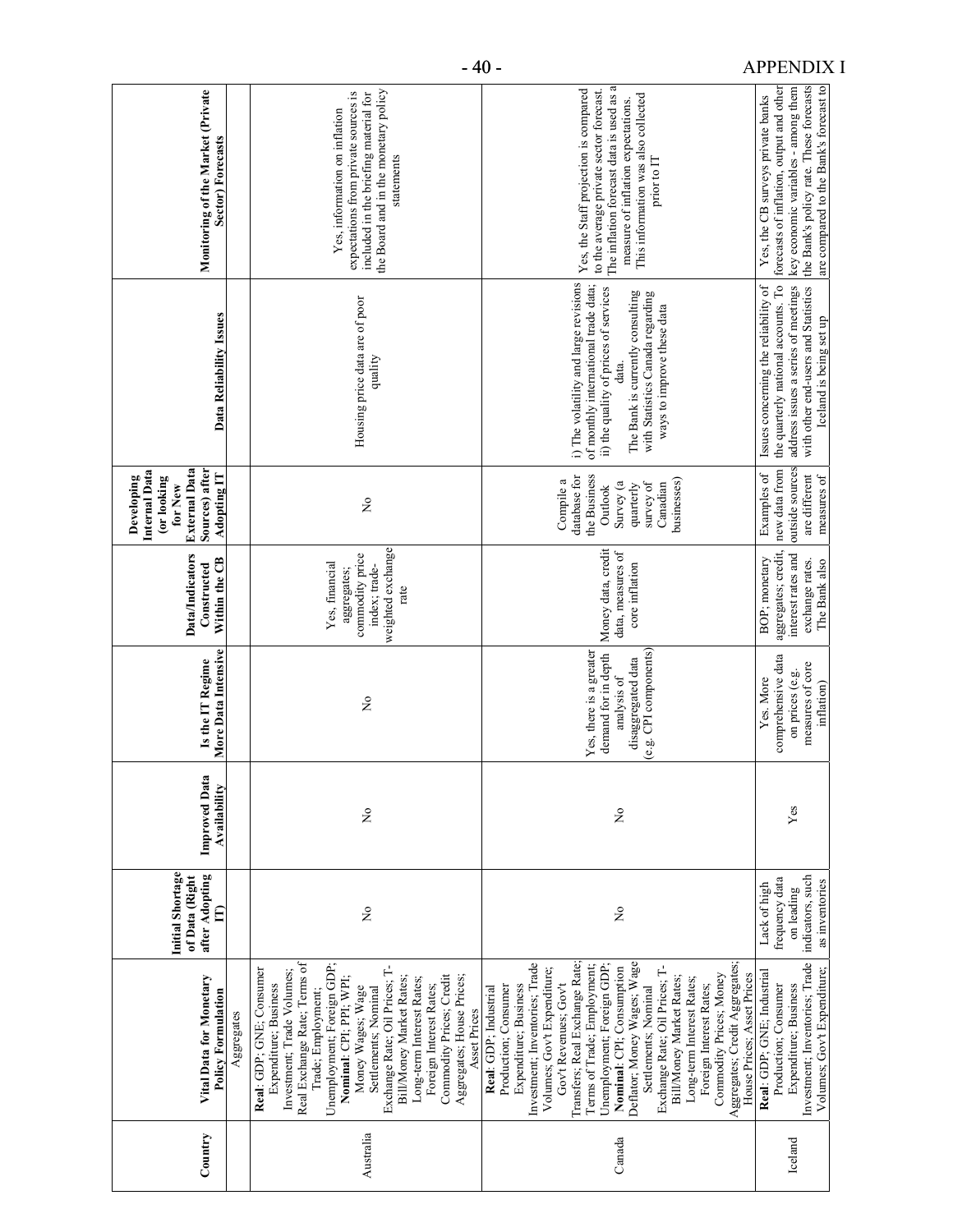| Monitoring of the Market (Private<br><b>Sector) Forecasts</b>                                                  | deviations. This information was not<br>try to understand reasons for<br>collected prior to IT                                                                                                                                                                                                                                                                                                                                                                                                                                                                                                                                                          |
|----------------------------------------------------------------------------------------------------------------|---------------------------------------------------------------------------------------------------------------------------------------------------------------------------------------------------------------------------------------------------------------------------------------------------------------------------------------------------------------------------------------------------------------------------------------------------------------------------------------------------------------------------------------------------------------------------------------------------------------------------------------------------------|
| Data Reliability Issues                                                                                        |                                                                                                                                                                                                                                                                                                                                                                                                                                                                                                                                                                                                                                                         |
| Sources) after<br><b>External Data</b><br>Internal Data<br>Adopting IT<br>Developing<br>(or looking<br>for New | nterest rates to<br>An example of<br>the policy rate<br>generated data<br>is implied<br>give a path for<br>core inflation.<br>forecasting<br>internally<br>forward<br>used in                                                                                                                                                                                                                                                                                                                                                                                                                                                                           |
| <b>Data/Indicators</b><br>Within the CB<br>Constructed                                                         | measures of the<br>constructs<br>output gap                                                                                                                                                                                                                                                                                                                                                                                                                                                                                                                                                                                                             |
| More Data Intensive<br>Is the IT Regime                                                                        |                                                                                                                                                                                                                                                                                                                                                                                                                                                                                                                                                                                                                                                         |
| <b>Improved Data</b><br>Availability                                                                           |                                                                                                                                                                                                                                                                                                                                                                                                                                                                                                                                                                                                                                                         |
| Initial Shortage<br>after Adopting<br>of Data (Right<br>Ê                                                      | are restricted to<br>frequency. Data<br>production only<br>on inventories<br>available at an<br>and industrial<br>$\,$ annually, and $\,$ with an $18$<br>exports. This<br>on industrial<br>months lag.<br>available<br>goods for<br>data are<br>annual                                                                                                                                                                                                                                                                                                                                                                                                 |
| Vital Data for Monetary<br><b>Policy Formulation</b>                                                           | Transfers; Real Exchange Rate; production. Data<br>Terms of Trade; Employment;<br>Unemployment; Foreign GDP;<br>aluminum, international non-oil<br>Settlements; Nominal<br>Exchange Rate; Oil Prices; T-<br>productivity; unit labor costs;<br>fishing quota allocation;<br><b>Nominal:</b> CPI; Consumption<br>conditions of fishing stocks;<br>prices); Money Aggregates;<br>Credit Aggregates; House<br>Long-term Interest Rates;<br>Bill/Money Market Rates;<br>Other: real interest rates;<br>Deflator; Admin. Prices;<br>Gov't Revenues; Gov't<br>Commodity Prices (fish,<br>Money Wages; Wage<br>Foreign Interest Rates;<br>Prices: Asset Prices |
| Country                                                                                                        |                                                                                                                                                                                                                                                                                                                                                                                                                                                                                                                                                                                                                                                         |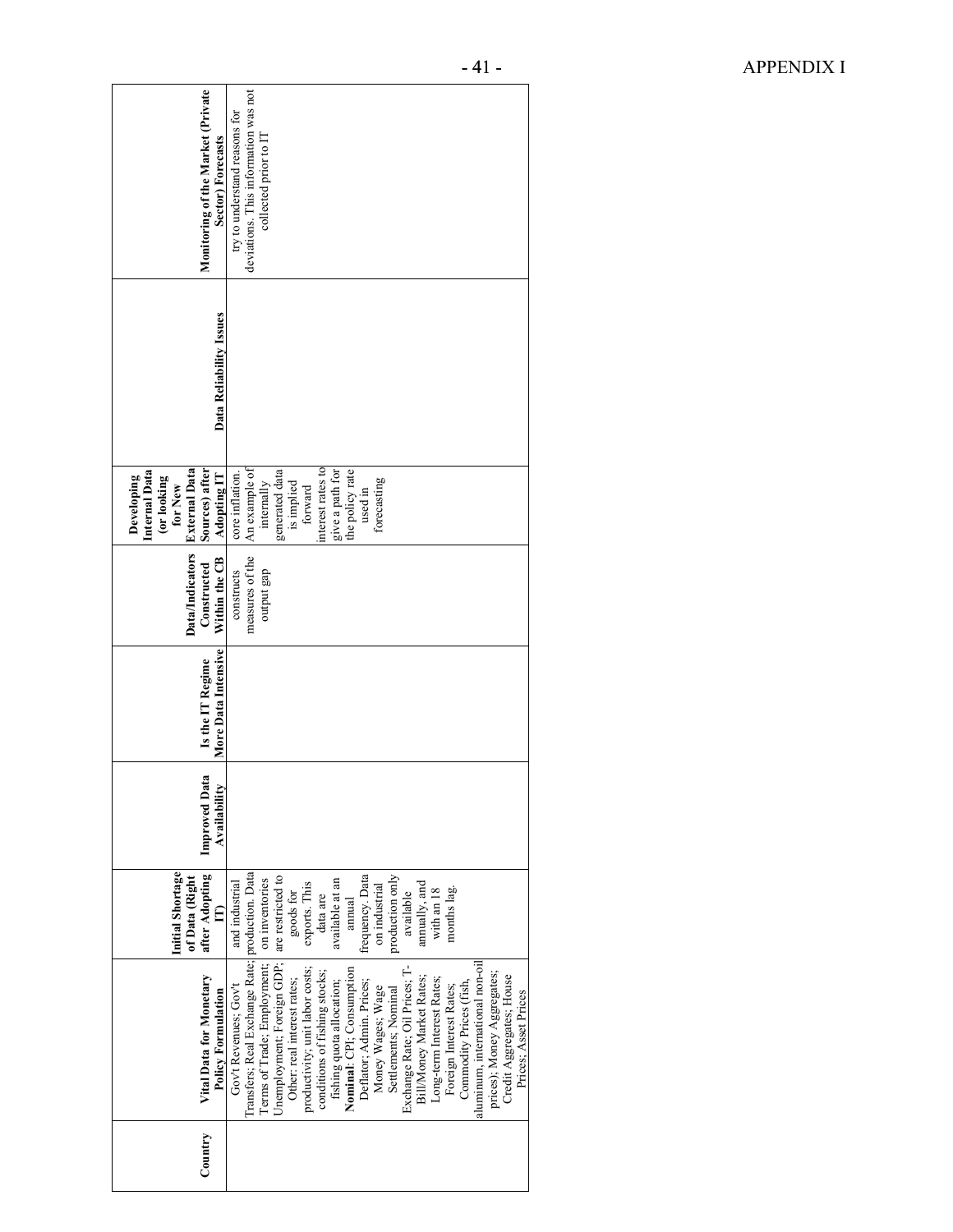| Monitoring of the Market (Private<br>Sector) Forecasts                                                                | Yes. Divergences between the Bank's<br>sector are monitored and the reasons<br>forecasts and those of the private<br>for those divergences are closely<br>scrutinized and assessed                                                                                                                                                                                                                                                                                                                                                                                                                          | Yes, for cross-check with the Bank's<br>forecasts purposes. The data was<br>collected prior to IT adoption                                                                                                                                                                                                                                                                                                                                                                                                                                                                                           |
|-----------------------------------------------------------------------------------------------------------------------|-------------------------------------------------------------------------------------------------------------------------------------------------------------------------------------------------------------------------------------------------------------------------------------------------------------------------------------------------------------------------------------------------------------------------------------------------------------------------------------------------------------------------------------------------------------------------------------------------------------|------------------------------------------------------------------------------------------------------------------------------------------------------------------------------------------------------------------------------------------------------------------------------------------------------------------------------------------------------------------------------------------------------------------------------------------------------------------------------------------------------------------------------------------------------------------------------------------------------|
| Data Reliability Issues                                                                                               |                                                                                                                                                                                                                                                                                                                                                                                                                                                                                                                                                                                                             | improving certain elements of the<br>Dialog with Statistics Norway on<br>CPI and expectations surveys                                                                                                                                                                                                                                                                                                                                                                                                                                                                                                |
| <b>External Data</b><br>Sources) after<br>Internal Data<br><b>Adopting IT</b><br>Developing<br>(or looking<br>for New | Yes                                                                                                                                                                                                                                                                                                                                                                                                                                                                                                                                                                                                         | data based on<br>gap; inflation<br>expectations;<br>Yes. Output<br>the Regional<br>Network                                                                                                                                                                                                                                                                                                                                                                                                                                                                                                           |
| <b>Data/Indicators</b><br>Within the CB<br>Constructed                                                                | Output gap; several<br>inflation measures;<br>credit and financial<br>missing variables<br>from the national<br>accounts; several<br>data                                                                                                                                                                                                                                                                                                                                                                                                                                                                   | Credit aggregates;<br>Regional Network<br>output gap; data<br>based on the                                                                                                                                                                                                                                                                                                                                                                                                                                                                                                                           |
| More Data Intensive<br>Is the IT Regime                                                                               | Yes                                                                                                                                                                                                                                                                                                                                                                                                                                                                                                                                                                                                         | $\mathsf{S}^{\mathsf{o}}$                                                                                                                                                                                                                                                                                                                                                                                                                                                                                                                                                                            |
| <b>Improved Data</b><br>Availability                                                                                  | Yes                                                                                                                                                                                                                                                                                                                                                                                                                                                                                                                                                                                                         | $\frac{1}{2}$                                                                                                                                                                                                                                                                                                                                                                                                                                                                                                                                                                                        |
| <b>Initial Shortage</b><br>after Adopting<br>of Data (Right<br>$\mathbf{E}$                                           | Difficulties with<br>around extreme<br>Good measures<br>costs were not<br>power crises).<br>of unit labor<br>outliers (e.g.<br>adjustment<br>available<br>seasonal                                                                                                                                                                                                                                                                                                                                                                                                                                          | inflation; output<br>expectations<br>measures of<br>survey data,<br>underlying<br>Inflation<br>gap                                                                                                                                                                                                                                                                                                                                                                                                                                                                                                   |
| Vital Data for Monetary<br><b>Policy Formulation</b>                                                                  | Aggregates; Credit Aggregates;<br>Transfers; Real Exchange Rate;<br>Investment; Inventories; Trade<br>Unemployment; Foreign GDP;<br>Terms of Trade; Employment;<br>New Zealand Consumption Deflator, Admin.<br>Exchange Rate; Oil Prices; T-<br>Volumes; Gov't Expenditure;<br>Prices; Money Wages; Wage<br>Real: GDP; GNE; Industrial<br>Commodity Prices; Money<br>House Prices; Asset Prices<br>Bill/Money Market Rates;<br>Long-term Interest Rates;<br>Gov't Revenues; Gov't<br>Foreign Interest Rates;<br>Expenditure; Business<br>Production; Consumer<br>Settlements; Nominal<br>Nominal: CPI; PPI; | Investment; Inventories; Trade<br>Transfers; Real Exchange Rate;<br>Terms of Trade; Employment;<br>Consumption Deflator; Admin<br>Exchange Rate; Oil Prices; T-<br>Unemployment; Foreign GDP<br>Volumes; Gov't Expenditure;<br>Prices; Money Wages; Wage<br>Other: inflation expectations<br>Commodity Prices; Credit<br>Bill/Money Market Rates;<br>Aggregates; House Prices;<br>Nominal: CPI; PPI; WPI;<br>Long-term Interest Rates;<br>Gov't Revenues; Gov't<br>Settlements; Nominal<br>Expenditure; Business<br>Foreign Interest Rates;<br>Production; Consumer<br>Real: GDP; Industrial<br>data |
| Country                                                                                                               |                                                                                                                                                                                                                                                                                                                                                                                                                                                                                                                                                                                                             | Norway                                                                                                                                                                                                                                                                                                                                                                                                                                                                                                                                                                                               |

- 42 - APPENDIX I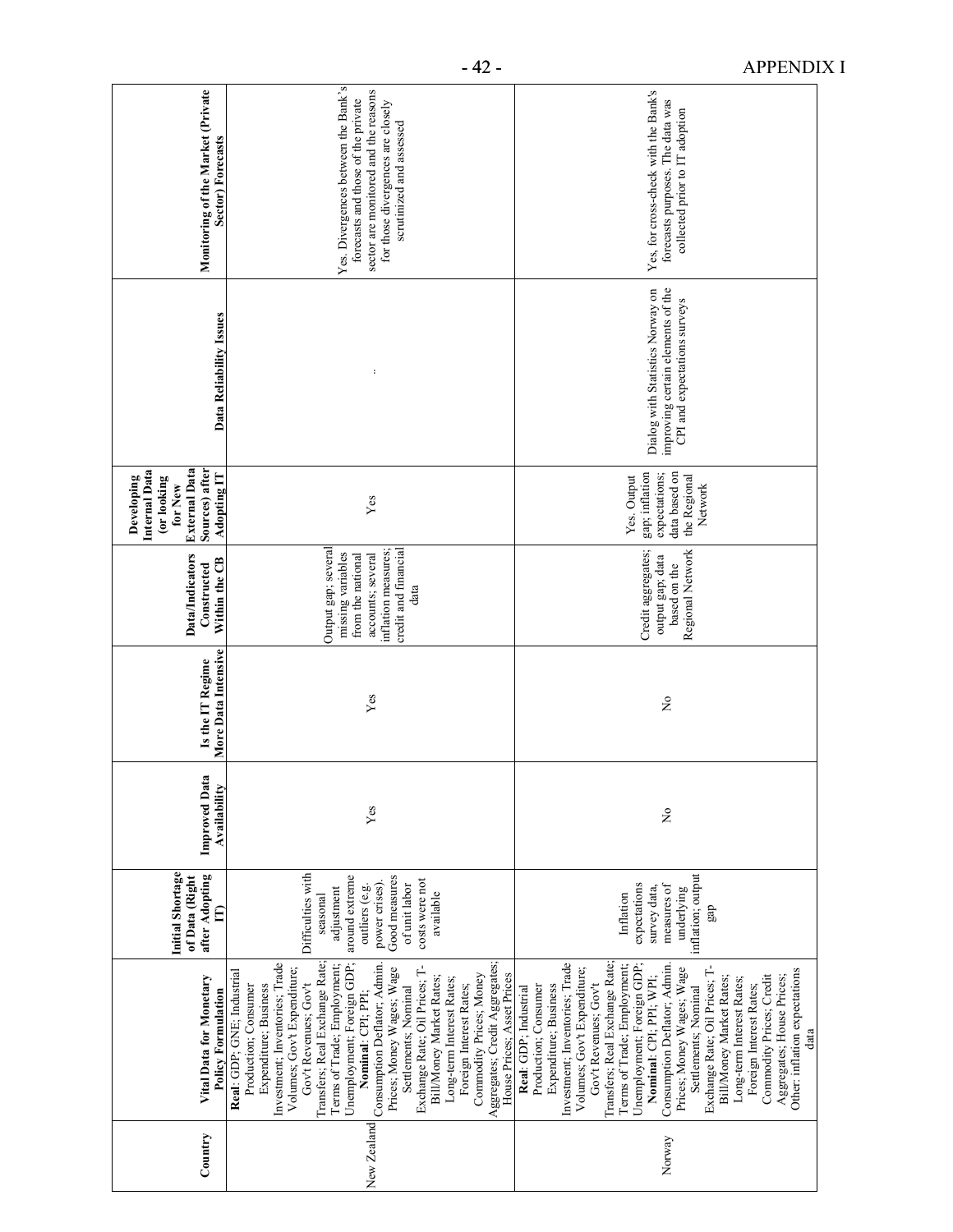| Monitoring of the Market (Private<br>Sector) Forecasts                                                         | Yes, as a check of our own forecasts<br>and when assessing the outcome of<br>the forecast                                                                                                                                                                                                                                                                                                                                                                                                                                                                                         | monitored with the monetary targeting<br>Yes, the forecasts were already<br>strategy                                                                                                                                                                                                                                                                                                                                                                                              | forecast has been prepared; the staff<br>decision and also during the forecast<br>meetings in advance of their policy<br>presented to the MPC at monthly<br>Yes, these data are collected and<br>round, at the stage where a draft  |
|----------------------------------------------------------------------------------------------------------------|-----------------------------------------------------------------------------------------------------------------------------------------------------------------------------------------------------------------------------------------------------------------------------------------------------------------------------------------------------------------------------------------------------------------------------------------------------------------------------------------------------------------------------------------------------------------------------------|-----------------------------------------------------------------------------------------------------------------------------------------------------------------------------------------------------------------------------------------------------------------------------------------------------------------------------------------------------------------------------------------------------------------------------------------------------------------------------------|-------------------------------------------------------------------------------------------------------------------------------------------------------------------------------------------------------------------------------------|
| Data Reliability Issues                                                                                        | $\ddot{\phantom{a}}$                                                                                                                                                                                                                                                                                                                                                                                                                                                                                                                                                              | issues. Data on national accounts are<br>collected only at a yearly frequency<br>in Switzerland. However, quarterly<br>Confederation. A collaboration of<br>quarterly data may raise reliability<br>Estimates of national-accounting<br>Federal Statistical Office and the<br>estimates exist computed by the<br>our economists and those of the<br>Affairs help to tackle with these<br>State Secretariat for Economic<br>problems                                               | arise regularly, and Bank Staff have<br>quality of official and other statistics<br>Bank Staff continually assess the<br>in all areas relevant to monetary<br>varying degrees of importance -<br>policy. Issues of reliability - of |
| <b>External Data</b><br>Sources) after<br>Internal Data<br>Adopting IT<br>Developing<br>(or looking<br>for New | Yes, survey on<br>inflation and<br>expectations<br>wage                                                                                                                                                                                                                                                                                                                                                                                                                                                                                                                           | trimmed-mean<br>Yes, new core<br>indices (e.g. a<br>core inflation).<br>source of data.<br>extensive use<br>downloaded<br>Datastream,<br>Reuters, etc.<br>As external<br>inflation<br>a more<br>of data<br>from                                                                                                                                                                                                                                                                   | $\mathsf{S}^{\mathsf{O}}$                                                                                                                                                                                                           |
| <b>Data/Indicators</b><br>Within the CB<br>Constructed                                                         | Several measures<br>of underlying<br>inflation                                                                                                                                                                                                                                                                                                                                                                                                                                                                                                                                    | some core inflation<br>credit series; trade-<br>weighted nominal<br>and real exchange<br>potential output<br>aggregates and<br>and output gap;<br>estimation of<br>rate series;<br>Monetary<br>measures                                                                                                                                                                                                                                                                           | addition, for many<br>England compiles<br>data series used in<br>money and credit<br>statistics. In<br>The Bank of                                                                                                                  |
| More Data Intensive<br>Is the IT Regime                                                                        | Yes                                                                                                                                                                                                                                                                                                                                                                                                                                                                                                                                                                               | 'n<br>Yes. The new strategy<br>structural breaks, etc.)<br>construction of longer<br>complete models of<br>suitable (long series,<br>requires more data<br>the economy and<br>identification of<br>econometrically<br>involves more<br>series that are<br>not available<br>series, need                                                                                                                                                                                           | this is not necessarily<br>Some more data are<br>available, although<br>related to inflation<br>targeting                                                                                                                           |
| <b>Improved Data</b><br>Availability                                                                           | Yes                                                                                                                                                                                                                                                                                                                                                                                                                                                                                                                                                                               | $\mathsf{S}^{\mathsf{O}}$                                                                                                                                                                                                                                                                                                                                                                                                                                                         | Yes                                                                                                                                                                                                                                 |
| Initial Shortage<br>after Adopting<br>of Data (Right<br>$\mathbf{r}$                                           | term inflation<br>Survey-based<br>data on long-<br>expectations                                                                                                                                                                                                                                                                                                                                                                                                                                                                                                                   | estimation of the<br>arrival of official<br>GDP and money<br>accounting data,<br>Problems with<br>wages, late<br>quarterly<br>national-<br>etc.                                                                                                                                                                                                                                                                                                                                   | ż                                                                                                                                                                                                                                   |
| Vital Data for Monetary<br><b>Policy Formulation</b>                                                           | Transfers; Real Exchange Rate;<br>Aggregates; Credit Aggregates;<br>Investment; Inventories; Trade<br>Terms of Trade; Employment;<br>Foreign GDP; Nominal: CPI;<br>Volumes; Gov't Expenditure;<br>Rates; Foreign Interest Rates;<br>Prices; T-Bill/Money Market<br>Other: inflation expectations<br>Nominal Exchange Rate; Oil<br>PPI; Admin. Prices; Money<br>House Prices; Asset Prices;<br>Commodity Prices; Money<br>Wages; Wage Settlements;<br>Rates; Long-term Interest<br>Gov't Revenues; Gov't<br>Expenditure; Business<br>Production; Consumer<br>Real: GDP; Industrial | Consumption Deflator; Admin.<br>Unemployment; Foreign GDP;<br>Prices; Money Wages; Nominal<br>Aggregates; Credit Aggregates;<br>Exchange Rate; Oil Prices; T-<br>Foreign Interest Rates; Money<br>Investment; Trade Volumes;<br>Exchange Rate; Terms of<br>Bill/Money Market Rates;<br>Long-term Interest Rates;<br>Gov't Expenditure; Real<br>Expenditure; Business<br>Production; Consumer<br>Real: GDP; Industrial<br>Nominal: CPI; WPI;<br>Trade; Employment;<br>House Prices | Investment; Inventories; Trade<br>Volumes; Gov't Expenditure;<br>Real: GDP; GNE; Industrial<br>Expenditure; Business<br>Gov't Revenues; Gov't<br>Production; Consumer                                                               |
| Country                                                                                                        | Sweden                                                                                                                                                                                                                                                                                                                                                                                                                                                                                                                                                                            | Switzerland                                                                                                                                                                                                                                                                                                                                                                                                                                                                       | ΠK.                                                                                                                                                                                                                                 |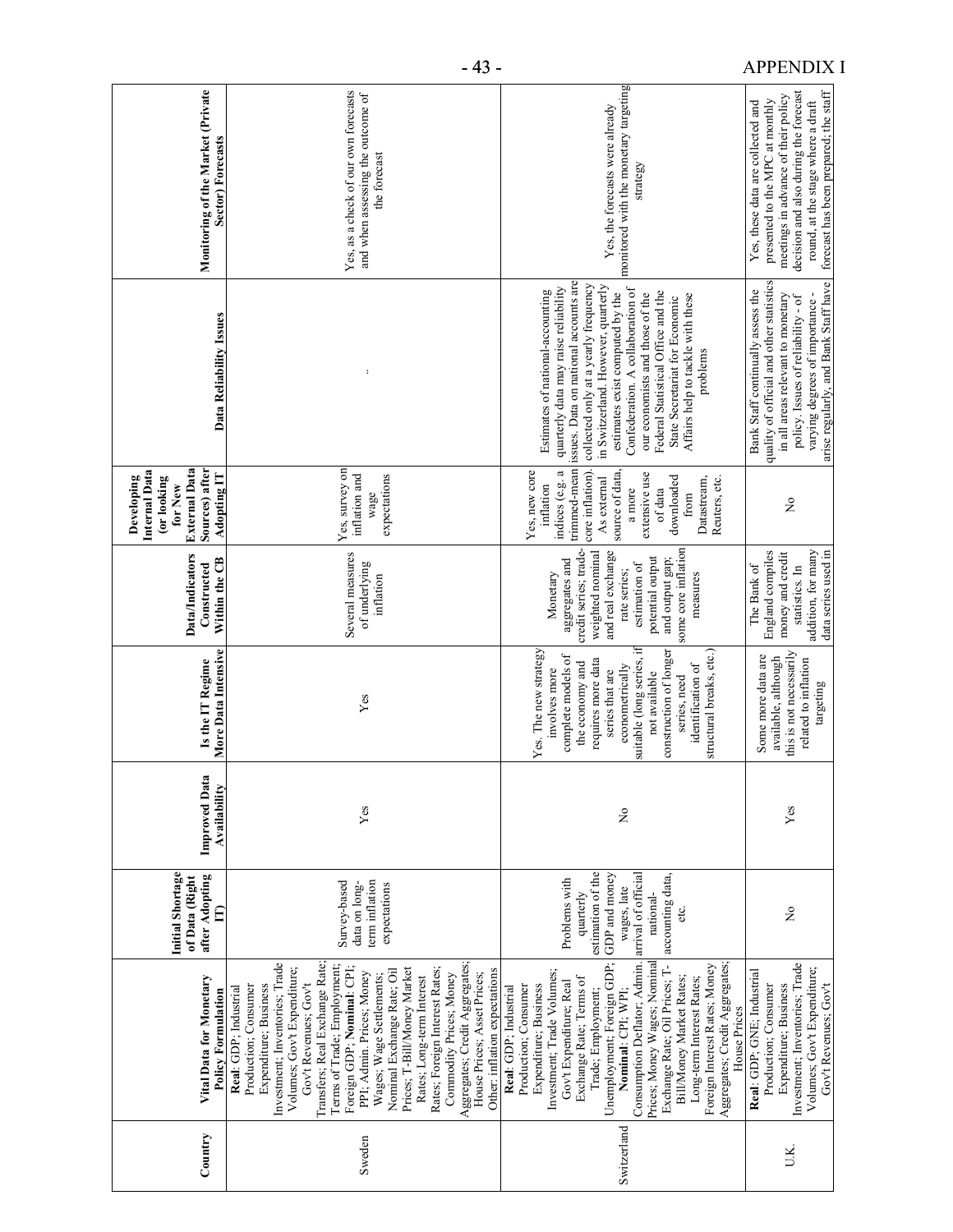| Country | Vital Data for Monetary<br><b>Policy Formulation</b>                                                                                                                                                                                                                                                                                                                                                                                                                                         | Initial Shortage<br>after Adopting<br>of Data (Right | <b>Improved Data</b><br>Availability | More Data Intensive<br>Is the IT Regime | <b>Data/Indicators</b><br>Within the CB<br>Constructed                                                                                       | <b>External Data</b><br>Sources) after<br>Internal Data<br>Adopting IT<br>(or looking<br>Developing<br>for New | Data Reliability Issues                                                                                                                                                                                                                                                                                                                                                                                                                                                                                                                                                                                                                                                                                            | Monitoring of the Market (Private<br>Sector) Forecasts                                                                                                                                                                                                                                                                                                                                                                                                                                                                                                                                                |
|---------|----------------------------------------------------------------------------------------------------------------------------------------------------------------------------------------------------------------------------------------------------------------------------------------------------------------------------------------------------------------------------------------------------------------------------------------------------------------------------------------------|------------------------------------------------------|--------------------------------------|-----------------------------------------|----------------------------------------------------------------------------------------------------------------------------------------------|----------------------------------------------------------------------------------------------------------------|--------------------------------------------------------------------------------------------------------------------------------------------------------------------------------------------------------------------------------------------------------------------------------------------------------------------------------------------------------------------------------------------------------------------------------------------------------------------------------------------------------------------------------------------------------------------------------------------------------------------------------------------------------------------------------------------------------------------|-------------------------------------------------------------------------------------------------------------------------------------------------------------------------------------------------------------------------------------------------------------------------------------------------------------------------------------------------------------------------------------------------------------------------------------------------------------------------------------------------------------------------------------------------------------------------------------------------------|
|         | Transfers; Real Exchange Rate;<br>Aggregates; Credit Aggregates;<br>Terms of Trade; Employment;<br>Unemployment; Foreign GDP;<br>Exchange Rate; Oil Prices; T-<br>Indicators and Agents' reports<br>Consumption Deflator; Admin<br>Prices; Money Wages; Wage<br>Other: Business Surveys and<br>Commodity Prices; Money<br>House Prices; Asset Prices;<br>Bill/Money Market Rates;<br>Long-term Interest Rates;<br>Nominal: CPI; PPI; WPI;<br>Settlements; Nominal<br>Foreign Interest Rates; |                                                      |                                      |                                         | from other sources;<br>transformations of<br>policy formulation<br>complex variables.<br>we make various<br>published data<br>we refer to as |                                                                                                                | providers. The ONS consults closely<br>resources on are: improved measures<br>development of a measure of private<br>Committee provides a formal amual<br>Level Agreement between the Bank<br>corporate services price indices; and<br>sector output; the development of a<br>and the ONS, the Monetary Policy<br>changes/improvements to official<br>improved estimates of the capital<br>data. And as part of the Service<br>improvement that the Bank has<br>performance. Specific areas of<br>stock; further development of<br>encouraged the ONS to focus<br>with Bank staff on proposed<br>survey of household wealth;<br>of service sector output; the<br>assessment of the ONS's<br>chain-linking of PPIs. | for National Statistics and other data forecasts produced using other models<br>an ongoing dialogue with the Office provides systematic comparisons with<br>further adjustments to the projections,<br>and the timetable makes provision for<br>the forecast and the attendant risks is<br>this process, the Committee asks for<br>plausible. Sometimes, as a result of<br>comparisons help the Committee to<br>assess whether the overall shape of<br>forecasts of outside bodies. These<br>take a 'top-down' perspective, and<br>in the Bank's suite and with the<br>a further meeting if necessary |
|         | Source: Central banks' self assessments as part of the underlying survey of the WEO, September 2005.                                                                                                                                                                                                                                                                                                                                                                                         |                                                      |                                      |                                         |                                                                                                                                              |                                                                                                                |                                                                                                                                                                                                                                                                                                                                                                                                                                                                                                                                                                                                                                                                                                                    |                                                                                                                                                                                                                                                                                                                                                                                                                                                                                                                                                                                                       |